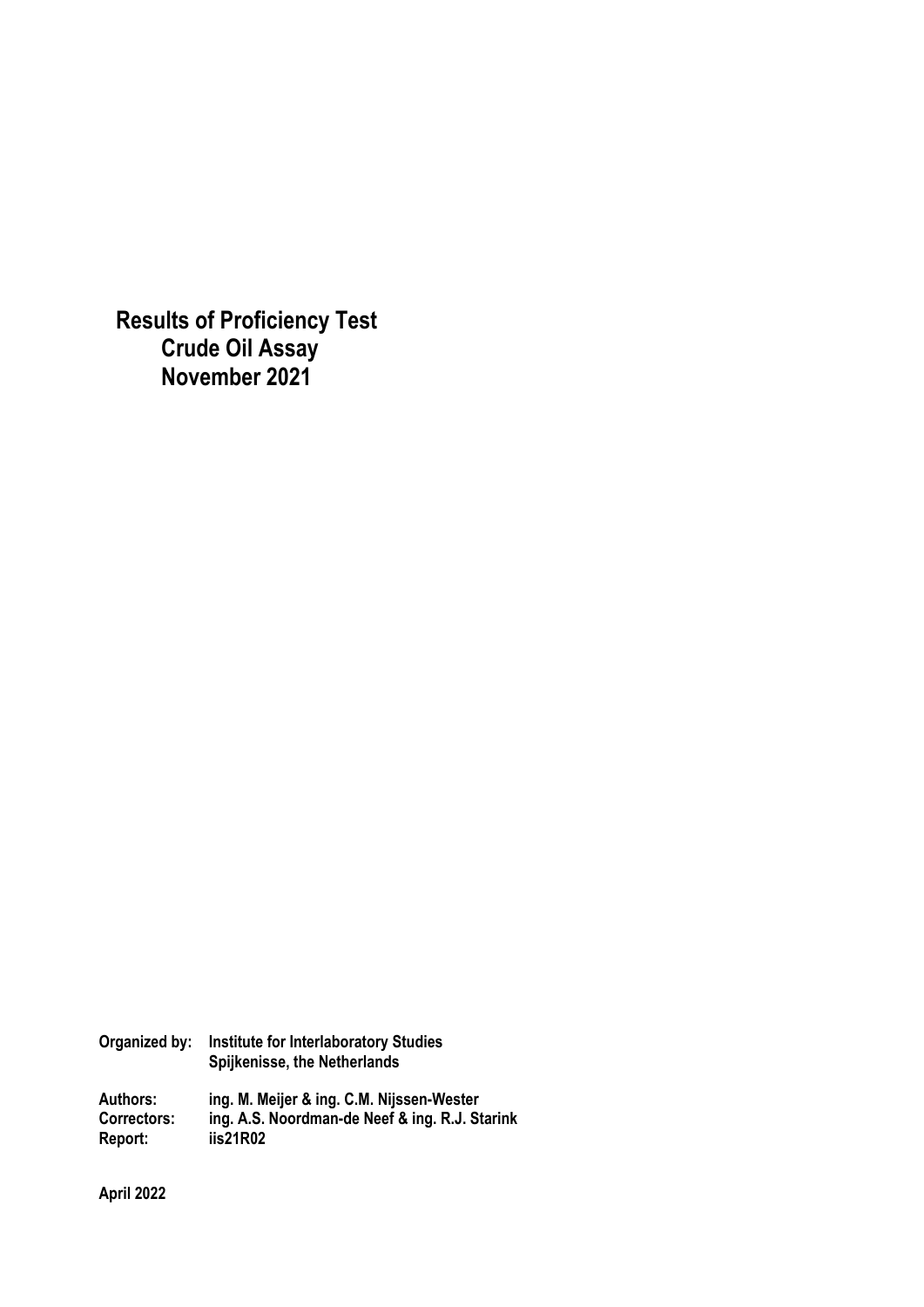## **CONTENTS**

| $\mathbf{1}$   |                                                                          |  |
|----------------|--------------------------------------------------------------------------|--|
| $\overline{2}$ |                                                                          |  |
| 2.1            |                                                                          |  |
| 2.2            |                                                                          |  |
| 2.3            |                                                                          |  |
| 2.4            |                                                                          |  |
| 2.5            |                                                                          |  |
| 2.6            |                                                                          |  |
| $\mathbf{3}$   |                                                                          |  |
| 3.1            |                                                                          |  |
| 3.2            |                                                                          |  |
| 3.3            |                                                                          |  |
| $\overline{4}$ |                                                                          |  |
| 4.1            |                                                                          |  |
| 4.2            |                                                                          |  |
| 4.3            | COMPARISON OF THE PROFICIENCY TEST OF NOVEMBER 2021 WITH PREVIOUS PTS 14 |  |
| 5              |                                                                          |  |
| $1_{-}$        | Appendices:                                                              |  |
|                |                                                                          |  |
|                |                                                                          |  |
| 2.             |                                                                          |  |
| 3.<br>4.       |                                                                          |  |
| 5.             |                                                                          |  |
| 6.             |                                                                          |  |
| 7.             |                                                                          |  |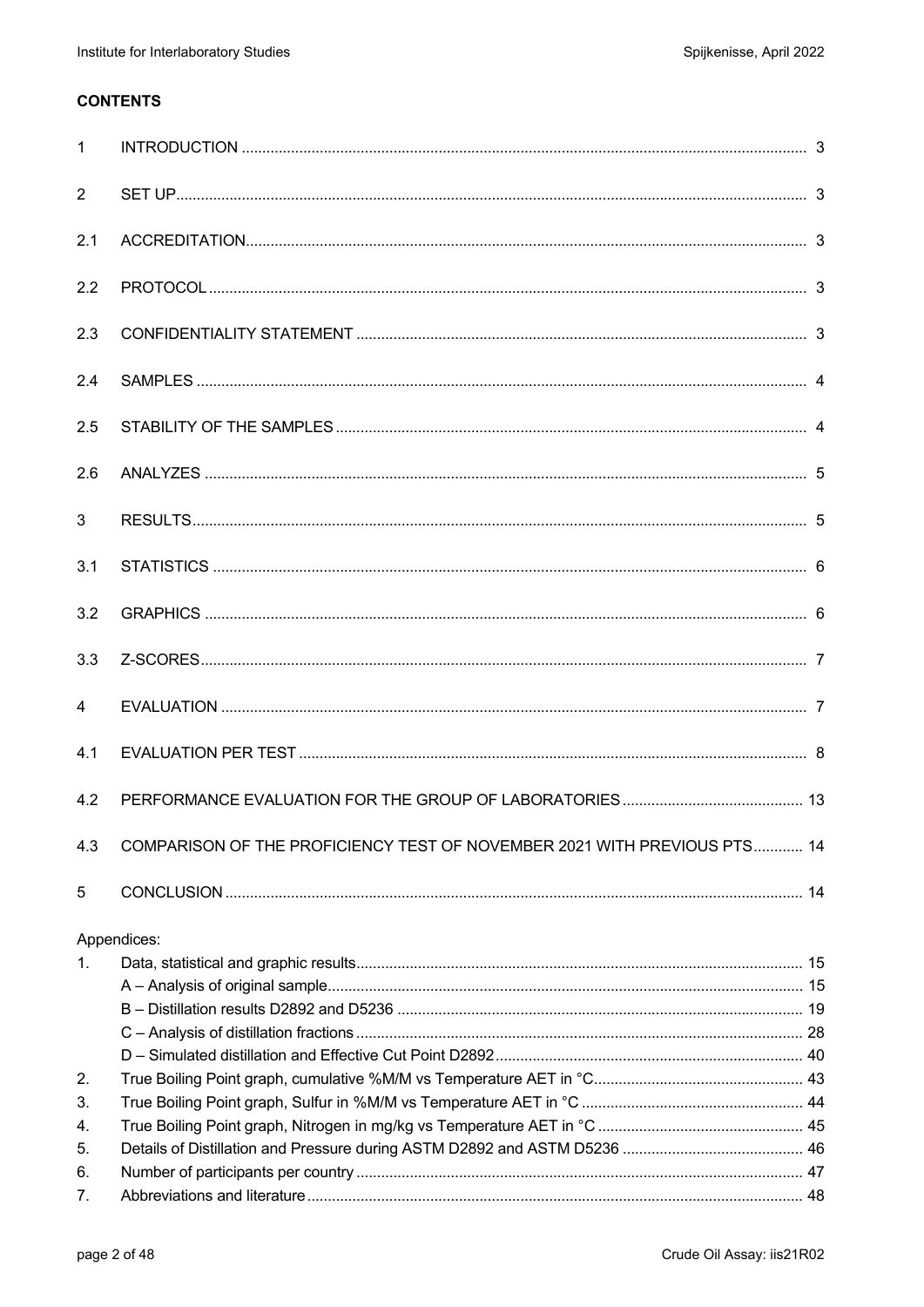#### **1 INTRODUCTION**

Since 2004 the Institute for Interlaboratory Studies (iis) organizes a proficiency scheme for the analysis of Crude Oil Assay every two years. During the annual proficiency testing program 2021/2022 it was decided to continue the round robin for the analysis of Crude Oil Assay.

In this interlaboratory study 26 laboratories in 16 different countries registered for participation. See appendix 6 for the number of participants per country. In this report the results of the Crude Oil Assay proficiency test are presented and discussed. This report is electronically available through the iis website www.iisnl.com.

### **2 SET UP**

The Institute for Interlaboratory Studies (iis) in Spijkenisse, the Netherlands, was the organizer of this proficiency test (PT). Sample analyzes for fit-for-use and homogeneity testing were subcontracted to an ISO/IEC17025 accredited laboratory. It was decided to send one sample Crude Oil Assay in one or more 5-liter cans (dependent on the need of participants) labelled #21225.

The participants were requested to report rounded and unrounded test results. The unrounded test results were preferably used for statistical evaluation.

### **2.1 ACCREDITATION**

The Institute for Interlaboratory Studies in Spijkenisse, the Netherlands, is accredited in agreement with ISO/IEC17043:2010 (R007), since January 2000, by the Dutch Accreditation Council (Raad voor Accreditatie). This PT falls under the accredited scope. This ensures strict adherence to protocols for sample preparation and statistical evaluation and 100% confidentiality of participant's data. Feedback from the participants on the reported data is encouraged and customer's satisfaction is measured on regular basis by sending out questionnaires.

### **2.2 PROTOCOL**

The protocol followed in the organization of this proficiency test was the one as described for proficiency testing in the report 'iis Interlaboratory Studies: Protocol for the Organisation, Statistics and Evaluation' of June 2018 (iis-protocol, version 3.5). This protocol is electronically available through the iis website www.iisnl.com, from the FAQ page.

#### **2.3 CONFIDENTIALITY STATEMENT**

All data presented in this report must be regarded as confidential and for use by the participating companies only. Disclosure of the information in this report is only allowed by means of the entire report. Use of the contents of this report for third parties is only allowed by written permission of the Institute for Interlaboratory Studies. Disclosure of the identity of one or more of the participating companies will be done only after receipt of a written agreement of the companies involved.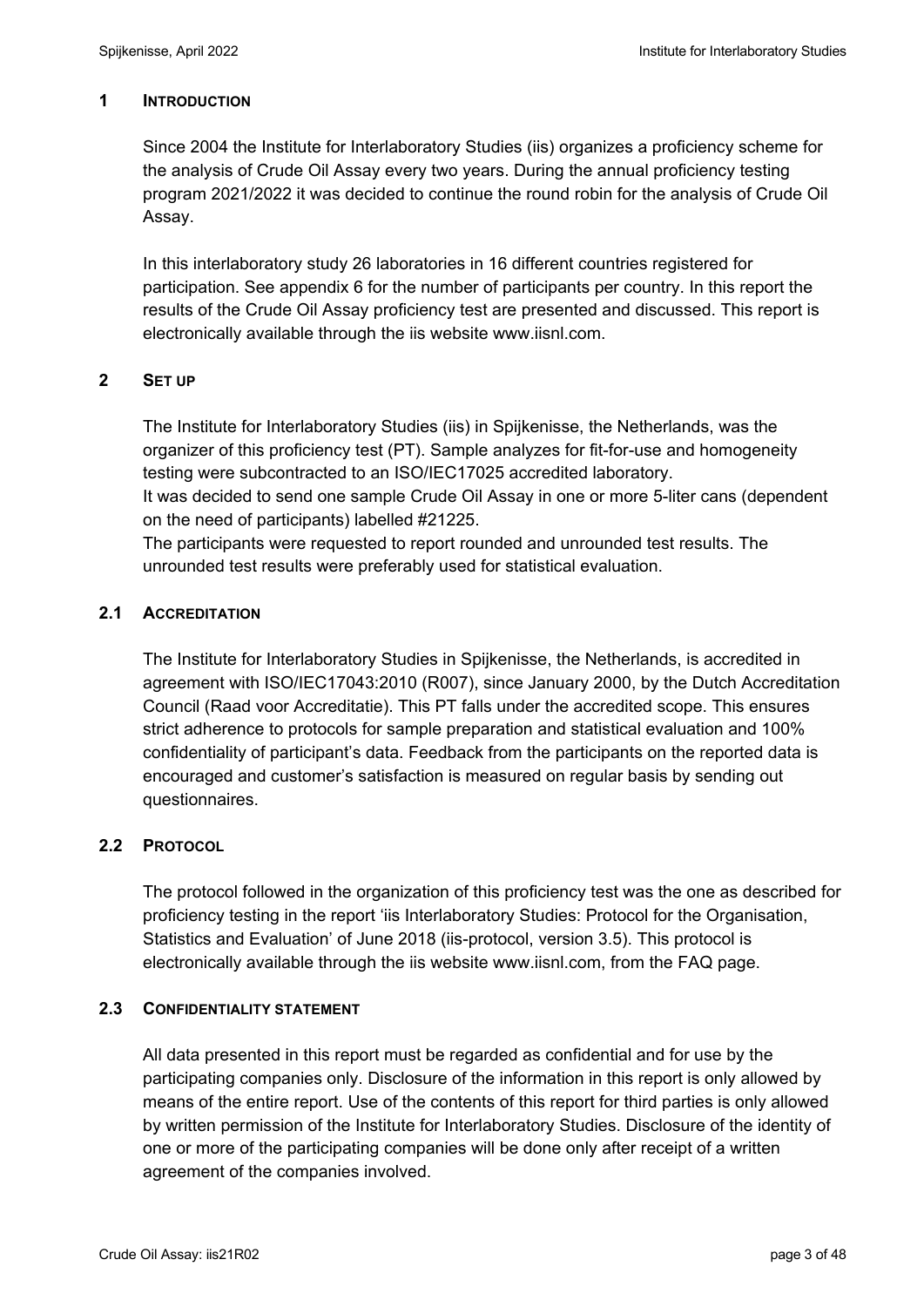### **2.4 SAMPLES**

A batch of approximately 400 liters of Crude Oil was obtained from a local refinery. After homogenization 77 metal cans of 5L were filled and labelled #21225.

The homogeneity of the subsamples was checked by determination of Density at 15°C in accordance with ASTM D5002 on 8 stratified randomly selected subsamples.

|                 | Density at 15 °C<br>in $kg/m3$ |
|-----------------|--------------------------------|
| sample #21225-1 | 873.05                         |
| sample #21225-2 | 873.04                         |
| sample #21225-3 | 873.09                         |
| sample #21225-4 | 873.15                         |
| sample #21225-5 | 873.16                         |
| sample #21225-6 | 873.34                         |
| sample #21225-7 | 873.18                         |
| sample #21225-8 | 873.23                         |

Table 1: homogeneity test results of subsamples #21225

From the above test results the repeatability was calculated and compared with 0.3 times the reproducibility of the reference test method in agreement with the procedure of ISO13528, Annex B2 in the next table.

|                                 | Density at 15 °C<br>in $\text{kg/m}^3$ |
|---------------------------------|----------------------------------------|
| r (observed)                    | 0.28                                   |
| reference test method           | ASTM D5002:19                          |
| 0.3 x R (reference test method) | 1 በጸ                                   |

Table 2: evaluation of the repeatability of subsamples #21225

The calculated repeatability is in agreement with 0.3 times the reproducibility of the reference test method. Therefore, homogeneity of the subsamples was assumed.

To each of the participating laboratories the requested amount of Crude Oil labelled #21225 was sent on October 13, 2021. An SDS was added to the sample package.

#### **2.5 STABILITY OF THE SAMPLES**

The stability of Crude Oil was checked. The material was found sufficiently stable for the period of the proficiency test.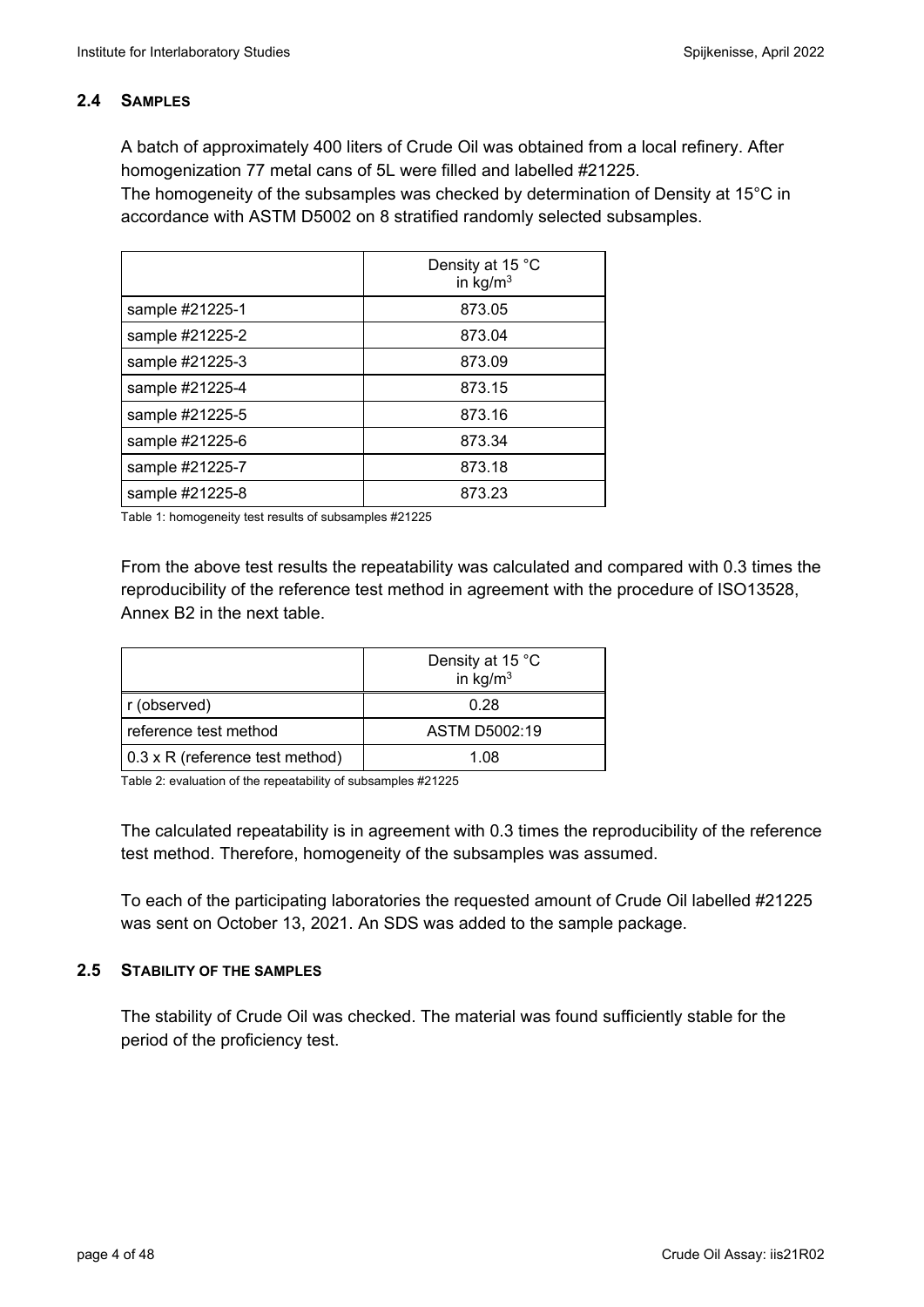### **2.6 ANALYZES**

The participants were requested to determine on the original sample: Density at 15°C, Sulfur, Nitrogen and Water. The participants were further requested to determine a Crude Oil Assay consisting of a True Boiling Point Distillation in accordance with ASTM D2892 (collection of 8 fractions) and subsequently a distillation in accordance with ASTM D5236 (collection of 4 fractions). Also was requested to determine Density, Sulfur and Nitrogen on all fractions where possible.

Furthermore, it was requested to determine:

- on the light and heavy naphtha fractions (fractions 2 and 3) a PNA or PiPNA analysis
- on the combined fractions of light and medium gasoil (fractions 5 and 6) Distillation and Flash Point PMcc
- on the separate fractions of light Gasoil (fraction 5) and medium Gasoil (fraction 6) a simulated distillation determination (on both fractions).

It was explicitly requested to treat the sample as if it was a routine sample and to report the test results using the indicated units on the report form and not to round the test results, but report as much significant figures as possible. It was also requested not to report 'less than' test results, which are above the detection limit, because such test results cannot be used for meaningful statistical evaluations.

To get comparable test results a detailed report form and a letter of instructions are prepared. On the report form the reporting units are given as well as the reference test methods (when applicable) that will be used during the evaluation. The detailed report form and the letter of instructions are both made available on the data entry portal www.kpmd.co.uk/sgs-iis/. The participating laboratories are also requested to confirm the sample receipt on this data entry portal. The letter of instructions can also be downloaded from the iis website www.iisnl.com.

#### **3 RESULTS**

During thirteen weeks after sample dispatch, the test results of the individual laboratories were gathered via the data entry portal www.kpmd.co.uk/sgs-iis/ and via e-mail for the SimDist data only. The reported test results are tabulated per determination in appendix 1 of this report. The laboratories are presented by their code numbers.

After appropriate time intervals, a reminder was sent to those laboratories that had not reported test results at that moment. Shortly after the closure of the Data Entry Portal the available test results were screened for gross errors and/or missing data. The laboratories that produced these gross errors were asked to check the reported test results (no reanalyzes) and laboratories were reminded that data was missing. Additional or corrected test results are used for data analysis and the original test results are placed under 'Remarks' in the result tables in appendix 1.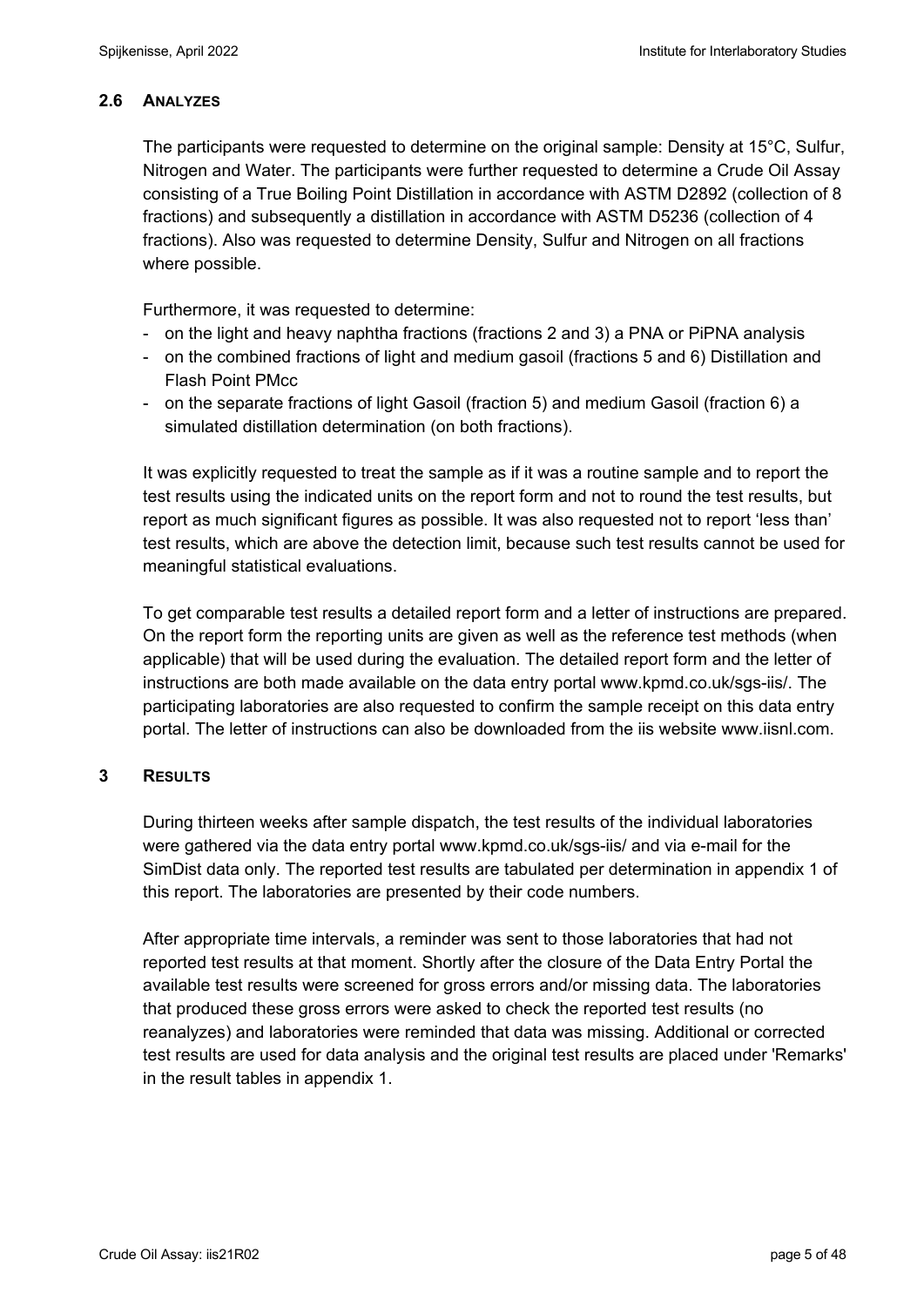## **3.1 STATISTICS**

The protocol followed in the organization of this proficiency test was the one as described for proficiency testing in the report 'iis Interlaboratory Studies: Protocol for the Organisation, Statistics and Evaluation' of June 2018 (iis-protocol, version 3.5).

For the statistical evaluation the *unrounded* (when available) figures were used instead of the rounded test results. Test results reported as '<…' or '>…' were not used in the statistical evaluation.

First, the normality of the distribution of the various data sets per determination was checked by means of the Lilliefors-test, a variant of the Kolmogorov-Smirnov test and by the calculation of skewness and kurtosis. Evaluation of the three normality indicators in combination with the visual evaluation of the graphic Kernel density plot, lead to judgement of the normality being either 'unknown', 'OK', 'suspect' or 'not OK'. After removal of outliers, this check was repeated. If a data set does not have a normal distribution, the (results of the) statistical evaluation should be used with due care.

The assigned value is determined by consensus based on the test results of the group of participants after rejection of the statistical outliers and/or suspect data.

According to ISO13528 all (original received or corrected) results per determination were submitted to outlier tests. In the iis procedure for proficiency tests, outliers are detected prior to calculation of the mean, standard deviation and reproducibility. For small data sets, Dixon (up to 20 test results) or Grubbs (up to 40 test results) outlier tests can be used. For larger data sets (above 20 test results) Rosner's outlier test can be used. Outliers are marked by  $D(0.01)$  for the Dixon's test, by  $G(0.01)$  or  $DG(0.01)$  for the Grubbs' test and by  $R(0.01)$  for the Rosner's test. Stragglers are marked by D(0.05) for the Dixon's test, by G(0.05) or DG(0.05) for the Grubbs' test and by R(0.05) for the Rosner's test. Both outliers and stragglers were not included in the calculations of averages and standard deviations.

For each assigned value the uncertainty was determined in accordance with ISO13528. Subsequently the calculated uncertainty was evaluated against the respective requirement based on the target reproducibility in accordance with ISO13528. In this PT, the criterion of ISO13528, paragraph 9.2.1. was met for all evaluated tests, therefore, the uncertainty of all assigned values may be negligible and need not be included in the PT report.

Finally, the reproducibilities were calculated from the standard deviations by multiplying them with a factor of 2.8.

# **3.2 GRAPHICS**

In order to visualize the data against the reproducibilities from literature, Gauss plots were made, using the sorted data for one determination (see appendix 1). On the Y-axis the reported test results are plotted. The corresponding laboratory numbers are on the X-axis. The straight horizontal line presents the consensus value (a trimmed mean). The four striped lines, parallel to the consensus value line, are the +3s, +2s, -2s and -3s target reproducibility limits of the selected reference test method. Outliers and other data, which were excluded from the calculations, are represented as a cross. Accepted data are shown as a triangle.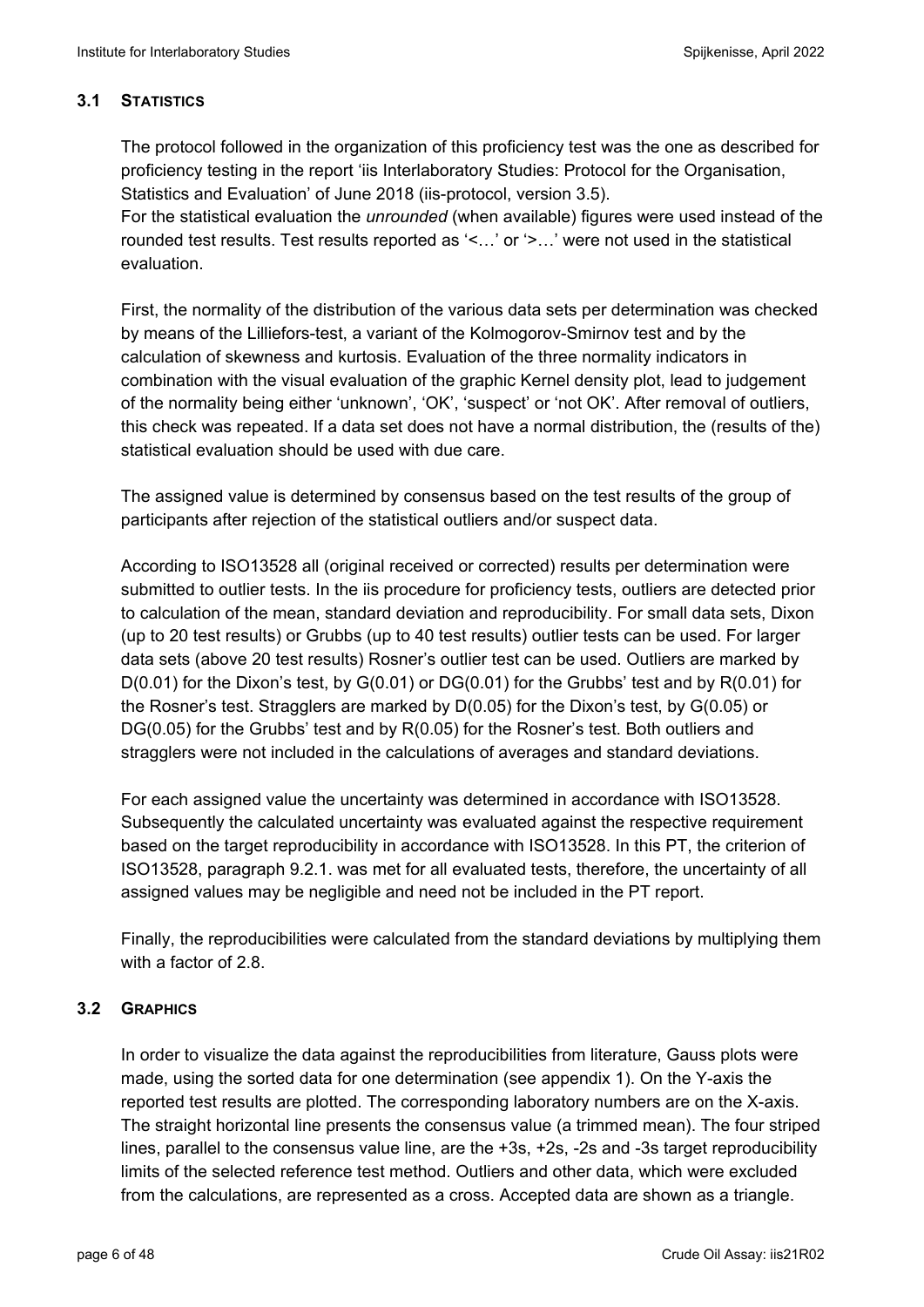Furthermore, Kernel Density Graphs were made. This is a method for producing a smooth density approximation to a set of data that avoids some problems associated with histograms. Also, a normal Gauss curve (dotted line) was projected over the Kernel Density Graph (smooth line) for reference. The Gauss curve is calculated from the consensus value and the corresponding standard deviation.

#### **3.3 Z-SCORES**

To evaluate the performance of the participating laboratories the z-scores were calculated. As it was decided to evaluate the performance of the participants in this proficiency test (PT) against the literature requirements (derived from e.g. ISO or ASTM test methods), the z-scores were calculated using a target standard deviation. This results in an evaluation independent of the variation in this interlaboratory study.

The target standard deviation was calculated from the literature reproducibility by division with 2.8. In case no literature reproducibility was available, other target values were used, like Horwitz or an estimated reproducibility based on former iis proficiency tests.

When a laboratory did use a test method with a reproducibility that is significantly different from the reproducibility of the reference test method used in this report, it is strongly advised to recalculate the z-score, while using the reproducibility of the actual test method used, this in order to evaluate whether the reported test result is fit-for-use.

The z-scores were calculated according to:

 $Z_{\text{target}}$  = (test result - average of PT) / target standard deviation

The  $z_{\text{(target)}}$  scores are listed in the test result tables in appendix 1.

Absolute values for z<2 are very common and absolute values for z>3 are very rare. Therefore, the usual interpretation of z-scores is as follows:

 $|z|$  < 1 good 1 < |z| < 2 satisfactory 2 < |z| < 3 questionable 3 < |z| unsatisfactory

#### **4 EVALUATION**

In this proficiency test no major problems were encountered with sample dispatch. To allow for as many participants to report their test results and to obtain these test results in digital format (except for the SimDist test results) the data entry portal was left open until mid January 2022. This corresponds to an extended reporting time of about four weeks. After this period six participants did not report any test results. Not all participants were able to report all tests requested. In total the 20 participants reported 1402 numerical test results. Observed were 64 outlying test results, which is 4.6%. In proficiency tests outlier percentages of 3% - 7.5% are quite normal.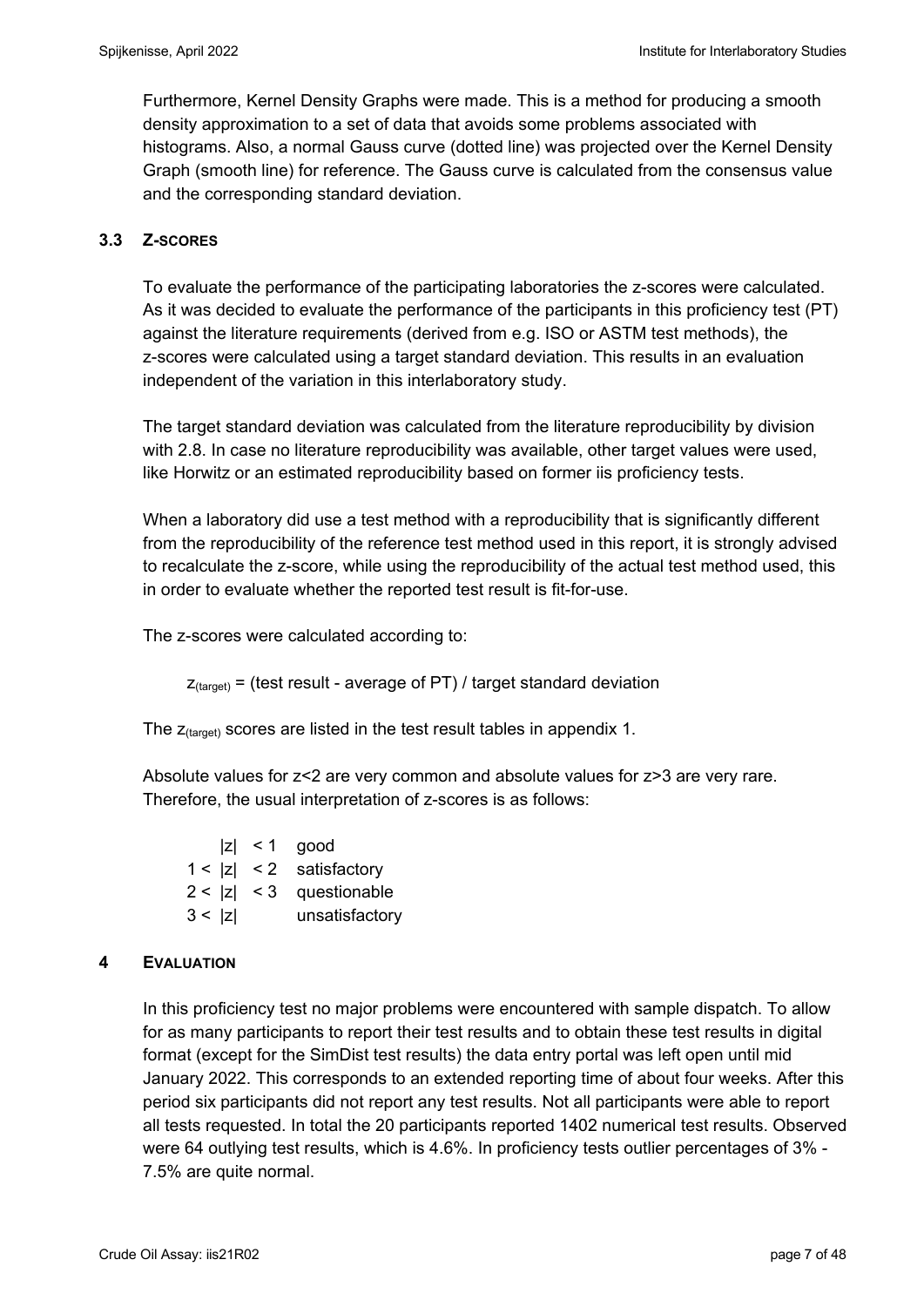Not all data sets proved to have a normal Gaussian distribution. These are referred to as "not OK" or "suspect". The statistical evaluation of these data sets should be used with due care, see also paragraph 3.1.

#### **4.1 EVALUATION PER TEST**

In this section the reported test results are discussed per test. The test methods which were used by the various laboratories were taken into account for explaining the observed differences when possible and applicable. These test methods are also in the tables together with the original data in appendix 1. The abbreviations, used in these tables, are explained in appendix 7.

In the iis PT reports ASTM test methods are referred to with a number (e.g. D4377) and an added designation for the year that the test method was adopted or revised (e.g. D4377:00). If applicable, a designation in parentheses is added to designate the year of reapproval (e.g. D4377:00(2011)). In the test results tables of appendix 1 only the method number and year of adoption or revision (e.g. D4377:00) will be used.

For objective evaluation iis uses reproducibilities taken from reference test methods to calculate target z-scores. Regretfully this is not possible for the Density, Sulfur and Nitrogen test results from the fractions. These test results were determined on a distillation fraction produced by the laboratory itself and therefore also the distillation uncertainty is included in these test results. Therefore, other ways were sought to enable objective evaluation of the test results gathered. Calculated (theoretical) Density, Sulfur and Nitrogen of the original Crude Oil sample were calculated by iis from the masses of the collected fractions and the respective reported Density, Sulfur and Nitrogen test results using below formulae. These calculated (theoretical) values were compared with the measured values as reported by the participants.

theoretical *density* = 
$$
\frac{\text{original weight of } dry \, sample}{\sum_{i=1}^{n} \text{density of fraction } i}
$$
\n
$$
\sum_{i=1}^{n} \frac{\text{weight of fraction } i}{\text{density of fraction } i}
$$
\ntheoretical sulfur content = 
$$
\frac{\sum_{i=1}^{n} (\text{weight of fraction } i) \times (\text{sulfur content of fraction } i)}{\text{original weight of dry sample}}
$$

*theoretical nitrogen content* = 
$$
\frac{\sum_{i=1}^{n} (weight of fraction i) \times (nitrogen content of fraction i)}{original weight of dry sample}
$$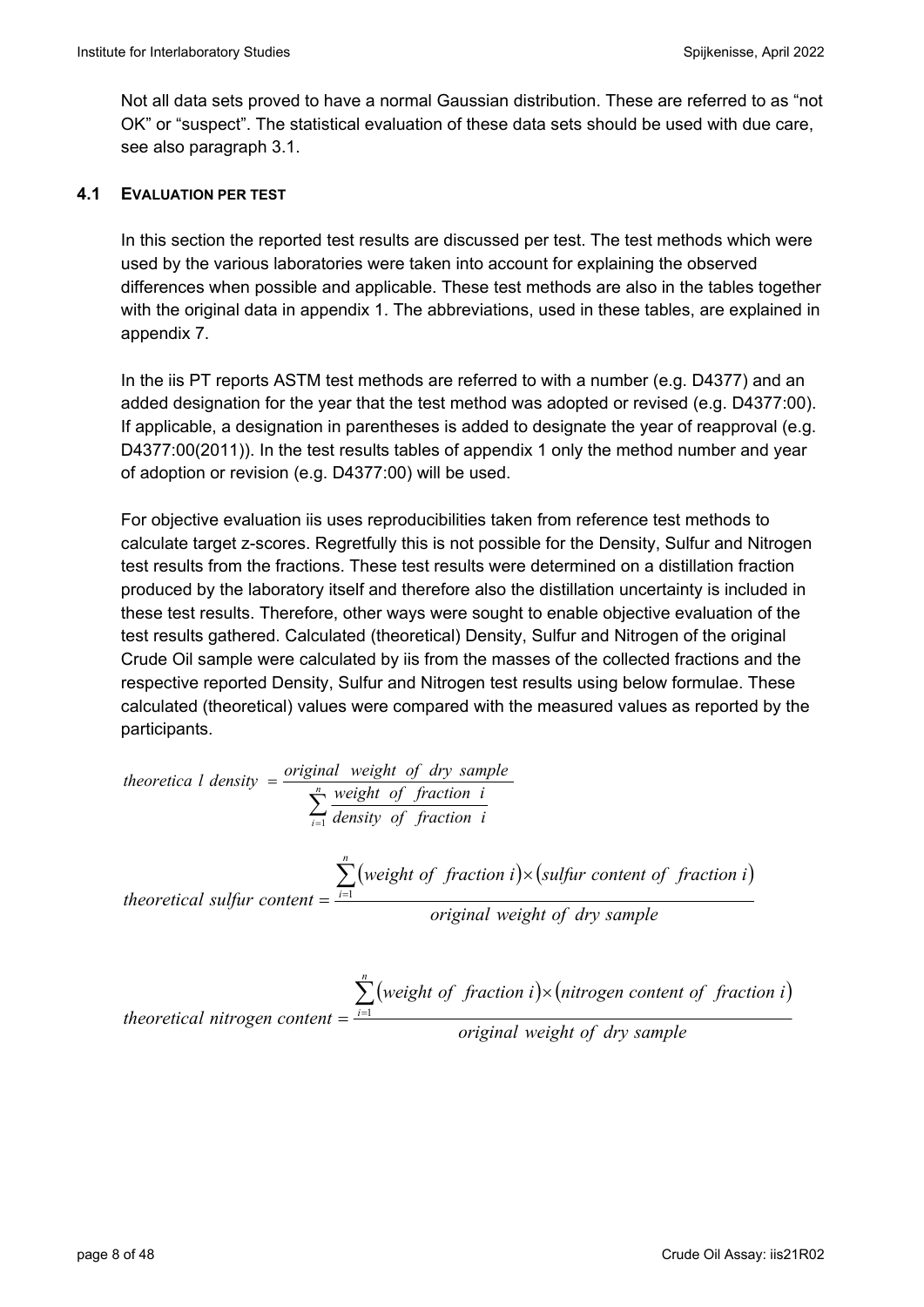### **Analysis of the original sample (appendix 1A)**

|           | Density at 15°C: This determination was not problematic. No statistical outliers were<br>observed. The calculated reproducibility is in agreement with the<br>requirements of ASTM D5002:19.                                                                                                                               |
|-----------|----------------------------------------------------------------------------------------------------------------------------------------------------------------------------------------------------------------------------------------------------------------------------------------------------------------------------|
| Sulfur:   | This determination was not problematic. One statistical outlier was<br>observed. The calculated reproducibility after rejection of the statistical<br>outlier is in agreement with the requirements of ASTM D4294:16e1.                                                                                                    |
| Nitrogen: | This determination was not problematic. No statistical outliers were<br>observed. The calculated reproducibility is in full agreement with the<br>requirements of ASTM D5762:18a.                                                                                                                                          |
| Water:    | This determination was problematic at the low level of 0.03% V/V. No<br>statistical outliers were observed. The calculated reproducibility is not in<br>agreement with the requirements of ASTM D4377:00(2011). This method<br>was withdrawn by ASTM in January 2020, because it was not reapproved<br>within eight years. |

#### **Distillation results D2892 and D5236 (appendix 1B)**

Seventeen laboratories performed the atmospheric distillation (D2892) and thirteen also the vacuum distillation (D5236).

All of the participants reported to have used a starting pressure at atmospheric conditions for the atmospheric distillation (D2892). ASTM D2892 states that it is not allowed to let the Observed Boiling Temperature of the liquid exceed 310°C or the Observed Vapor Temperature exceed 210°C as mentioned in paragraph 10.3.7 of ASTM D2892. According to paragraphs 10.3 till 10.5 of the same method this can be prevented by lowering the pressure in the system. The method also states that after atmospheric pressure a pressure around 100 mmHg should be applied and if necessary or applicable also a lower pressure between 100 and 2 mmHg is permitted in only one step.

Laboratory 1613 still applied a pressure of 100 mmHg for fraction 6, while the Observed Vapor Temperature was above 210°C (see appendix 5).

Laboratory 6201 applied a pressure of 2 mmHg after the atmospheric pressure (fraction 4/5) while skipping the pressure step of 100 mmHg (see appendix 5).

These differences in temperature and/or pressure does not appear to have a significant effect on the reported test results of the fractions of the atmospheric distillation.

The details of the distillation(s) reported by the participants can be found in appendices 1B and 5.

All participants started the distillation at a pressure between 0.1 and 10 mmHg for ASTM D5236. No participant used a pressure lower than 0.1 mmHg, which is not permitted according to ASTM D5236.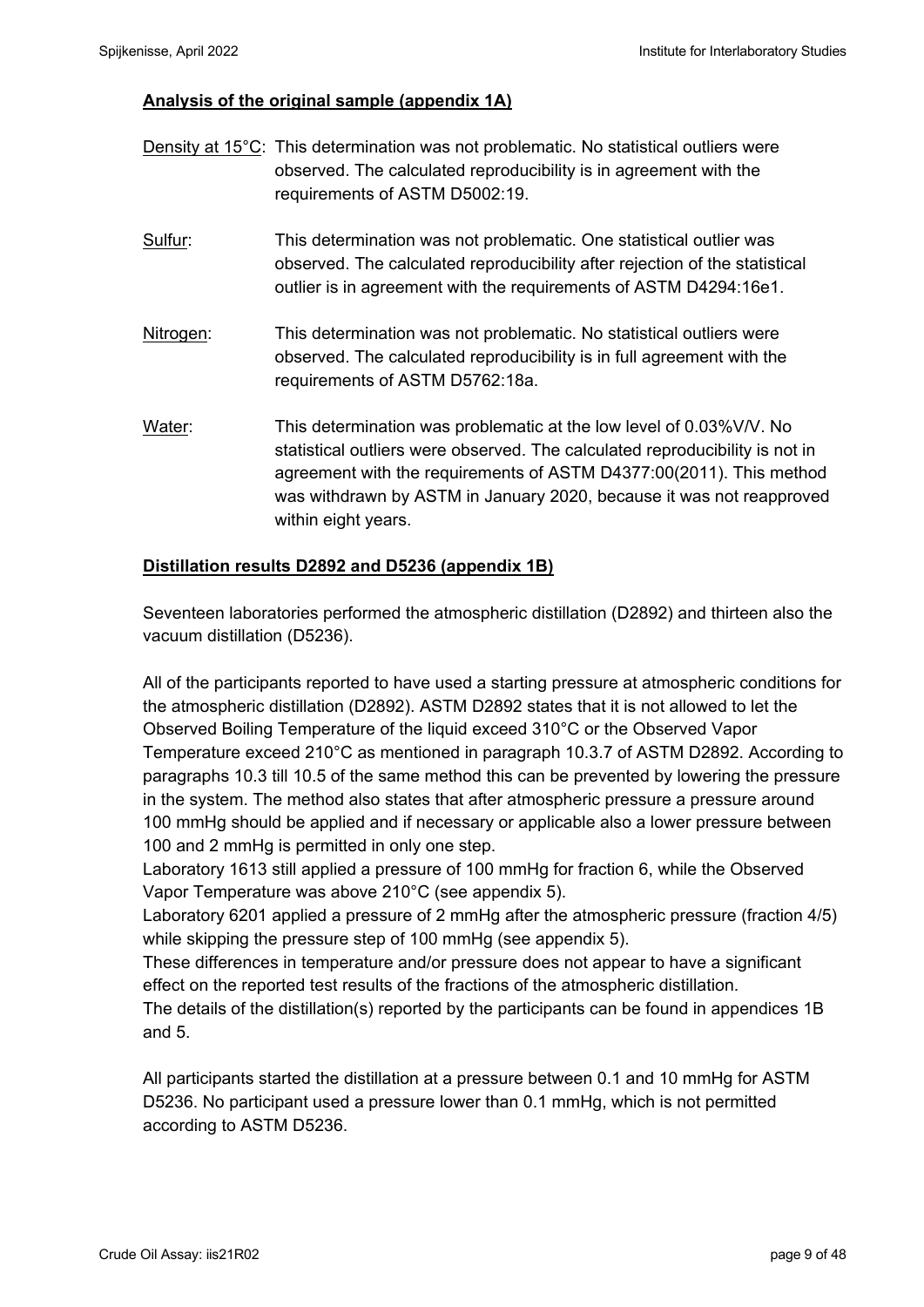- D2892: This distillation was not problematic. In total four statistical outliers were observed and one other test result was excluded. The calculated reproducibilities after rejection of the suspect data are in agreement with the requirements of ASTM D2892:20.
- D5236: This distillation may be problematic. Two statistical outliers were observed. Since the reproducibility of ASTM D5236 is not expressed in mass %, but in °C per 10% liquid volume recovered, the reproducibility of this method cannot be used for the test results in this PT. Since ASTM D2892 also gives a reproducibility at lower operating pressure, this has been used as a guideline in the evaluation. Because of this no z-scores are calculated. The calculated reproducibilities after rejection of the statistical outliers are not in agreement with the requirements of ASTM D2892:20 (low pressure), except for the VGO fraction at 470-520°C.
- Mass balance: The evaluation of the Total Mass balance showed eight recoveries that meet the ASTM D2892 (paragraph 11.2) requirement of 0.4% max loss and the ASTM D5236 requirement of a recovery between 99.6 and 100.1%. Remarkably, three recoveries were equal to 100%. They were excluded in this table for it is unlikely that no loss occurred in both distillations.
- Volume balance: All laboratories reported a test result for the mass fraction for Gas (LPG), but some did not report the Density of this fraction (see appendix 1C). In order to calculate the individual volume recoveries, the mean value of Density of the group was used when the Density of Gas (LPG) was not reported.
- Calculation (theoretical) values: The Density, Sulfur and Nitrogen test results do show some deviating results. These deviations may be (partly) explained by the cumulative effect of variations caused by distillation and by subsequent analytical determinations. Still, the calculated averages for Density, Sulfur and Nitrogen are in line with the averages of the reported Density, Sulfur and Nitrogen test values (see table 3).

| parameter | unit  | average<br>laboratories | average<br>iis | absolute<br>difference | R(lit) |
|-----------|-------|-------------------------|----------------|------------------------|--------|
| Density   | kg/L  | 0.8737                  | 0.8711         | 0.0026                 | 0.0036 |
| Sulfur    | %M/M  | 2.616                   | 2.521          | 0.095                  | 0.1319 |
| Nitrogen  | mg/kg | 1254                    | 1245           | 9                      | 331    |

Table 3: comparison of actual reported values to calculated values by iis from the fractions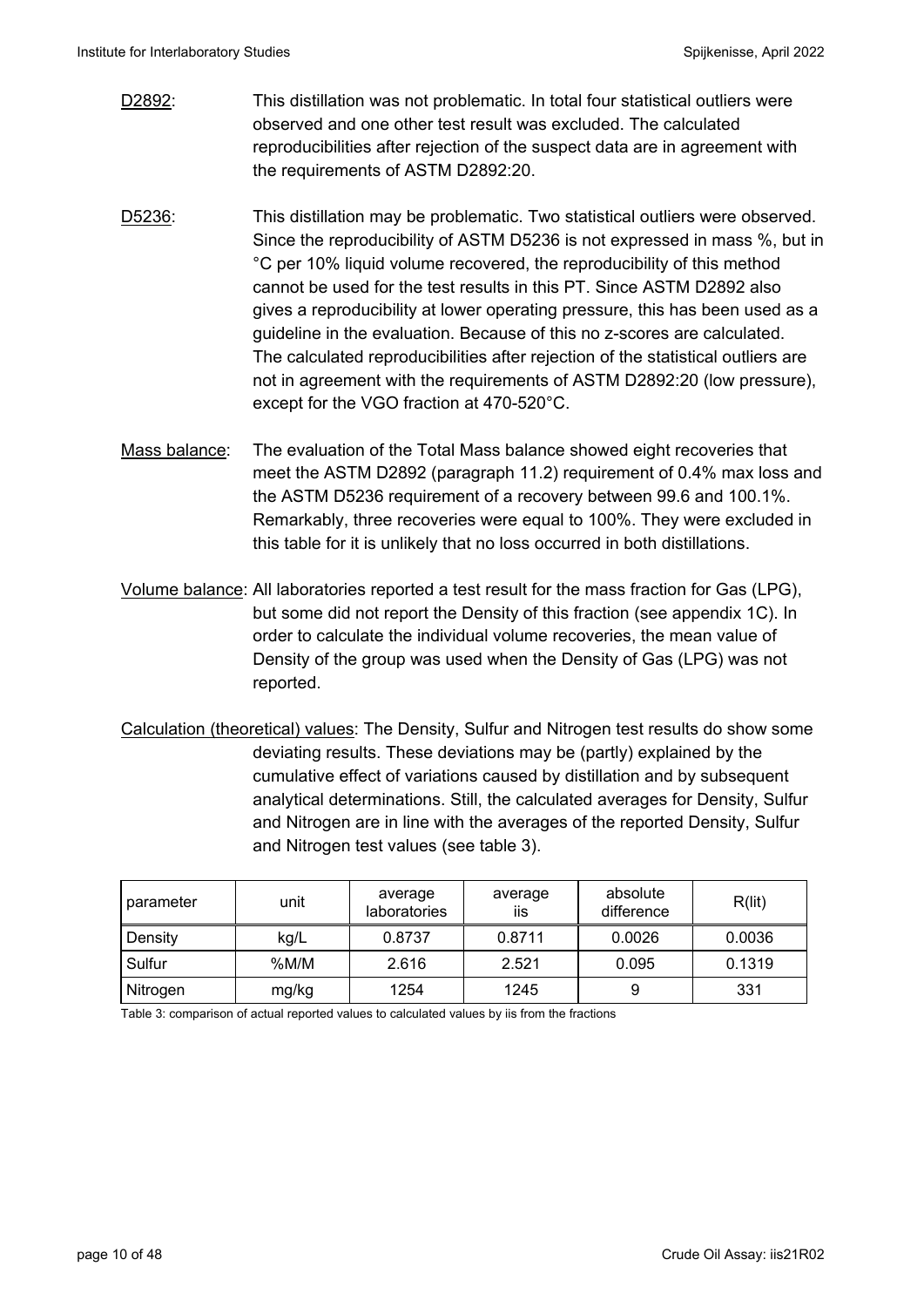### **Analysis of distillation fractions (appendix 1C)**

- Density: This determination on the 12 collected distillation fractions show relatively small differences between the reported test results of the participating laboratories, except for the first Gas (LPG) fraction. In total seven statistical outliers were observed. Observed variations are most probably caused by differences in the distillations and not by differences in the performance of the Density determinations. In each case the observed reproducibility will be the sum of the (smaller) variation in the Density determination and the (larger) variation caused by the distillation. Therefore, the observed reproducibilities were not compared with the literature requirements and consequently no z-scores are calculated. The average Density for the first fraction (gas <30°C) is 0.5752 kg/L, which is in good agreement with the Density of a mixture of C4 hydrocarbons and Isopentane.
- Sulfur: This determination on the 12 collected distillation fractions show problems for a few laboratories. In total ten statistical outliers were observed. The observed reproducibility per fraction will be the sum of the variation in the Sulfur determination and the variation caused by the distillation. Therefore, the observed reproducibilities were not compared with the literature requirements and consequently no z-scores are calculated.
- Nitrogen: This determination on the 12 collected distillation fractions show problems for a few laboratories. In total five statistical outliers were observed. The observed reproducibility per fraction will be the sum of the variation in the Nitrogen determination and the variation caused by the distillation. Therefore, the observed reproducibilities were not compared with the requirements and consequently no z-scores are calculated.
- P(iP)NA: This determination was performed on fraction 2 (Light Naphtha) and on fraction 3 (Heavy Naphtha) and reported in %M/M and %V/V. On the Light Naphtha six statistical outliers were observed. More analytical problems were observed on fraction 3 (Heavy Naphtha) where in total sixteen statistical outliers were observed. Each observed reproducibility will be the sum of the variation in the analytical method and the variation caused by the distillation D2892. Therefore, the observed reproducibilities were not compared with the requirements and consequently no z-scores are calculated. The variety of test methods used may partly explain the variations observed during this PT. The set-up of the correct integration window is most critical in the case of testing high naphthenic distillation fractions.
- Distillation: This determination was performed on the combined fractions 5 and 6 and may be problematic. Seven statistical outliers were observed and two other test results were excluded. Each observed reproducibility will be the sum of the variation in this distillation of the combined fractions and the variation caused by the D2892 distillation. Therefore, the observed reproducibilities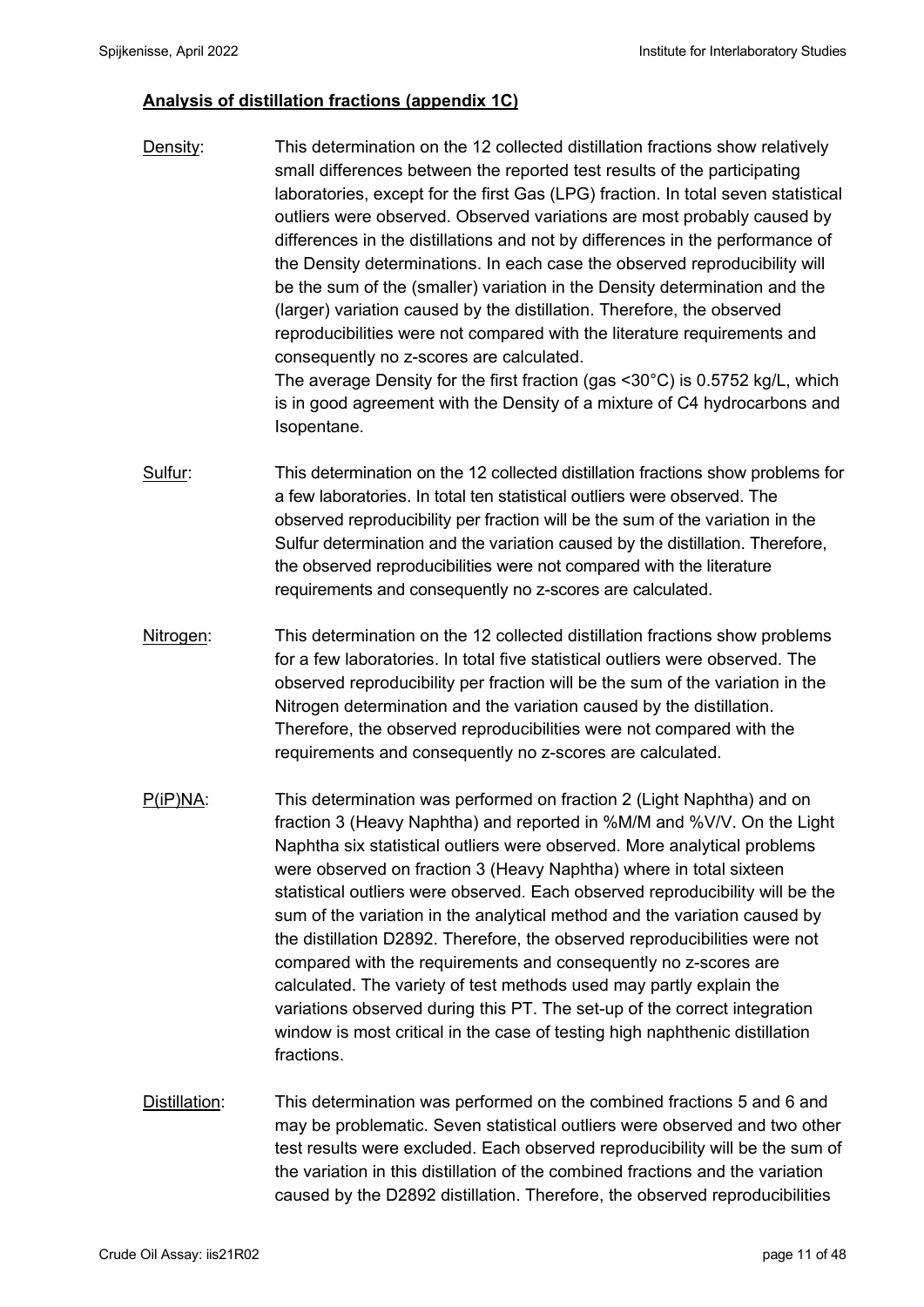were not compared with the requirements and consequently no z-scores are calculated.

Flash point: This determination was performed on the combined fractions 5 and 6 and was problematic. No statistical outliers were observed. The calculated reproducibility is not in agreement with the requirements of ASTM D93- A:20. Each observed test result will be the sum of the variation in this distillation of the combined fractions and the variation caused by the D2892 distillation.

### **Simulated Distillation and Effective Cut Point D2892 (appendix 1D)**

- SimDist: This determination was performed on both fractions 5 (Light Gasoil) and 6 (Medium Gasoil). This simulated distillation was performed by eleven participants on both fractions. Most reported test results are in line with each other. In total nine outliers were observed. The goal was to enable evaluation of the column efficiency in accordance with appendix X2 of ASTM D2892:20.
- $ECP/N_{\text{minimum}}$ : From the reported test results, the ECP (effective cut point) and the Standard Efficiency  $N_{\text{minimum}}$  were calculated. The ECP for one laboratory does not meet the requirements of ASTM D2892:20. The Standard Efficiency Nminimum requirements of ASTM D2892:20 is met by eight laboratories. The other three laboratories are not in agreement with the requirements of ASTM D2892:20 and had yielded (too) low total sum of mass fractions on distillation fraction 5.

The strength of this quality control method becomes clear when the test results of this round are compared with the test results of the previous round iis19R02. A number of laboratories participated in both rounds and it is good to see that some participants improved (e.g. laboratory 1065) or maintained the quality of the distillation. Regretfully for other participants the performance of the distillation did not improve, based on the calculation of the ECP and the Standard Efficiency.

### **True Boiling Point graphs (appendices 2, 3 and 4)**

- Graph Cumulative %M/M (appendix 2): The true boiling point graph (cumulative %M/M vs temperature AET) of the laboratories show a good correlation. The line for laboratory 1108 is deviating from fraction 4 onwards. This is in line with the deviating test results in the distillation found in fraction 4 and higher for this laboratory. The line for laboratory 6432 is deviating at the high end of the graph due to reporting the same mass fractions for the last two fractions of the vacuum distillation.
- Graph Sulfur (appendix 3): The true boiling point graph (Sulfur in %M/M vs temperature AET) of most laboratories show a good correlation, except for the line of laboratory 1108 which reported deviating Sulfur test results from fraction 4 and higher.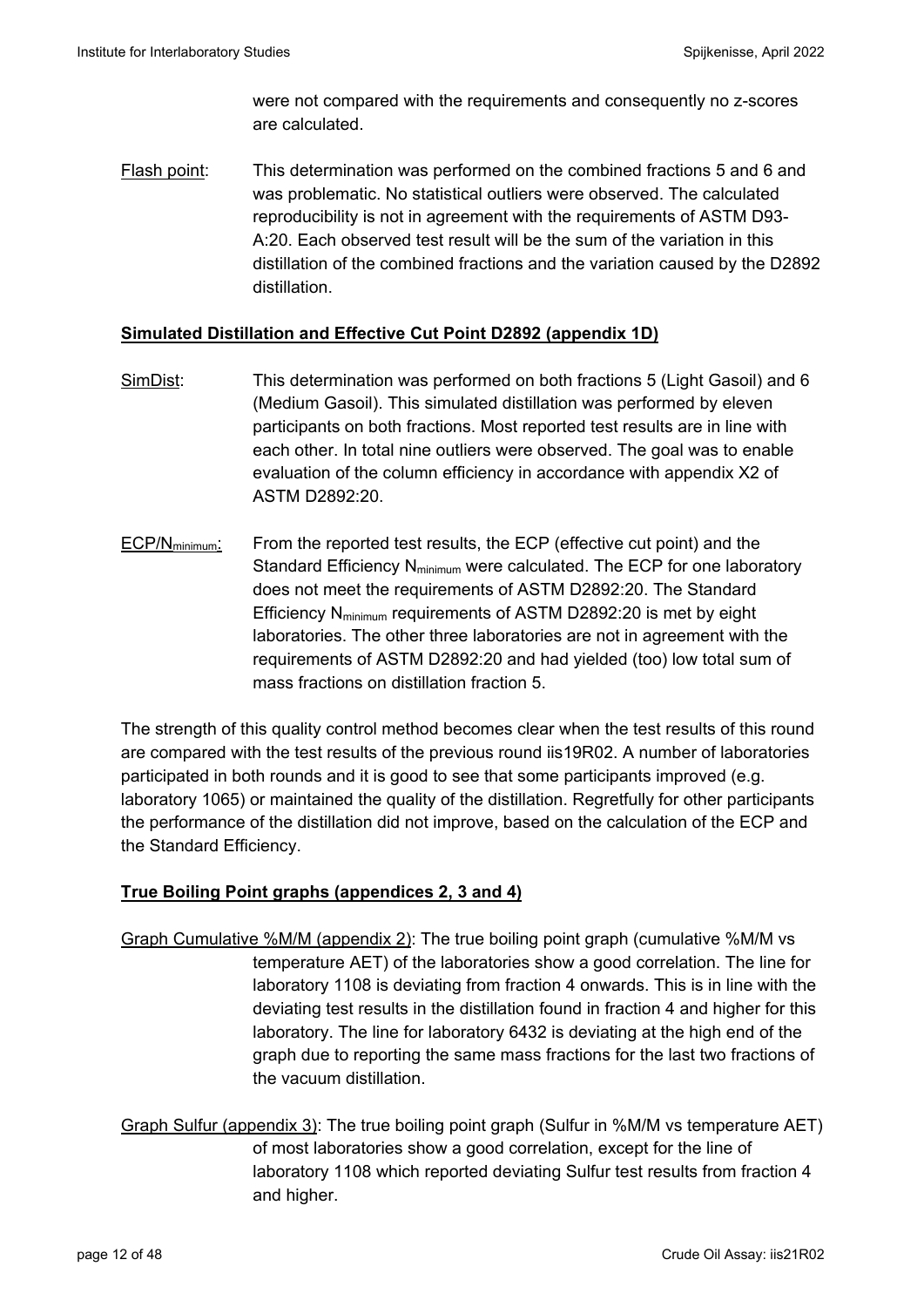Graph Nitrogen (appendix 4): The true boiling point graph (Nitrogen in mg/kg vs temperature AET) of most laboratories show a good correlation. Laboratories 1108, 1539 and 1613 are not included in the graph due to missing data for Nitrogen.

#### **4.2 PERFORMANCE EVALUATION FOR THE GROUP OF LABORATORIES**

A comparison has been made between the reproducibility as declared by the reference test method and the reproducibility as found for the group of participating laboratories. The number of significant test results, the average, the calculated reproducibility (2.8 \* standard deviation) and the target reproducibility derived from reference test methods (in casu ASTM and EN standards) are presented in the next table.

| Parameter                           | unit  | n  | average | $2.8 * sd$ | R(lit) |
|-------------------------------------|-------|----|---------|------------|--------|
| Density of original sample          | kg/L  | 20 | 0.8737  | 0.0011     | 0.0036 |
| Sulfur of original sample           | %M/M  | 16 | 2.616   | 0.109      | 0.135  |
| Nitrogen of original sample         | mg/kg | 14 | 1254    | 349        | 334    |
| Water of original sample            | %V/V  | 15 | 0.031   | 0.067      | 0.030  |
| D2892 distillation                  |       |    |         |            |        |
| $< 30^{\circ}$ C<br>Gas LPG         | %M/M  | 17 | 1.5     | 1.2        | 1.3    |
| Light Naphtha<br>$30 - 90^{\circ}C$ | %M/M  | 17 | 5.2     | 1.4        | 1.3    |
| Heavy Naphtha 90 - 180°C            | %M/M  | 17 | 12.8    | 1.0        | 1.3    |
| 180 - 215°C<br>Kerosene             | %M/M  | 16 | 5.1     | 0.5        | 1.5    |
| <b>LGO</b><br>$215 - 250^{\circ}C$  | %M/M  | 16 | 5.3     | 0.7        | 1.5    |
| <b>MGO</b><br>250 - 310°C           | %M/M  | 16 | 9.5     | 1.2        | 2.0    |
| <b>HGO</b><br>310 - 370°C           | %M/M  | 16 | 9.5     | 0.8        | 2.0    |
| $>370^{\circ}$ C<br>Residue         | %M/M  | 15 | 50.5    | 2.9        | n.a.   |
| D5236 distillation                  |       |    |         |            |        |
| <b>VGO</b><br>370 - 420°C           | %M/M  | 13 | 4.2     | 4.0        | (2)    |
| <b>VGO</b><br>420 - 470°C           | %M/M  | 13 | 8.6     | 4.5        | (2)    |
| <b>VGO</b><br>470 - 520°C           | %M/M  | 12 | 6.9     | 1.2        | (2)    |
| Residue<br>$>520^{\circ}$ C         | %M/M  | 12 | 30.6    | 3.4        | n.a.   |

Table 4: reproducibilities of test on sample #21225

For results between brackets no z-scores are calculated

Without further statistical calculations, it can be concluded that for most tests there is a good compliance of the group of participants with the reference test methods. The problematic tests have been discussed in paragraph 4.1.

For the analytical tests performed on the individual distillation fractions it was not possible to evaluate the reproducibilities against literature values as explained in paragraph 4.1. Therefore, the values are not summarized in a table and can be found in appendix 1C.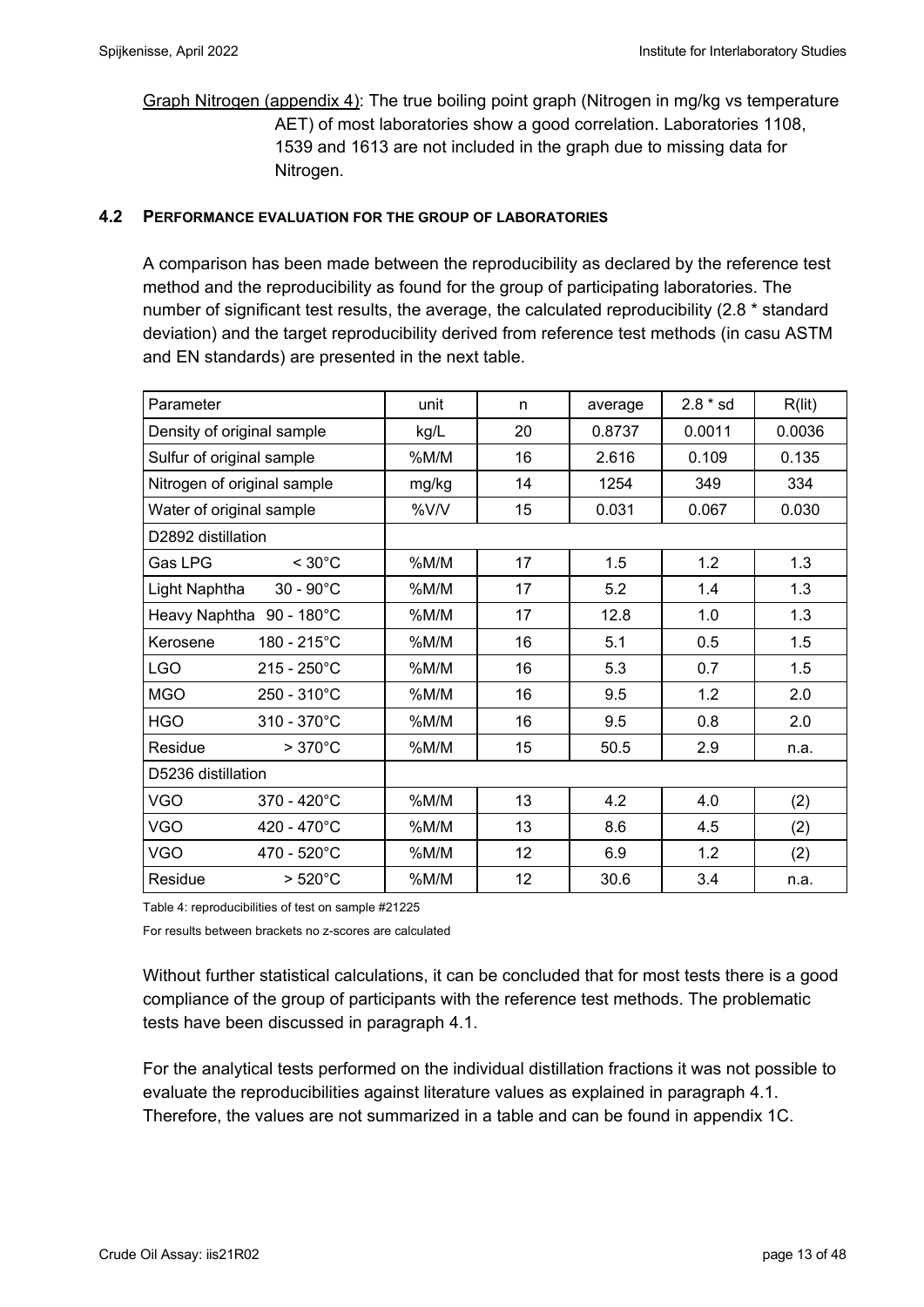#### **4.3 COMPARISON OF THE PROFICIENCY TEST OF NOVEMBER 2021 WITH PREVIOUS PTS**

The performance of the determinations of the proficiency tests was compared to the requirements of the reference test methods. The conclusions are given in the following table.

|                             |                       | November<br>2021 | November<br>2019 | November<br>2017             | November<br>2015         | November<br>2013         |
|-----------------------------|-----------------------|------------------|------------------|------------------------------|--------------------------|--------------------------|
| Density of original sample  |                       | $++$             | $++$             | $+$                          | $+$                      | $++$                     |
| Sulfur of original sample   |                       | $+$              | $+/-$            | $++$                         | ۰                        |                          |
| Nitrogen of original sample |                       | $+/-$            | $\blacksquare$   | $\overline{\phantom{a}}$     | $\ddot{}$                | --                       |
| Water of original sample    |                       | --               | $\blacksquare$   | $\ddot{}$                    | $\overline{\phantom{a}}$ | $\overline{\phantom{a}}$ |
| D2892 distillation          |                       |                  |                  |                              |                          |                          |
| Gas LPG                     | $< 30^{\circ}$ C      | $\ddot{}$        | $\ddot{}$        | $\blacksquare$               | $+/-$                    | $+$                      |
| Light Naphtha               | $30 - 90^{\circ}C$    | $+/-$            | $\ddot{}$        | $\qquad \qquad \blacksquare$ | $\ddot{}$                | $\ddot{}$                |
| Heavy Naphtha 90 - 180°C    |                       | $\ddot{}$        | $\ddot{}$        | $\blacksquare$               | $\ddot{}$                | $+/-$                    |
| Kerosene                    | 180 - 215°C           | $++$             | $+$              | $+/-$                        | $+$                      | $+$                      |
| <b>LGO</b>                  | $215 - 250^{\circ}$ C | $++$             | $\ddot{}$        | $\ddot{}$                    | $++$                     | $\ddot{}$                |
| <b>MGO</b>                  | $250 - 310^{\circ}$ C | $\ddot{}$        | ÷                | $+/-$                        | $++$                     | $+/-$                    |
| <b>HGO</b>                  | $310 - 370^{\circ}$ C | $++$             | $+$              | $+/-$                        | $+$                      | $+$                      |
| Residue                     | $>370^{\circ}$ C      | n.a.             | n.a.             | n.a.                         | n.a.                     | n.a.                     |
| D5236 distillation          |                       |                  |                  |                              |                          |                          |
| <b>VGO</b>                  | 370 - 420°C           | $(-)$            | $(-)$            | $(-)$                        | $(-)$                    | $(-)$                    |
| <b>VGO</b>                  | 420 - 470°C           | $(-)$            | $(-)$            | $(+/-)$                      | $(-)$                    | $(-)$                    |
| <b>VGO</b>                  | 470 - 520°C           | $(+)$            | $(+/-)$          | $(++)$                       | $(+/-)$                  | $(-)$                    |
| Residue                     | $>520^{\circ}$ C      | n.a.             | n.a.             | n.a.                         | n.a.                     | n.a.                     |

Table 5: comparison determinations against the reference test methods

For results between brackets no z-scores are calculated

The following performance categories were used:

- ++ : group performed much better than the reference test method
- + : group performed better than the reference test method
- +/- : group performance equals the reference test method
- : group performed worse than the reference test method
- -- : group performed much worse than the reference test method
- n.e. : not evaluated

### **5 CONCLUSION**

In spite of the practical problems and the differences between the methods used, the distillation graphs of most participating laboratories show a good correlation.

Although, it can be concluded that most of the participants have no problem with the determination in Crude Oil Assay analyzes in this PT, each participating laboratory will have to evaluate its performance in this study and decide about any corrective actions if necessary.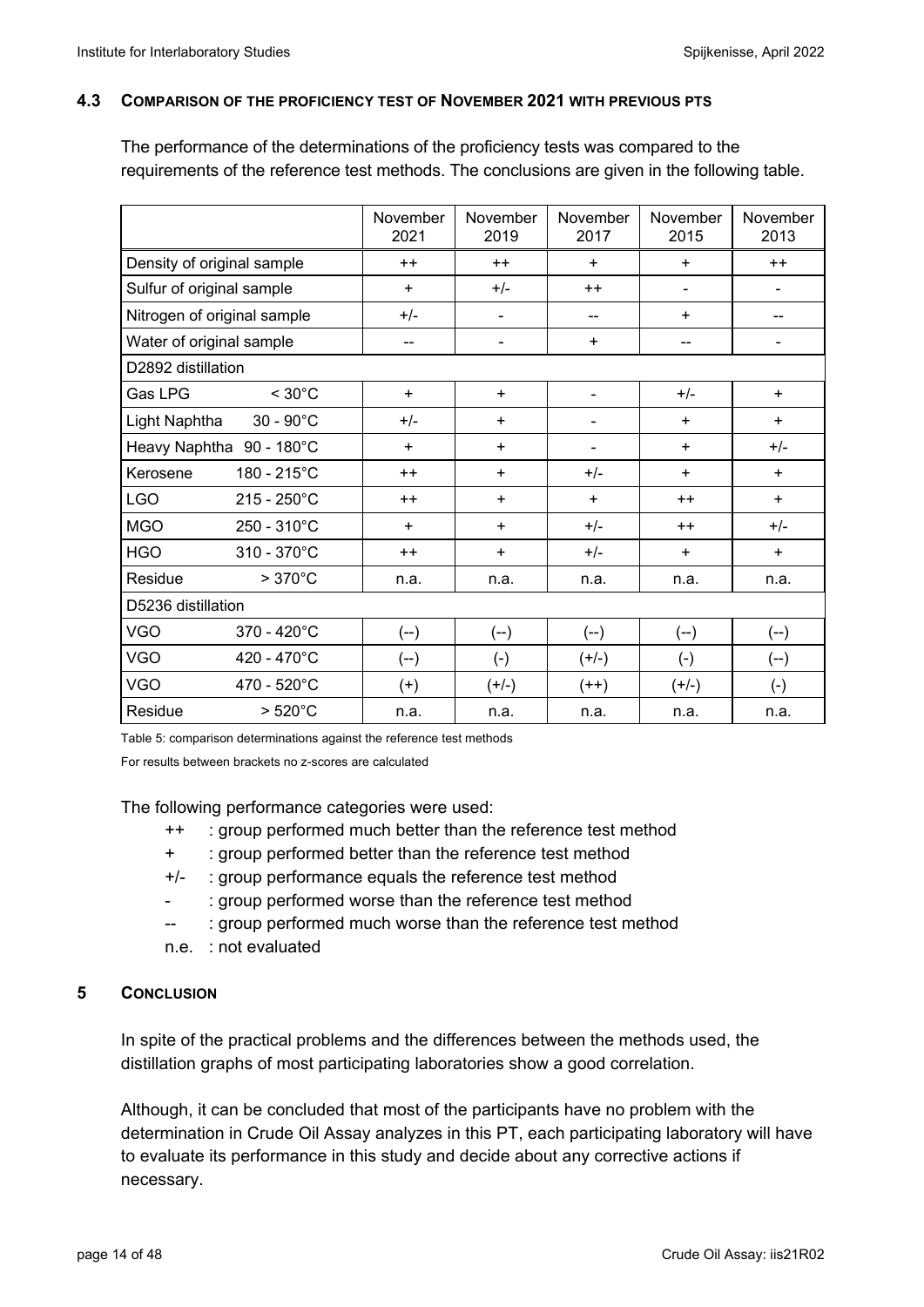#### **APPENDIX 1A – ANALYSIS OF ORIGINAL SAMPLE**

Determination of Density at 15°C on original sample #21225; results in kg/L

| lab          | method            | value            | mark | z(targ)            | remarks              |
|--------------|-------------------|------------------|------|--------------------|----------------------|
| 171          |                   |                  |      | -----              |                      |
| 391          | D5002             | 0.8735           |      | $-0.13$            |                      |
| 442          |                   |                  |      |                    |                      |
| 445          |                   |                  |      |                    |                      |
| 608          | D5002             | 0.8742           |      | 0.42               |                      |
| 971          | D5002             | 0.8734           |      | $-0.20$            |                      |
| 1023         | D5002             | 0.87347          | С    | $-0.15$            | reported 873.47 kg/L |
| 1026         | D5002             | 0.87380          |      | 0.11               |                      |
| 1065         | D4052             | 0.8736           |      | $-0.05$            |                      |
| 1066         | D5002             | 0.8733           |      | $-0.28$            |                      |
| 1089         | D5002             | 0.8739           |      | 0.19               |                      |
| 1108         | D5002             | 0.87428          |      | 0.48               |                      |
| 1539         | D4052             | 0.8735           |      | $-0.13$            |                      |
| 1613         | D5002             | 0.8743           | C    | 0.50               | reported 874.3 kg/L  |
| 1741         | D4052             | 0.8739           |      | 0.19               |                      |
| 1842         |                   |                  |      | -----              |                      |
| 1902         | D5002             | 0.8738           |      | 0.11               |                      |
| 1949         | D5002             | 0.8739           |      | 0.19               |                      |
| 1984         | D5002             | 0.87305          |      | $-0.48$            |                      |
| 1990         | D4052             | 0.8740           |      | 0.26               |                      |
| 6156         |                   |                  |      | -----              |                      |
| 6201         | D5002             | 0.8738           |      | 0.11               |                      |
| 6326         | D4052             | 0.873013         |      | $-0.50$            |                      |
| 6379         |                   |                  |      |                    |                      |
| 6431<br>6432 | D5002<br>D4052    | 0.8736<br>0.8729 |      | $-0.05$<br>$-0.59$ |                      |
|              |                   |                  |      |                    |                      |
|              | normality         | OK               |      |                    |                      |
|              | n                 | 20               |      |                    |                      |
|              | outliers          | 0                |      |                    |                      |
|              | mean $(n)$        | 0.8737           |      |                    |                      |
|              | st. dev. (n)      | 0.00040          |      |                    |                      |
|              | R(calc.)          | 0.0011           |      |                    |                      |
|              | st.dev.(D5002:19) | 0.00129          |      |                    |                      |
|              | R(D5002:19)       | 0.0036           |      |                    |                      |



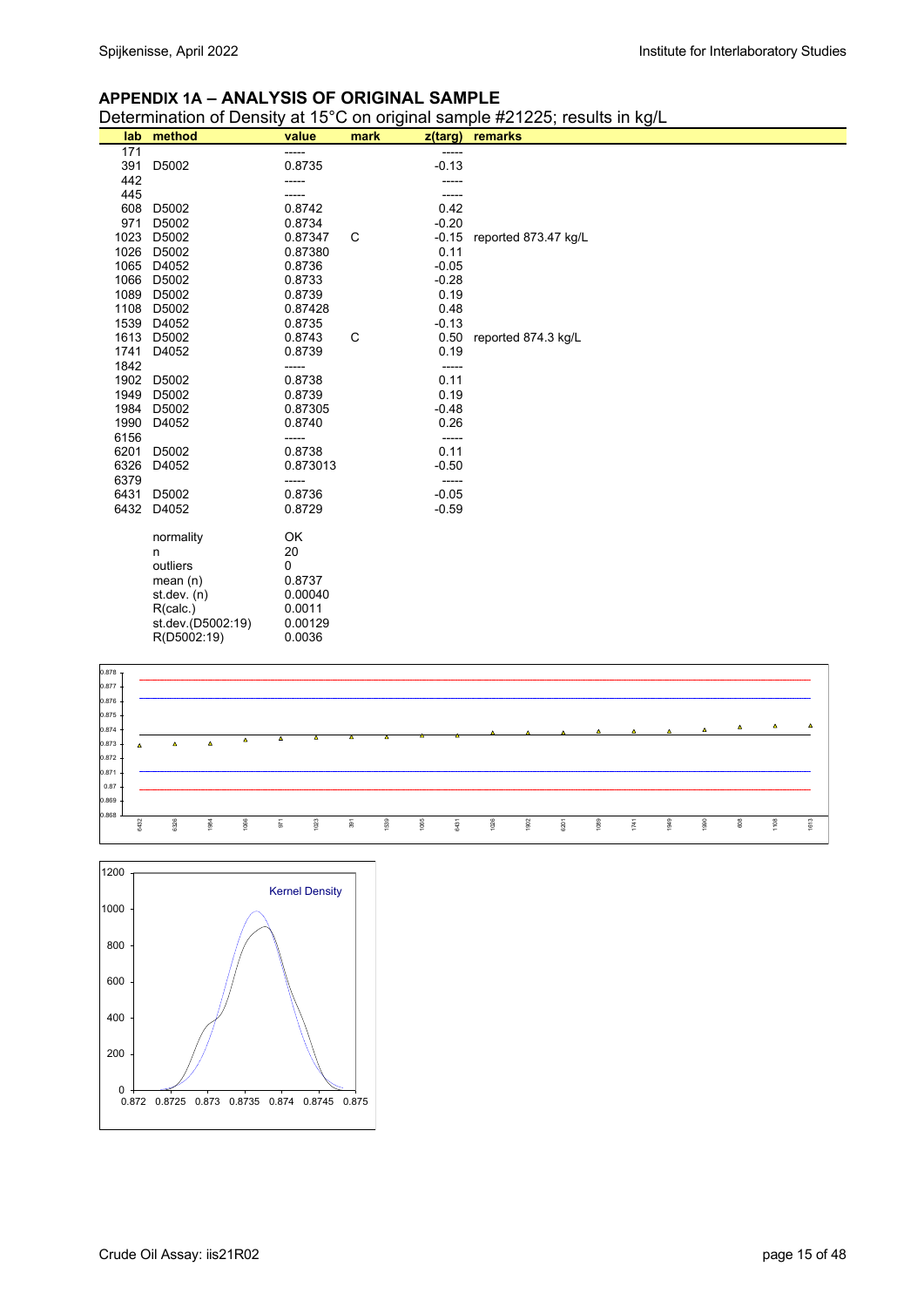## Determination of Sulfur on original sample #21225; results in %M/M

| lab  | method              | value   | mark    | z(targ) | remarks |
|------|---------------------|---------|---------|---------|---------|
| 171  |                     | -----   |         | -----   |         |
| 391  | D4294               | 2.633   |         | 0.35    |         |
| 442  |                     |         |         |         |         |
| 445  |                     |         |         |         |         |
| 608  |                     |         |         |         |         |
| 971  | D4294               | 2.62    |         | 0.08    |         |
| 1023 | IP336               | 2.82    | G(0.01) | 4.23    |         |
| 1026 | D2622               | 2.662   |         | 0.95    |         |
| 1065 | D4294               | 2.59    |         | $-0.54$ |         |
| 1066 | D2622               | 2.64    |         | 0.49    |         |
| 1089 |                     | -----   |         | -----   |         |
| 1108 |                     | 2.686   |         | 1.45    |         |
| 1539 | D4294               | 2.561   |         | $-1.14$ |         |
| 1613 | D4294               | 2.63    |         | 0.29    |         |
| 1741 | D4294               | 2.60    |         | $-0.34$ |         |
| 1842 |                     | -----   |         | -----   |         |
| 1902 | D4294               | 2.60    |         | $-0.34$ |         |
| 1949 | D4294               | 2.636   |         | 0.41    |         |
| 1984 |                     | -----   |         | -----   |         |
| 1990 | D4294               | 2.590   |         | $-0.54$ |         |
| 6156 |                     | -----   |         | -----   |         |
| 6201 | D4294               | 2.588   |         | $-0.58$ |         |
| 6326 | D2622               | 2.6708  |         | 1.13    |         |
| 6379 |                     | -----   |         | -----   |         |
| 6431 | D4294               | 2.61    |         | $-0.13$ |         |
| 6432 | D4294               | 2.542   |         | $-1.54$ |         |
|      | normality           | OK      |         |         |         |
|      | n                   | 16      |         |         |         |
|      | outliers            | 1       |         |         |         |
|      | mean $(n)$          | 2.6162  |         |         |         |
|      | st. dev. (n)        | 0.03888 |         |         |         |
|      | R(calc.)            | 0.1089  |         |         |         |
|      | st.dev.(D4294:16e1) | 0.04824 |         |         |         |
|      | R(D4294:16e1)       | 0.1351  |         |         |         |



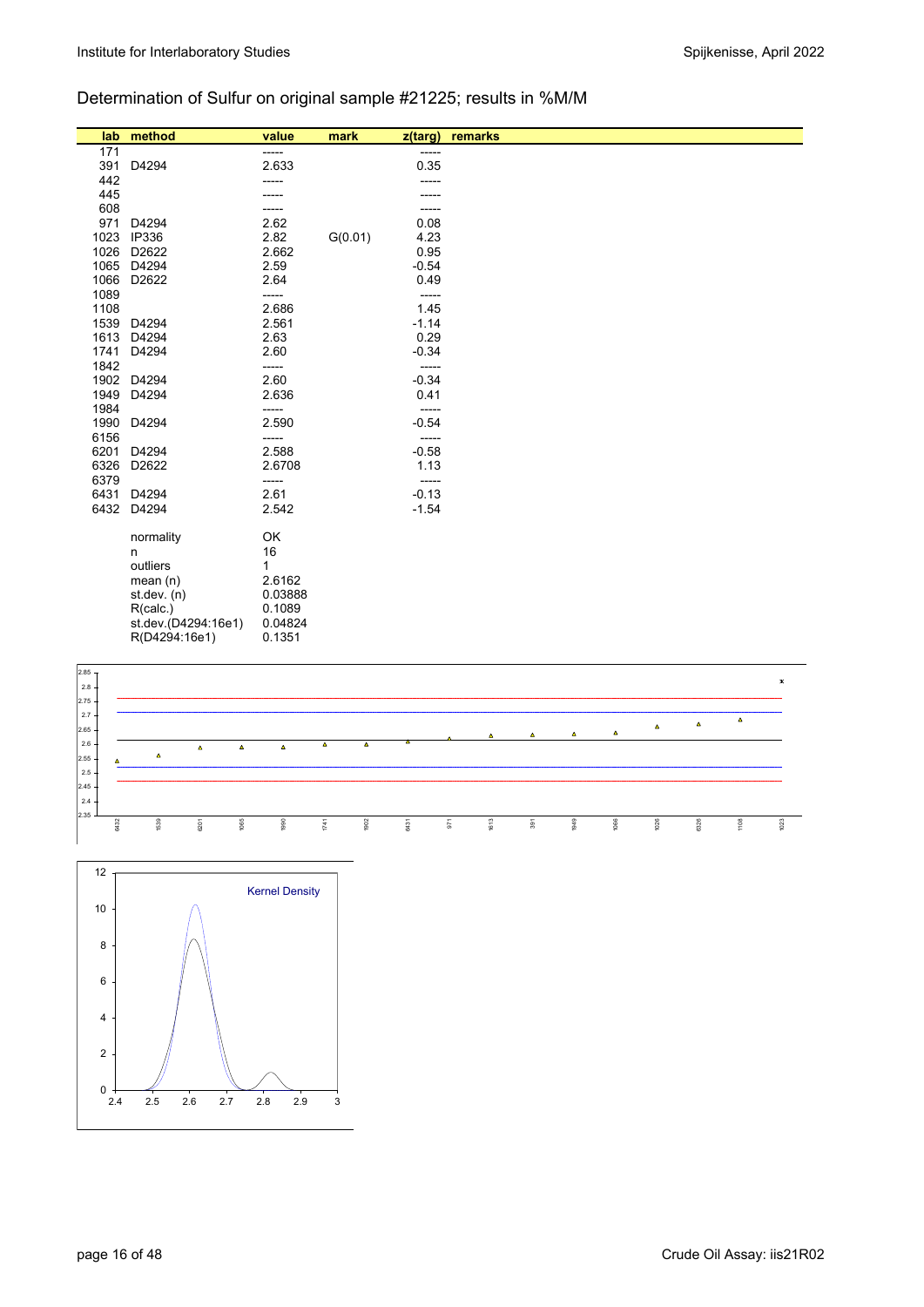# Determination of Nitrogen on original sample #21225; results in mg/kg

| lab          | method             | value         | mark<br>z(targ) | remarks |
|--------------|--------------------|---------------|-----------------|---------|
| 171          |                    | ----          | -----           |         |
| 391          |                    |               |                 |         |
| 442          |                    |               |                 |         |
| 445          |                    |               |                 |         |
| 608          | D5762              | 1063.9        | $-1.60$         |         |
| 971          | D5762              | 1256          | 0.01            |         |
| 1023         |                    | -----         | -----           |         |
| 1026         | D5762              | 1231          | $-0.20$         |         |
| 1065         | D4629              | 1400          | 1.22            |         |
| 1066         | D5762              | 1460          | 1.72            |         |
| 1089         |                    | -----         | -----           |         |
| 1108         |                    | 1253.4        | $-0.01$         |         |
| 1539         |                    | -----         | -----           |         |
| 1613         |                    | -----         | -----           |         |
| 1741         | D5762              | 1469          | 1.80            |         |
| 1842         |                    | -----         | -----           |         |
| 1902         | D5762              | 1116          | $-1.16$         |         |
| 1949         | D5762              | 1100          | $-1.30$         |         |
| 1984         |                    | -----         | -----           |         |
| 1990         | D5762              | 1218.92       | $-0.30$         |         |
| 6156<br>6201 | D5762              | -----<br>1295 | -----<br>0.34   |         |
| 6326         | D5762              | 1307.538      | 0.45            |         |
| 6379         |                    | -----         | -----           |         |
| 6431         | D5762              | 1200          | $-0.46$         |         |
| 6432         | D5762              | 1192          | $-0.52$         |         |
|              |                    |               |                 |         |
|              | normality          | OK            |                 |         |
|              | n                  | 14            |                 |         |
|              | outliers           | 0             |                 |         |
|              | mean $(n)$         | 1254.48       |                 |         |
|              | st.dev. $(n)$      | 124.636       |                 |         |
|              | R(calc.)           | 348.98        |                 |         |
|              | st.dev.(D5762:18a) | 119.176       |                 |         |
|              | R(D5762:18a)       | 333.69        |                 |         |



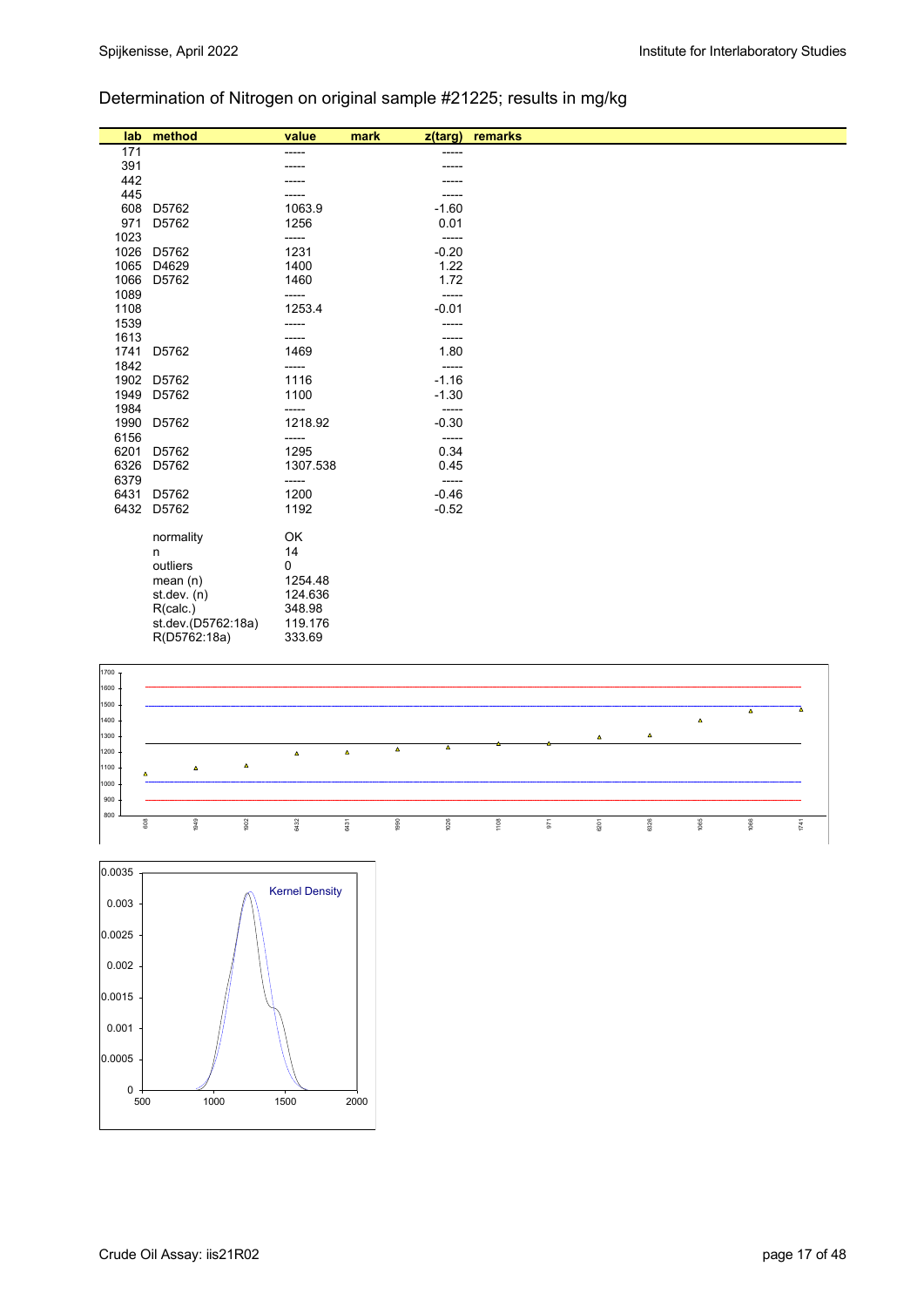## Determination of Water on original sample #21225; results in %V/V

| 171<br>-----<br>-----<br>0.050<br>1.76<br>391<br>D4928<br>442<br>445<br>608<br>0.004<br>$-2.59$<br>D4928<br>0.62<br>971<br>D4928<br>0.038<br>1023<br>D4928<br>0.00305<br>$-2.68$<br>1026<br>$-0.13$<br>D4006<br>0.03<br>1065<br>$-1.08$<br>D6304<br>0.02<br>1066<br>0.02<br>D4377<br>$-1.08$<br>1089<br>-----<br>-----<br>2.42<br>1108<br>0.057<br>$-0.70$<br>0.024<br>1539<br>D4377<br>1613<br>D4006<br>< 0.05<br>1741<br>1842<br>-----<br>$-0.60$<br>1902<br>0.025<br>D4006<br>1949<br>D4006<br>Less 0.025<br>-----<br>1.00<br>1984<br>D4377<br>0.042 |
|---------------------------------------------------------------------------------------------------------------------------------------------------------------------------------------------------------------------------------------------------------------------------------------------------------------------------------------------------------------------------------------------------------------------------------------------------------------------------------------------------------------------------------------------------------|
|                                                                                                                                                                                                                                                                                                                                                                                                                                                                                                                                                         |
|                                                                                                                                                                                                                                                                                                                                                                                                                                                                                                                                                         |
|                                                                                                                                                                                                                                                                                                                                                                                                                                                                                                                                                         |
|                                                                                                                                                                                                                                                                                                                                                                                                                                                                                                                                                         |
|                                                                                                                                                                                                                                                                                                                                                                                                                                                                                                                                                         |
|                                                                                                                                                                                                                                                                                                                                                                                                                                                                                                                                                         |
|                                                                                                                                                                                                                                                                                                                                                                                                                                                                                                                                                         |
|                                                                                                                                                                                                                                                                                                                                                                                                                                                                                                                                                         |
|                                                                                                                                                                                                                                                                                                                                                                                                                                                                                                                                                         |
|                                                                                                                                                                                                                                                                                                                                                                                                                                                                                                                                                         |
|                                                                                                                                                                                                                                                                                                                                                                                                                                                                                                                                                         |
|                                                                                                                                                                                                                                                                                                                                                                                                                                                                                                                                                         |
|                                                                                                                                                                                                                                                                                                                                                                                                                                                                                                                                                         |
|                                                                                                                                                                                                                                                                                                                                                                                                                                                                                                                                                         |
|                                                                                                                                                                                                                                                                                                                                                                                                                                                                                                                                                         |
|                                                                                                                                                                                                                                                                                                                                                                                                                                                                                                                                                         |
|                                                                                                                                                                                                                                                                                                                                                                                                                                                                                                                                                         |
|                                                                                                                                                                                                                                                                                                                                                                                                                                                                                                                                                         |
|                                                                                                                                                                                                                                                                                                                                                                                                                                                                                                                                                         |
| 1990<br>D4007<br>< 0.05<br>-----                                                                                                                                                                                                                                                                                                                                                                                                                                                                                                                        |
| 6156<br>-----<br>-----                                                                                                                                                                                                                                                                                                                                                                                                                                                                                                                                  |
| 6201<br>0.018<br>$-1.27$<br>D4377                                                                                                                                                                                                                                                                                                                                                                                                                                                                                                                       |
| 6326<br>$-2.96$<br>0.00<br>D4007                                                                                                                                                                                                                                                                                                                                                                                                                                                                                                                        |
| 6379<br>-----<br>-----                                                                                                                                                                                                                                                                                                                                                                                                                                                                                                                                  |
| 0.09<br>5.53<br>6431<br>D4928                                                                                                                                                                                                                                                                                                                                                                                                                                                                                                                           |
| 6432<br>1.76<br>D4006<br>0.050                                                                                                                                                                                                                                                                                                                                                                                                                                                                                                                          |
|                                                                                                                                                                                                                                                                                                                                                                                                                                                                                                                                                         |
| normality<br>suspect                                                                                                                                                                                                                                                                                                                                                                                                                                                                                                                                    |
| 15<br>n                                                                                                                                                                                                                                                                                                                                                                                                                                                                                                                                                 |
| outliers<br>0                                                                                                                                                                                                                                                                                                                                                                                                                                                                                                                                           |
| 0.0314<br>mean $(n)$                                                                                                                                                                                                                                                                                                                                                                                                                                                                                                                                    |
| 0.02393<br>st.dev. $(n)$                                                                                                                                                                                                                                                                                                                                                                                                                                                                                                                                |
| 0.0670<br>R(calc.)                                                                                                                                                                                                                                                                                                                                                                                                                                                                                                                                      |
| st.dev.(D4377:00)<br>0.01059                                                                                                                                                                                                                                                                                                                                                                                                                                                                                                                            |
| R(D4377:00)<br>0.0297                                                                                                                                                                                                                                                                                                                                                                                                                                                                                                                                   |



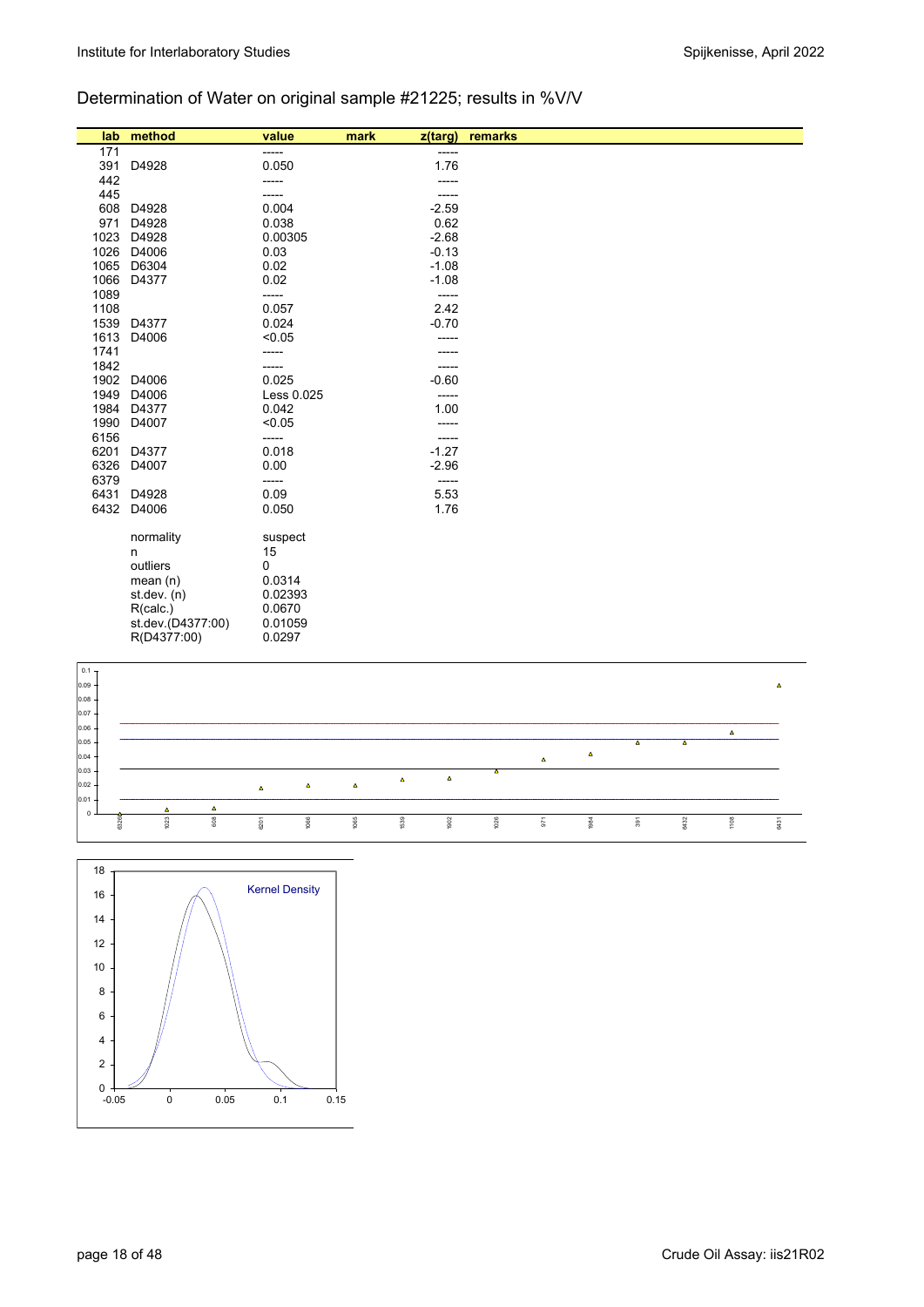### **APPENDIX 1B – DISTILLATION RESULTS D2892 AND D5236**

Determination of true boiling point curve of D2892; individual fractions in %M/M

| lab               | <b>Gas LPG</b><br>$30°C$ | L. Naphtha<br>30-90°C | H. Naphtha<br>90-180°C | <b>Kerosene</b><br>180-215°C | <b>LGO</b><br>215-250°C | <b>MGO</b><br>250-310°C | <b>HGO</b><br>310-370°C | <b>Residue</b><br>$>370^{\circ}$ C |
|-------------------|--------------------------|-----------------------|------------------------|------------------------------|-------------------------|-------------------------|-------------------------|------------------------------------|
| 171               | -----                    | -----                 | -----                  | -----                        | -----                   | -----                   | -----                   | -----                              |
| 391               | 1.7282                   | 4.5964                | 13.2087                | 4.7874                       | 5.1063                  | 8.5225                  | 9.6225                  | 52.2867                            |
| 442               | -----                    | -----                 | -----                  | -----                        | -----                   | -----                   | -----                   | -----                              |
| 445               | -----                    | -----                 | -----                  | -----                        | -----                   |                         | -----                   | -----                              |
| 608               | 0.6394                   | 5.8187                | 12.5144                | 5.1572                       | 5.2086                  | 9.3294                  | 9.6871                  | -----                              |
| 971               | 2.0544                   | 5.1529                | 13.1962                | 5.0889                       | 5.0889                  | 10.1938                 | 9.7614                  | 49.4620                            |
| 1023              | -----                    | -----                 | -----                  | -----                        | -----                   | -----                   | -----                   | -----                              |
| 1026              | 1.5483                   | 5.0136                | 12.8536                | 5.1365                       | 5.1365                  | 9.5112                  | 9.5603                  | 49.1066                            |
| 1065              | 1.2604                   | 4.3002                | 12.8392                | 4.9130                       | 5.5258                  | 9.3257                  | 9.7297                  | 51.7260                            |
| 1066              | 1.7474                   | 5.0431                | 12.7156                | 5.0806                       | 5.2528                  | 9.4993                  | 9.5966                  | 50.7068                            |
| 1089              | 1.4251                   | 5.3845                | 12.5059                | 5.3766                       | 5.1516                  | 9.5176                  | 9.5097                  | 50.8250                            |
| 1108              | 1.7910                   | 4.9254                | 12.9851                | 4.0299 G(1)                  | $1.6418$ G(1)           | 9.0746 ex               | $4.6567$ G(1)           | 60.5373 G(1)                       |
| 1539              | 1.4439                   | 5.1532                | 12.8091                | 4.9670                       | 5.4114                  | 9.6760                  | 8.9803                  | 50.2871                            |
| 1613              | 1.4200                   | 6.2201                | 12.7399                | 4.9800                       | 5.1501                  | 9.1799                  | 9.2300                  | 50.3900                            |
| 1741              | -----                    | -----                 | -----                  | -----                        | -----                   | ------                  | -----                   | -----                              |
| 1842              | -----                    | -----                 |                        | -----                        | -----                   |                         | -----                   | -----                              |
| 1902              | 1.5584                   | 5.1193                | 12.5816                | 4.9198                       | 5.8541                  | 8.6674                  | 9.4642                  | 51.2438                            |
| 1949              | 1.4357                   | 4.8196                | 13.4212                | 4.7848                       | 5.2650                  | 9.8656                  | 9.1192                  | 50.9331                            |
| 1984              | -----                    | -----                 | -----                  | -----                        | -----                   | -----                   | -----                   | -----                              |
| 1990              | 1.0891                   | 6.0507                | 13.5809                | 5.2231                       | 5.7605                  | 10.0773                 | 10.0916                 | 48.1268                            |
| 6156              | -----                    | -----                 |                        | -----                        | -----                   | -----                   | -----                   | -----                              |
| 6201              | 1.9520                   | 4.9812                | 12.4186                | 5.3381                       | 5.2693                  | 9.4163                  | 9.5865                  | 49.6357                            |
| 6326              | 0.5454                   | 5.1229                | 12.7723                | 5.0059                       | 5.1219                  | 9.3067                  | 9.2084                  | 50.7203                            |
| 6379              | -----                    | -----                 | -----                  | -----                        | -----                   | -----                   | -----                   | -----                              |
| 6431              | 2.2161                   | 5.1710                | 12.4054                | 5.1079                       | 5.1444                  | 9.6033                  | 9.5186                  | 50.6391                            |
| 6432              | 1.7306                   | 4.7486                | 12.8470                | 5.2537                       | 5.1827                  | 9.6169                  | 9.5291                  | 51.0200                            |
| normality         | OK                       | OK                    | OK                     | OK                           | not OK                  | OK                      | OK                      | OK                                 |
| n                 | 17                       | 17                    | 17                     | 16                           | 16                      | 16                      | 16                      | 15                                 |
| outliers          | 0                        | $\mathbf 0$           | 0                      | 1                            | 1                       | $0+1ex$                 | $\mathbf{1}$            | $\mathbf{1}$                       |
| mean $(n)$        | 1.5050                   | 5.1542                | 12.8467                | 5.0700                       | 5.2894                  | 9.4568                  | 9.5122                  | 50.4739                            |
| st. dev. (n)      | 0.44571                  | 0.49169               | 0.34022                | 0.17669                      | 0.23330                 | 0.43429                 | 0.27263                 | 1.04773                            |
| R(calc.)          | 1.2480                   | 1.3767                | 0.9526                 | 0.4947                       | 0.6532                  | 1.2160                  | 0.7634                  | 2.9337                             |
| st.dev.(D2892:20) | 0.46429                  | 0.46429               | 0.46429                | 0.53571                      | 0.53571                 | 0.71429                 | 0.71429                 | n.a.                               |
| R(D2892:20)       | 1.3                      | 1.3                   | 1.3                    | 1.5                          | 1.5                     | 2.0                     | 2.0                     | n.a.                               |

lab 1108 MGO test result excluded because of statistical outliers in fractions before and after

#### Corresponding z-scores for above mass fractions:

| lab  | <b>Gas LPG</b><br>$30°C$ | L. Naphtha<br>$30-90^{\circ}C$ | H. Naphtha<br>90-180°C | <b>Kerosene</b><br>180-215°C | <b>LGO</b><br>215-250°C | <b>MGO</b><br>250-310°C | <b>HGO</b><br>310-370°C | <b>Residue</b><br>$>370^{\circ}C$ |
|------|--------------------------|--------------------------------|------------------------|------------------------------|-------------------------|-------------------------|-------------------------|-----------------------------------|
|      |                          |                                |                        |                              |                         |                         |                         |                                   |
| 171  | ------                   | -----                          | -----                  | -----                        | -----                   | ------                  | -----                   | -----                             |
| 391  | 0.48                     | $-1.20$                        | 0.78                   | $-0.53$                      | $-0.34$                 | $-1.31$                 | 0.15                    |                                   |
| 442  | -----                    | -----                          | -----                  | -----                        |                         | -----                   |                         |                                   |
| 445  | -----                    | -----                          | -----                  | -----                        |                         | -----                   |                         |                                   |
| 608  | $-1.86$                  | 1.43                           | $-0.72$                | 0.16                         | $-0.15$                 | $-0.18$                 | 0.24                    |                                   |
| 971  | 1.18                     | 0.00                           | 0.75                   | 0.04                         | $-0.37$                 | 1.03                    | 0.35                    |                                   |
| 1023 | -----                    | -----                          | -----                  | -----                        |                         | -----                   | -----                   |                                   |
| 1026 | 0.09                     | $-0.30$                        | 0.01                   | 0.12                         | $-0.29$                 | 0.08                    | 0.07                    |                                   |
| 1065 | $-0.53$                  | $-1.84$                        | $-0.02$                | $-0.29$                      | 0.44                    | $-0.18$                 | 0.30                    |                                   |
| 1066 | 0.52                     | $-0.24$                        | $-0.28$                | 0.02                         | $-0.07$                 | 0.06                    | 0.12                    |                                   |
| 1089 | $-0.17$                  | 0.50                           | $-0.73$                | 0.57                         | $-0.26$                 | 0.09                    | 0.00                    |                                   |
| 1108 | 0.62                     | $-0.49$                        | 0.30                   | $-1.94$                      | $-6.81$                 | $-0.54$                 | $-6.80$                 |                                   |
| 1539 | $-0.13$                  | 0.00                           | $-0.08$                | $-0.19$                      | 0.23                    | 0.31                    | $-0.74$                 |                                   |
| 1613 | $-0.18$                  | 2.30                           | $-0.23$                | $-0.17$                      | $-0.26$                 | $-0.39$                 | $-0.40$                 |                                   |
| 1741 | -----                    | -----                          | -----                  | -----                        |                         |                         |                         |                                   |
| 1842 | -----                    | -----                          | -----                  | -----                        | -----                   | -----                   | -----                   |                                   |
| 1902 | 0.11                     | $-0.08$                        | $-0.57$                | $-0.28$                      | 1.05                    | $-1.11$                 | $-0.07$                 |                                   |
| 1949 | $-0.15$                  | $-0.72$                        | 1.24                   | $-0.53$                      | $-0.05$                 | 0.57                    | $-0.55$                 |                                   |
| 1984 | -----                    | -----                          | -----                  | -----                        | -----                   | -----                   | -----                   |                                   |
| 1990 | $-0.90$                  | 1.93                           | 1.58                   | 0.29                         | 0.88                    | 0.87                    | 0.81                    |                                   |
| 6156 | -----                    |                                | -----                  | -----                        |                         | -----                   | -----                   |                                   |
| 6201 | 0.96                     | $-0.37$                        | $-0.92$                | 0.50                         | $-0.04$                 | $-0.06$                 | 0.10                    |                                   |
| 6326 | $-2.07$                  | $-0.07$                        | $-0.16$                | $-0.12$                      | $-0.31$                 | $-0.21$                 | $-0.43$                 |                                   |
| 6379 | -----                    | -----                          | -----                  | -----                        | -----                   | -----                   | -----                   |                                   |
| 6431 | 1.53                     | 0.04                           | $-0.95$                | 0.07                         | $-0.27$                 | 0.21                    | 0.01                    |                                   |
| 6432 | 0.49                     | $-0.87$                        | 0.00                   | 0.34                         | $-0.20$                 | 0.22                    | 0.02                    |                                   |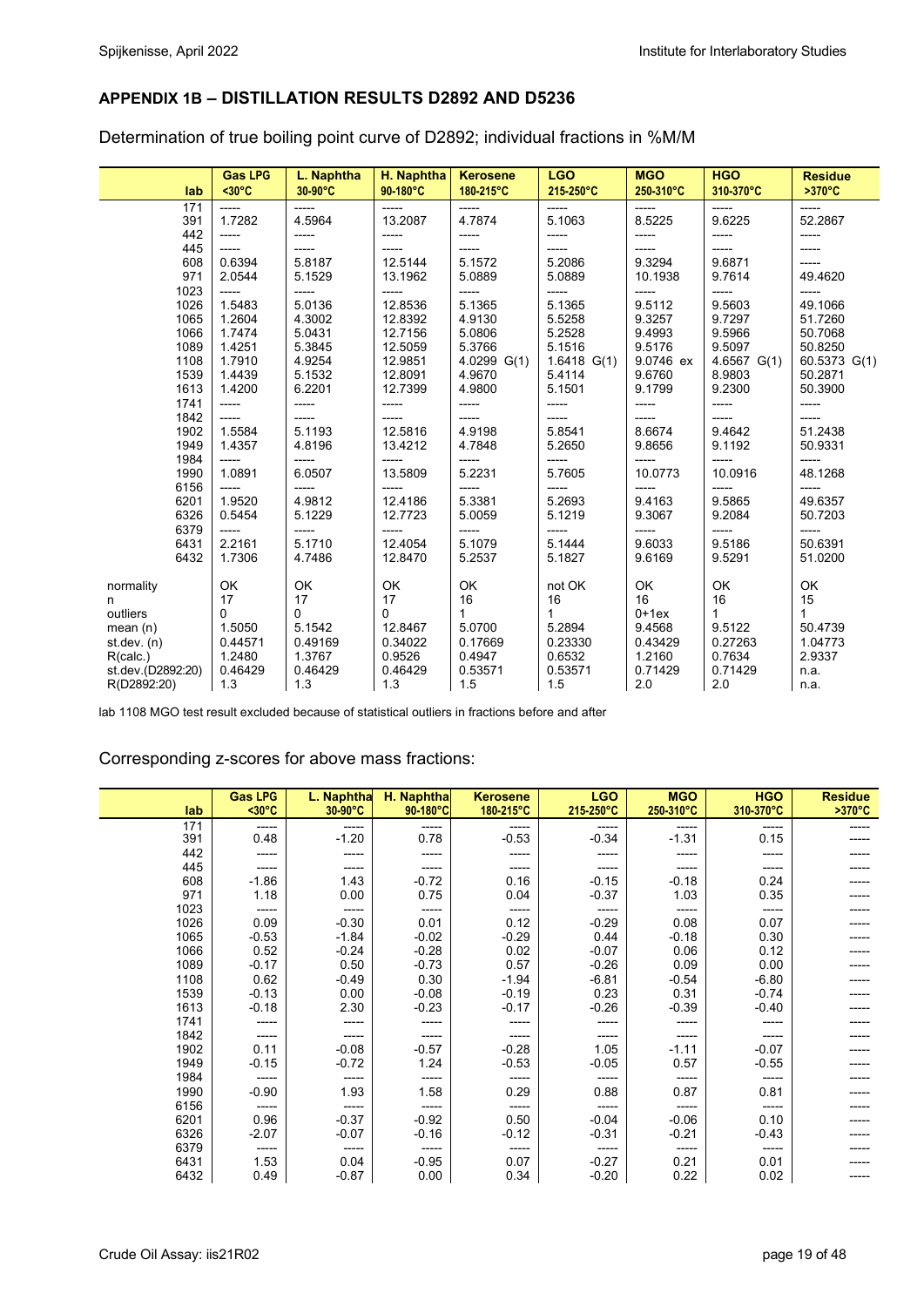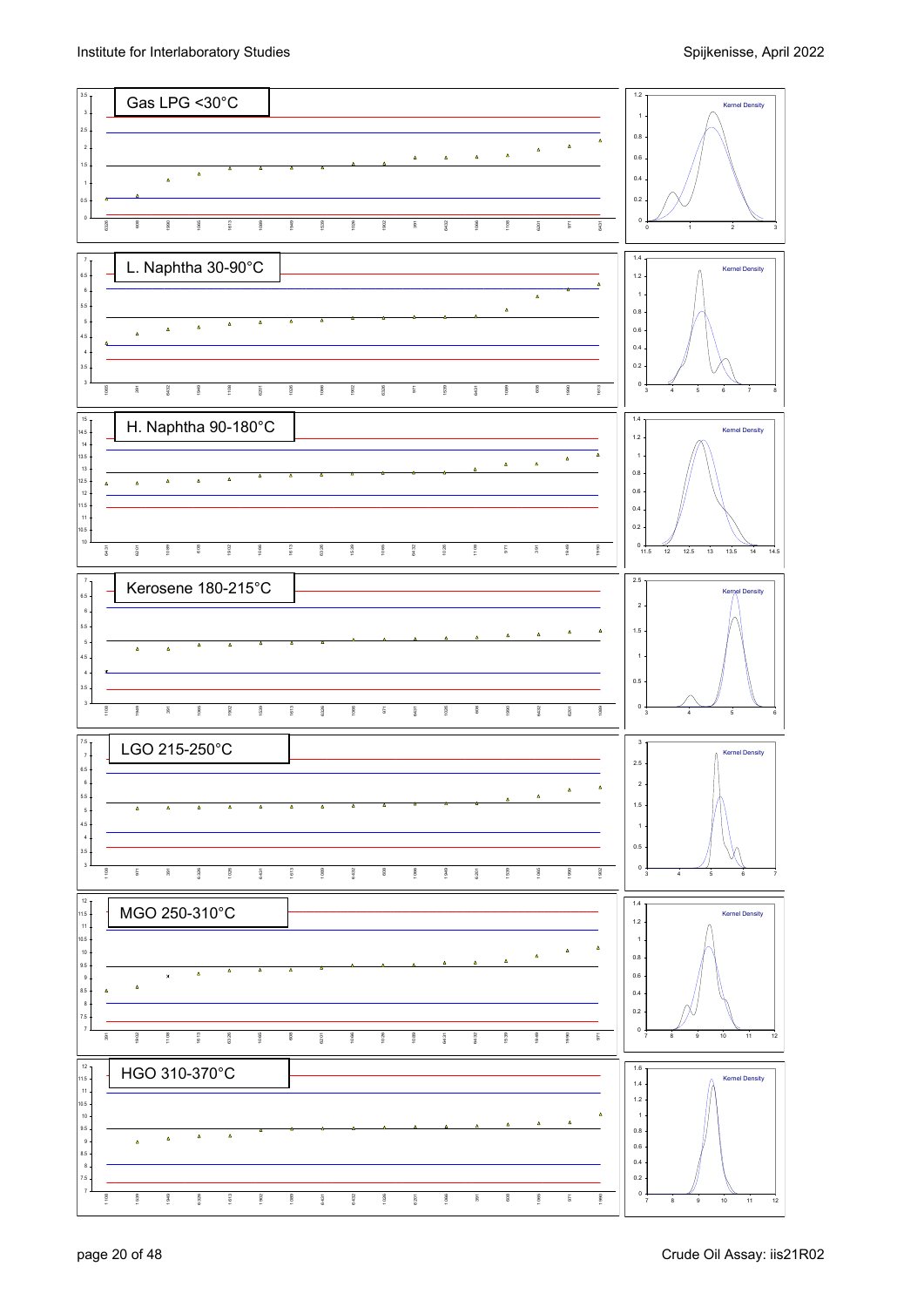## Determination of true boiling point curve of D5236; individual fractions in %M/M

| lab               | <b>VGO</b> | <b>VGO</b> | <b>VGO</b>   | <b>Residue</b> |
|-------------------|------------|------------|--------------|----------------|
|                   | 370-420°C  | 420-470°C  | 470-520°C    | $520 + °C$     |
| 171               | $-----$    | -----      | -----        | -----          |
| 391               | 5.6755     | 8.5798     | 7.0872       | 30.9442        |
| 442               | $-----$    | -----      | -----        | -----          |
| 445               | $-----$    |            |              |                |
| 608               | $-----$    | -----      | -----        | -----          |
| 971               | 3.5084     | 6.6805     | 6.8599       | 32.4131        |
| 1023              | $-----$    | -----      | -----        | -----          |
| 1026              | $-----$    | -----      |              | -----          |
| 1065              | 4.0118     | 9.1406     | 6.6656       | 31.9080        |
| 1066              | 5.2839     | 9.0448     | 6.2300       | 30.1481        |
| 1089              | $-----$    |            | -----        |                |
| 1108              | $-----$    | -----      |              | -----          |
| 1539              | 4.5528     | 8.9406     | 6.7702       | 30.0235        |
| 1613              | 3.4664     | 7.4457     | 7.3549       | 32.1230        |
| 1741              | $-----$    |            |              |                |
| 1842              | $-----$    |            |              |                |
| 1902              | 3.7133     | 9.3027     | 6.9559       | 31.2719        |
| 1949              | 6.5088     | 6.3643     | 7.8128       | 30.2472        |
| 1984              | $-----$    | -----      | -----        | -----          |
| 1990              | 1.5587     | 11.1621    | 6.9245       | 28.4814        |
| 6156              | $-----$    |            |              | -----          |
| 6201              | 3.7452     | 10.0592    | 6.7680       | 29.0633        |
| 6326              | 3.3367     | 10.9958    | 6.3852       | 30.0027        |
| 6379              | $---$      |            |              |                |
| 6431              | 6.6275     | 7.0913     | 6.5822       | 30.3381        |
| 6432              | 3.2237     | 6.7022     | 20.5470 G(1) | 20.5470 G(1)   |
|                   |            |            |              |                |
| normality         | OK         | <b>OK</b>  | suspect      | OK             |
| n                 | 13         | 13         | 12           | 12             |
| outliers          | 0          | 0          | $\mathbf{1}$ | 1              |
| mean(n)           | 4.2471     | 8.5777     | 6.8664       | 30.5804        |
| st.dev. (n)       | 1.43878    | 1.61814    | 0.42331      | 1.19922        |
| R(calc.)          | 4.0286     | 4.5308     | 1.1853       | 3.3578         |
| st.dev.(D2892:20) | (0.71429)  | (0.71429)  | (0.71429)    | n.a.           |
| R(D2892:20)       | (2.0)      | (2.0)      | (2.0)        | n.a.           |

## Corresponding z-scores for above mass fractions:

|      | <b>VGO</b> | <b>VGO</b> | <b>VGO</b> | <b>Residue</b> |
|------|------------|------------|------------|----------------|
| lab  | 370-420°C  | 420-470°C  | 470-520°C  | $520 + °C$     |
| 171  | -----      | ------     | -----      | -----          |
| 391  | -----      | -----      | -----      |                |
| 442  | -----      | -----      | -----      | -----          |
| 445  | -----      | ------     | -----      | -----          |
| 608  | -----      | -----      |            |                |
| 971  | -----      | -----      |            | -----          |
| 1023 |            |            |            |                |
| 1026 | -----      | -----      | -----      | -----          |
| 1065 |            |            |            |                |
| 1066 | -----      | -----      | -----      | -----          |
| 1089 | -----      | ------     | -----      | -----          |
| 1108 | -----      | -----      |            | -----          |
| 1539 |            |            |            |                |
| 1613 | -----      | -----      | -----      | -----          |
| 1741 | -----      | -----      |            |                |
| 1842 | -----      | ------     | -----      | -----          |
| 1902 | -----      | -----      |            |                |
| 1949 | -----      | -----      | -----      | -----          |
| 1984 | -----      | -----      | -----      | -----          |
| 1990 | -----      | -----      | -----      | -----          |
| 6156 | -----      | -----      |            |                |
| 6201 | -----      | -----      |            | -----          |
| 6326 | -----      | -----      |            |                |
| 6379 | -----      | -----      | -----      | -----          |
| 6431 |            |            |            |                |
| 6432 | -----      | -----      | -----      | -----          |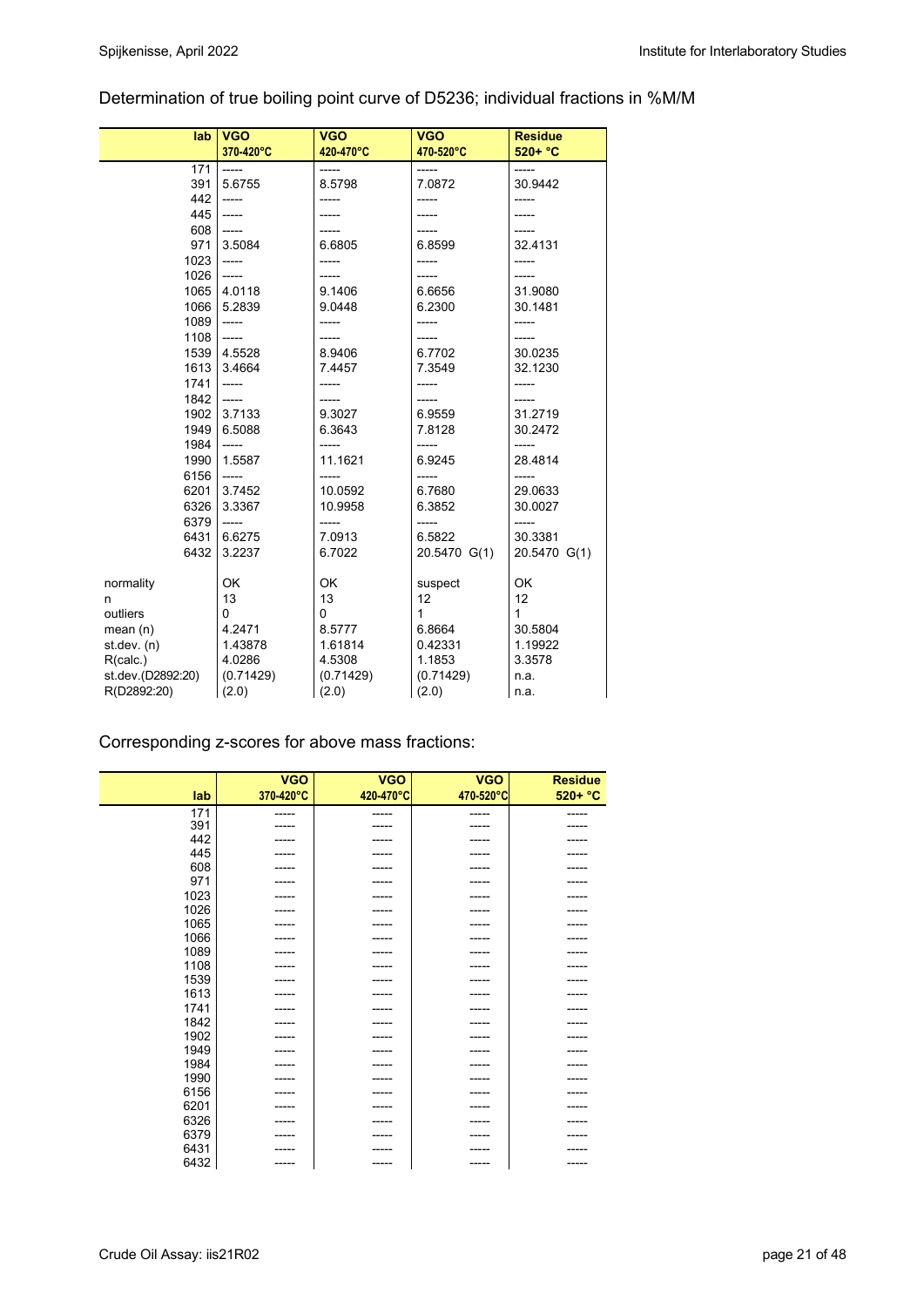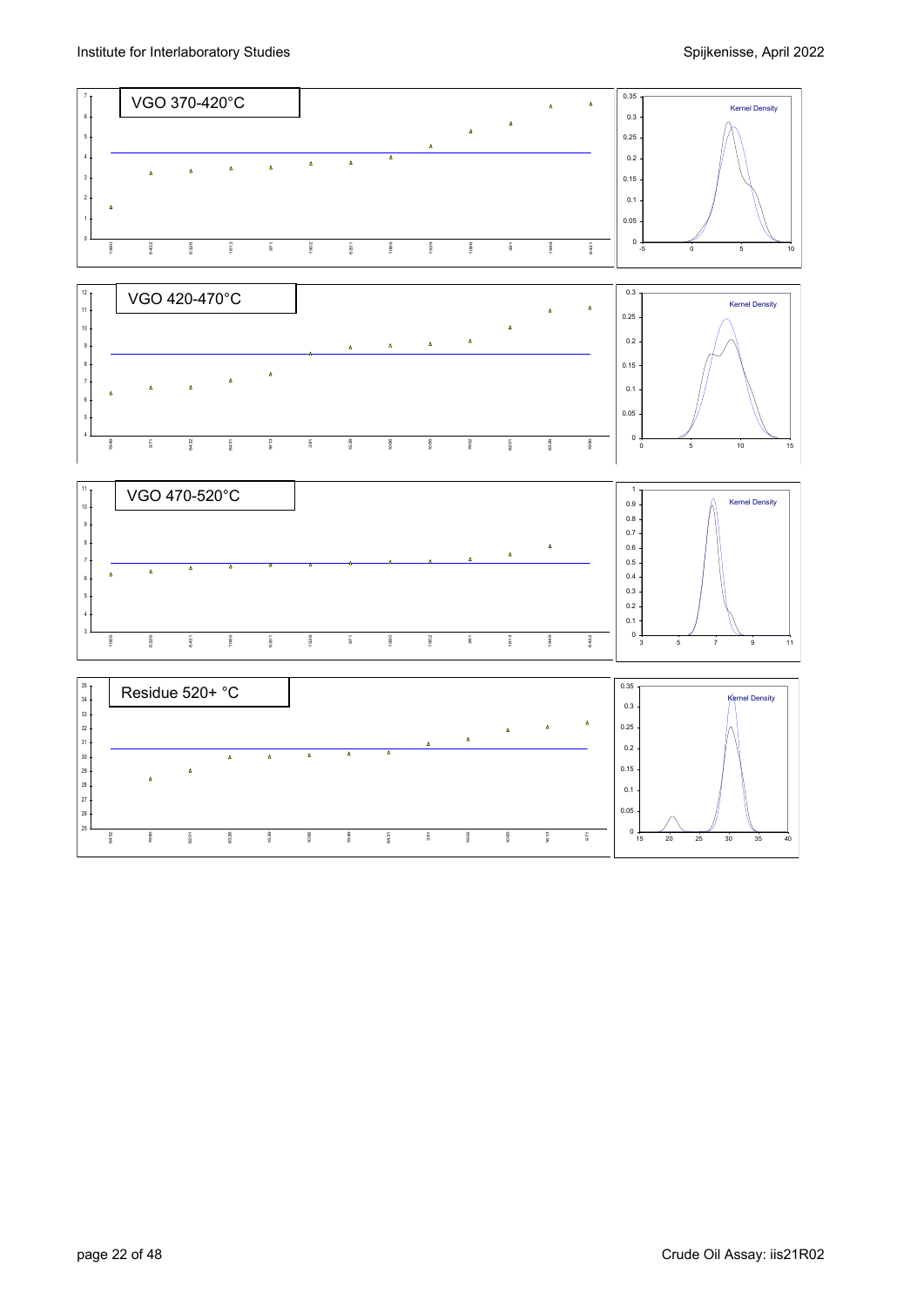#### Total Mass balance/Total Mass recovery, results in %M/M

|              | lab method    | value              | mark     | remarks                                                                |
|--------------|---------------|--------------------|----------|------------------------------------------------------------------------|
| 171          |               | -----              |          |                                                                        |
| 391          | calc          | 99.8587            |          |                                                                        |
| 442          |               |                    |          |                                                                        |
| 445          |               |                    |          |                                                                        |
| 608          | calc          | 100.0000           | ex       | test result excluded, iis corrected recovery for loss                  |
| 971          | calc          | 99.9984            |          |                                                                        |
| 1023         |               | -----              |          |                                                                        |
| 1026 calc    |               | 97.8667            | DG(0.05) |                                                                        |
| 1065         | calc          | 99.6200            |          |                                                                        |
| 1066         | calc          | 99.6421            |          |                                                                        |
| 1089         | calc          | 100.0000           | ex       | test result excluded, iis corrected recovery for loss                  |
| 1108<br>1539 | calc<br>calc  | 99.6418<br>98.7281 |          |                                                                        |
| 1613         | calc          | 99.3100            |          |                                                                        |
| 1741         |               | -----              |          |                                                                        |
| 1842         |               |                    |          |                                                                        |
| 1902 calc    |               | 99.4085            |          |                                                                        |
| 1949         | calc          | 99.6442            |          |                                                                        |
| 1984         |               | -----              |          |                                                                        |
| 1990 calc    |               | 100.0000           | ex       | test result excluded, possibly laboratory corrected recovery for loss? |
| 6156         |               | -----              |          |                                                                        |
| 6201         | calc          | 98.5977            |          |                                                                        |
| 6326         | calc          | 97.8037            | DG(0.05) |                                                                        |
| 6379         |               | -----              |          |                                                                        |
| 6431         | calc          | 99.8058            |          |                                                                        |
| 6432         | calc          | 99.9286            |          |                                                                        |
|              | normality     | OK                 |          |                                                                        |
|              | n             | 12                 |          |                                                                        |
|              | outliers      | $2+3ex$            |          |                                                                        |
|              | mean $(n)$    | 99.52              |          |                                                                        |
|              | st.dev. $(n)$ | 0.445              |          |                                                                        |
|              | R(calc.)      | 1.25               |          |                                                                        |

In below graph, the red lines represent the ASTM D5236:2018a requirements for recovery: 99.6% < recovery < 100.1%, of which the lower line at 99.6% is equal to the 0.4% max. loss requirement of ASTM D2892:2020, paragraph 11.2.

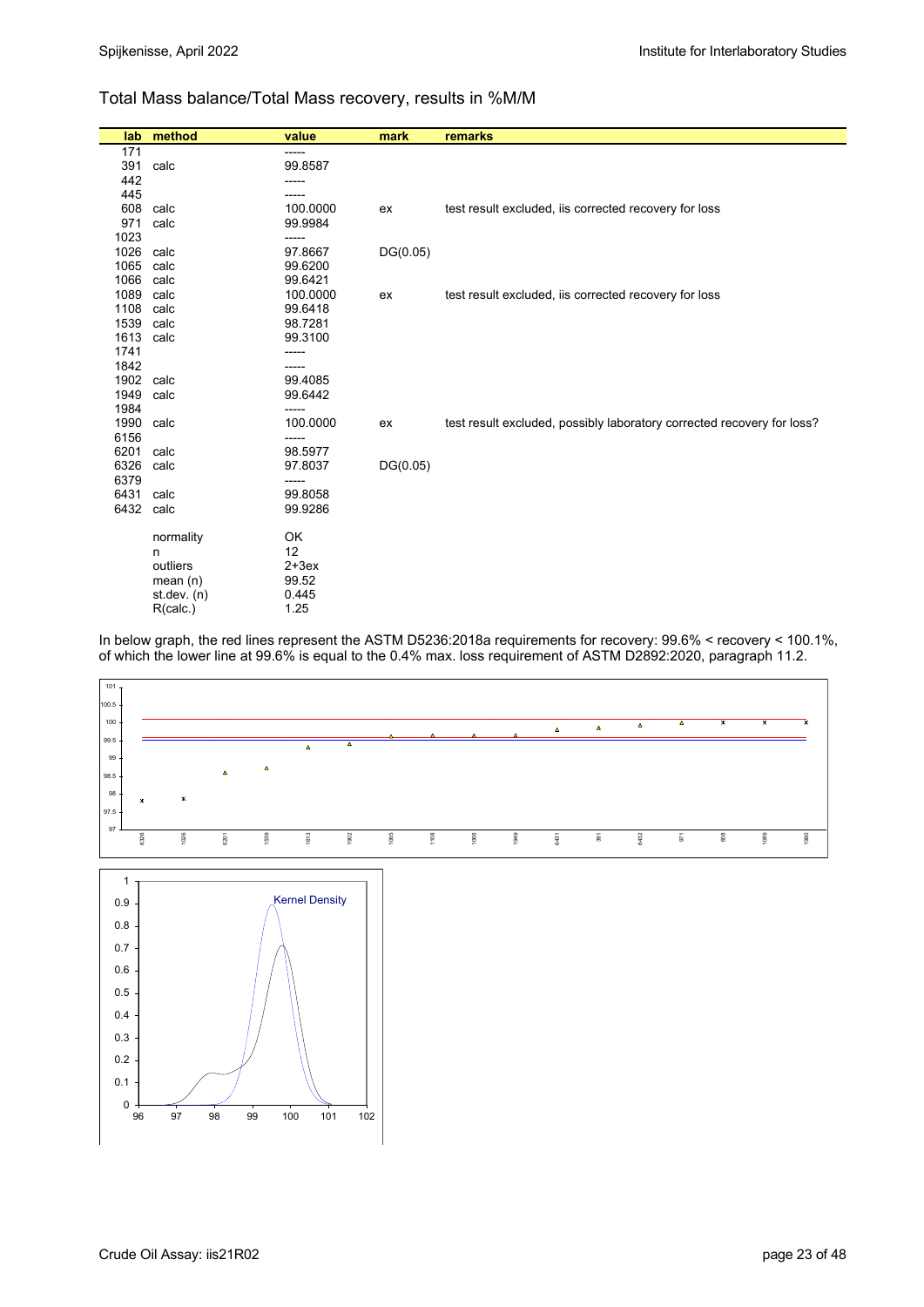## Total Volume balance/Total Volume recovery, results in %V/V

| lab. | method        | value    | mark | remarks                                                            |
|------|---------------|----------|------|--------------------------------------------------------------------|
| 171  |               | -----    |      |                                                                    |
| 391  | calc          | 99.7023  |      |                                                                    |
| 442  |               | -----    |      |                                                                    |
| 445  |               |          |      |                                                                    |
| 608  | calc          | 54.0526  | ex   | test result excluded, only the first seven fractions were reported |
| 971  | calc          | 100.3221 |      |                                                                    |
| 1023 |               | -----    |      |                                                                    |
| 1026 | calc          | 98.2147  |      |                                                                    |
| 1065 | calc          | 99.1545  |      |                                                                    |
| 1066 | calc          | 99.8745  |      |                                                                    |
| 1089 | calc          | -----    |      |                                                                    |
| 1108 |               |          |      |                                                                    |
| 1539 |               |          |      |                                                                    |
| 1613 | calc          | 99.5363  |      |                                                                    |
| 1741 |               |          |      |                                                                    |
| 1842 |               | -----    |      |                                                                    |
| 1902 | calc          | 99.7040  |      |                                                                    |
| 1949 | calc          | 99.7504  |      |                                                                    |
| 1984 |               | -----    |      |                                                                    |
| 1990 | calc          | 100.9050 | ex   | test result excluded, recovery corrected for loss?                 |
| 6156 |               |          |      |                                                                    |
| 6201 | calc          | 98.9312  |      |                                                                    |
| 6326 | calc          | 72.1796  | ex   | test result excluded, Density fraction 12 was not reported         |
| 6379 |               | -----    |      |                                                                    |
| 6431 | calc          | 99.9190  |      |                                                                    |
| 6432 | calc          | 100.7625 |      |                                                                    |
|      | normality     | OK       |      |                                                                    |
|      | n             | 11       |      |                                                                    |
|      | outliers      | $0+3ex$  |      |                                                                    |
|      | mean $(n)$    | 99.62    |      |                                                                    |
|      | st.dev. $(n)$ | 0.682    |      |                                                                    |
|      | R(calc.)      | 1.91     |      |                                                                    |
|      |               |          |      |                                                                    |



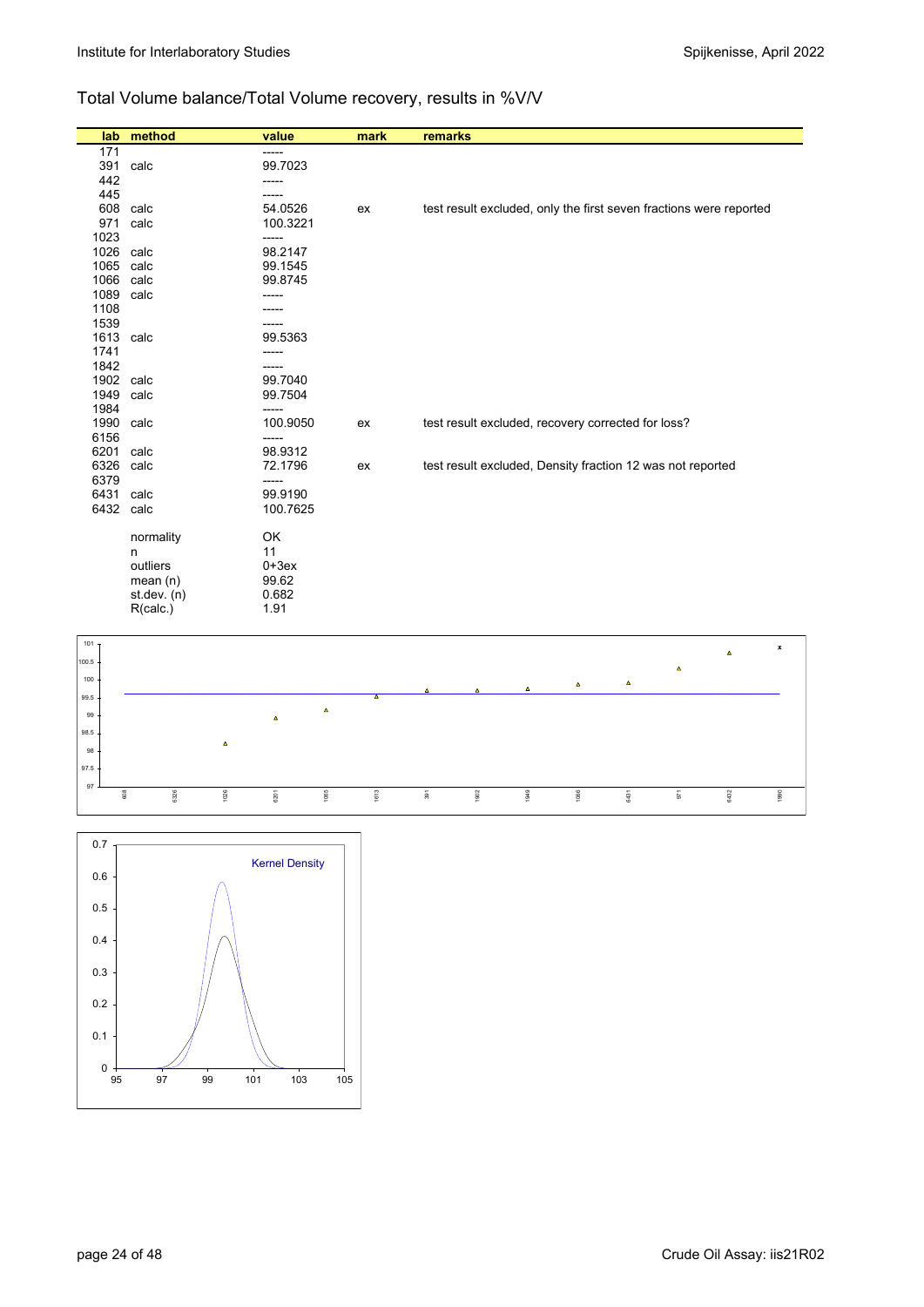## Determination of calculated (theoretical) Density at 15°C of sample #21225; results in kg/L

| lab  | method            | calculated | mark       | z(targ) |            | reported | remarks                      |
|------|-------------------|------------|------------|---------|------------|----------|------------------------------|
| 171  |                   | -----      |            | -----   |            | -----    |                              |
| 391  | calculated by iis | 0.8749     |            | 2.91    |            | 0.8735   |                              |
| 442  |                   | -----      |            |         |            | ------   |                              |
| 445  |                   | -----      |            | -----   |            | -----    |                              |
| 608  |                   | -----      |            |         |            | 0.8742   | not enough data to calculate |
| 971  | calculated by iis | 0.8706     |            | $-0.41$ |            | 0.8734   |                              |
| 1023 |                   | -----      |            | -----   |            | 0.87347  | not enough data to calculate |
| 1026 | calculated by iis | 0.87062    |            | $-0.40$ |            | 0.87380  |                              |
| 1065 | calculated by iis | 0.8777     | *)         | 5.12    |            | 0.8736   |                              |
| 1066 | calculated by iis | 0.8713     |            | 0.10    |            | 0.8733   |                              |
| 1089 |                   | -----      |            | -----   |            | 0.8739   | not enough data to calculate |
| 1108 | calculated by iis | 0.87168    |            | 0.42    |            | 0.87428  |                              |
| 1539 | calculated by iis | 0.8674     | *)         | $-2.90$ |            | 0.8735   |                              |
| 1613 | calculated by iis | 0.8723     | $^{\ast})$ | 0.91    |            | 0.8743   |                              |
| 1741 |                   | -----      |            | -----   |            | 0.8739   | not enough data to calculate |
| 1842 |                   | -----      |            | -----   |            | -----    |                              |
| 1902 | calculated by iis | 0.8712     |            | 0.04    |            | 0.8738   |                              |
| 1949 | calculated by iis | 0.8730     |            | 1.43    |            | 0.8739   |                              |
| 1984 |                   | -----      |            | -----   |            | 0.87305  | not enough data to calculate |
| 1990 | calculated by iis | 0.8662     |            | $-3.87$ |            | 0.8740   |                              |
| 6156 |                   | -----      |            |         |            | -----    |                              |
| 6201 | calculated by iis | 0.8709     | $^{\ast})$ | $-0.22$ |            | 0.8738   |                              |
| 6326 |                   | -----      |            | -----   |            | 0.873013 | not enough data to calculate |
| 6379 |                   | -----      |            | -----   |            | -----    |                              |
| 6431 | calculated by iis | 0.8726     |            | 1.15    |            | 0.8736   |                              |
| 6432 | calculated by iis | 0.8657     | *)         | $-4.27$ |            | 0.8729   |                              |
|      | normality         | OK         |            |         |            |          |                              |
|      | n                 | 14         |            |         | n          | 20       |                              |
|      | outliers          | 0          |            |         | outliers   | 0        |                              |
|      | mean $(n)$        | 0.87114    |            |         | mean $(n)$ | 0.8737   |                              |
|      | st. dev. (n)      | 0.003201   |            |         |            |          |                              |
|      | R(calc.)          | 0.00896    |            |         |            |          |                              |
|      | st.dev.(D5002:19) | 0.001282   |            |         |            |          |                              |
|      | R(D5002:19)       | 0.00359    |            |         |            |          |                              |

\*) no Density reported for fraction 1 (LPG), for calculation purposes the consensus value of the group (0.5752 kg/L) was used.



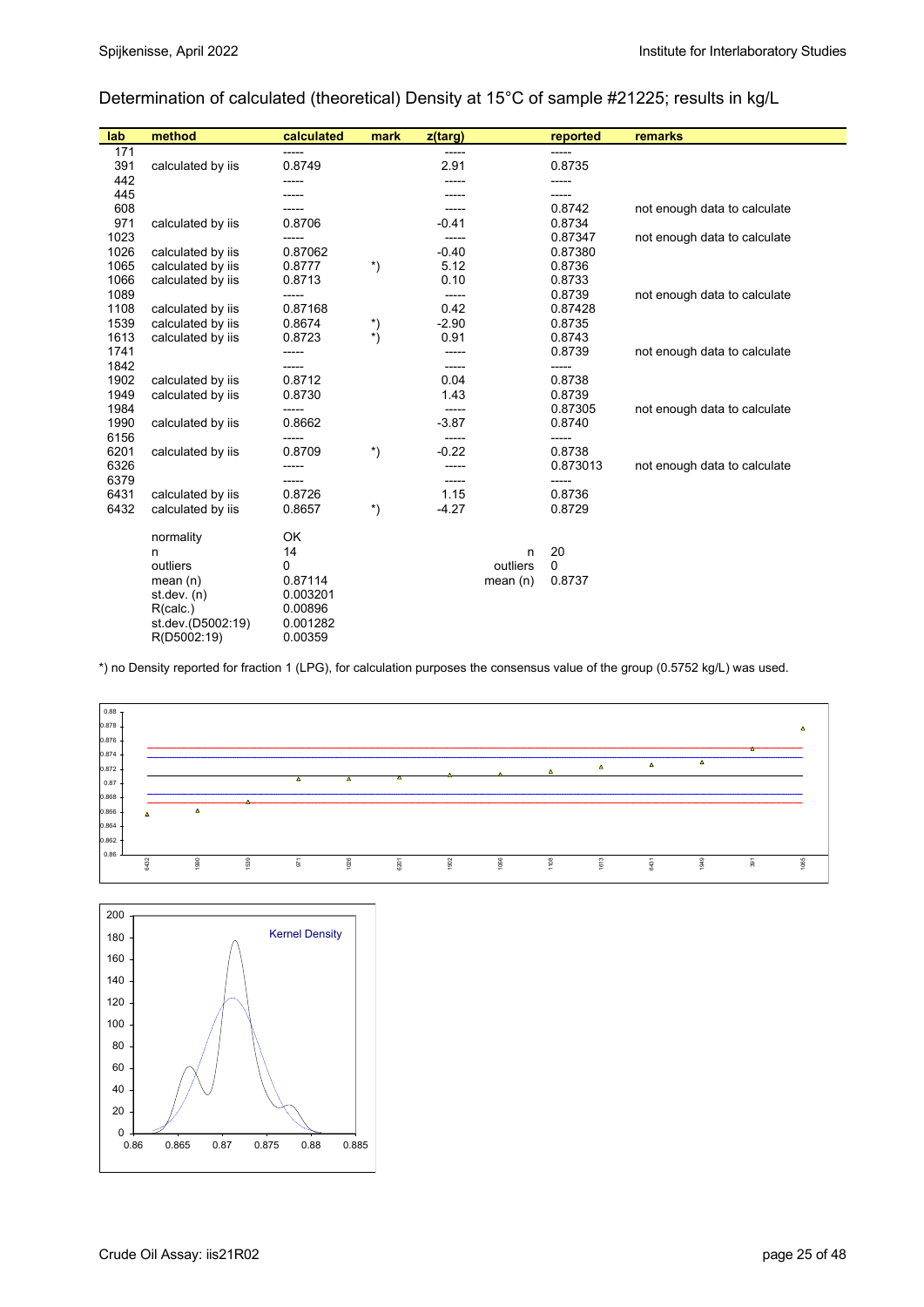## Determination of calculated (theoretical) Sulfur on sample #21225; results in %M/M

| lab  | method              | calculated | mark | z(targ) |            | reported |         | remarks                      |
|------|---------------------|------------|------|---------|------------|----------|---------|------------------------------|
| 171  |                     | -----      |      | -----   |            | -----    |         |                              |
| 391  | calculated by iis   | 2.633      |      | 2.37    |            | 2.633    |         |                              |
| 442  |                     |            |      |         |            |          |         |                              |
| 445  |                     |            |      |         |            |          |         |                              |
| 608  |                     |            |      |         |            | -----    |         |                              |
| 971  | calculated by iis   | 2.57       |      | 1.07    |            | 2.62     |         |                              |
| 1023 |                     |            |      | -----   |            | 2.82     | G(0.01) | not enough data to calculate |
| 1026 | calculated by iis   | 2.546      |      | 0.51    |            | 2.662    |         |                              |
| 1065 | calculated by iis   | 2.60       |      | 1.64    |            | 2.59     |         |                              |
| 1066 | calculated by iis   | 2.60       |      | 1.71    |            | 2.64     |         |                              |
| 1089 |                     | -----      |      | -----   |            | -----    |         |                              |
| 1108 | calculated by iis   | 2.649      |      | 2.70    |            | 2.686    |         |                              |
| 1539 | calculated by iis   | 2.473      |      | $-1.03$ |            | 2.561    |         |                              |
| 1613 | calculated by iis   | 2.57       |      | 1.01    |            | 2.63     |         |                              |
| 1741 |                     | -----      |      |         |            | 2.60     |         | not enough data to calculate |
| 1842 |                     | -----      |      | -----   |            | -----    |         |                              |
| 1902 | calculated by iis   | 2.54       |      | 0.38    |            | 2.60     |         |                              |
| 1949 | calculated by iis   | 2.479      |      | $-0.90$ |            | 2.636    |         |                              |
| 1984 |                     | -----      |      | -----   |            | -----    |         |                              |
| 1990 | calculated by iis   | 2.377      |      | $-3.07$ |            | 2.590    |         |                              |
| 6156 |                     | -----      |      | -----   |            | -----    |         |                              |
| 6201 | calculated by iis   | 2.453      |      | $-1.45$ |            | 2.588    |         |                              |
| 6326 | calculated by iis   | 2.3084     |      | $-4.52$ |            | 2.6708   |         |                              |
| 6379 |                     | -----      |      | -----   |            | -----    |         |                              |
| 6431 | calculated by iis   | 2.60       |      | 1.73    |            | 2.61     |         |                              |
| 6432 | calculated by iis   | 2.421      |      | $-2.13$ |            | 2.542    |         |                              |
|      | normality           | OK         |      |         |            |          |         |                              |
|      | n                   | 15         |      |         | n          | 16       |         |                              |
|      | outliers            | 0          |      |         | outliers   | 1        |         |                              |
|      | mean $(n)$          | 2.5215     |      |         | mean $(n)$ | 2.6162   |         |                              |
|      | st.dev. $(n)$       | 0.09956    |      |         |            |          |         |                              |
|      | R(calc.)            | 0.2788     |      |         |            |          |         |                              |
|      | st.dev.(D4294:16e1) | 0.04710    |      |         |            |          |         |                              |
|      | R(D4294:16e1)       | 0.1319     |      |         |            |          |         |                              |



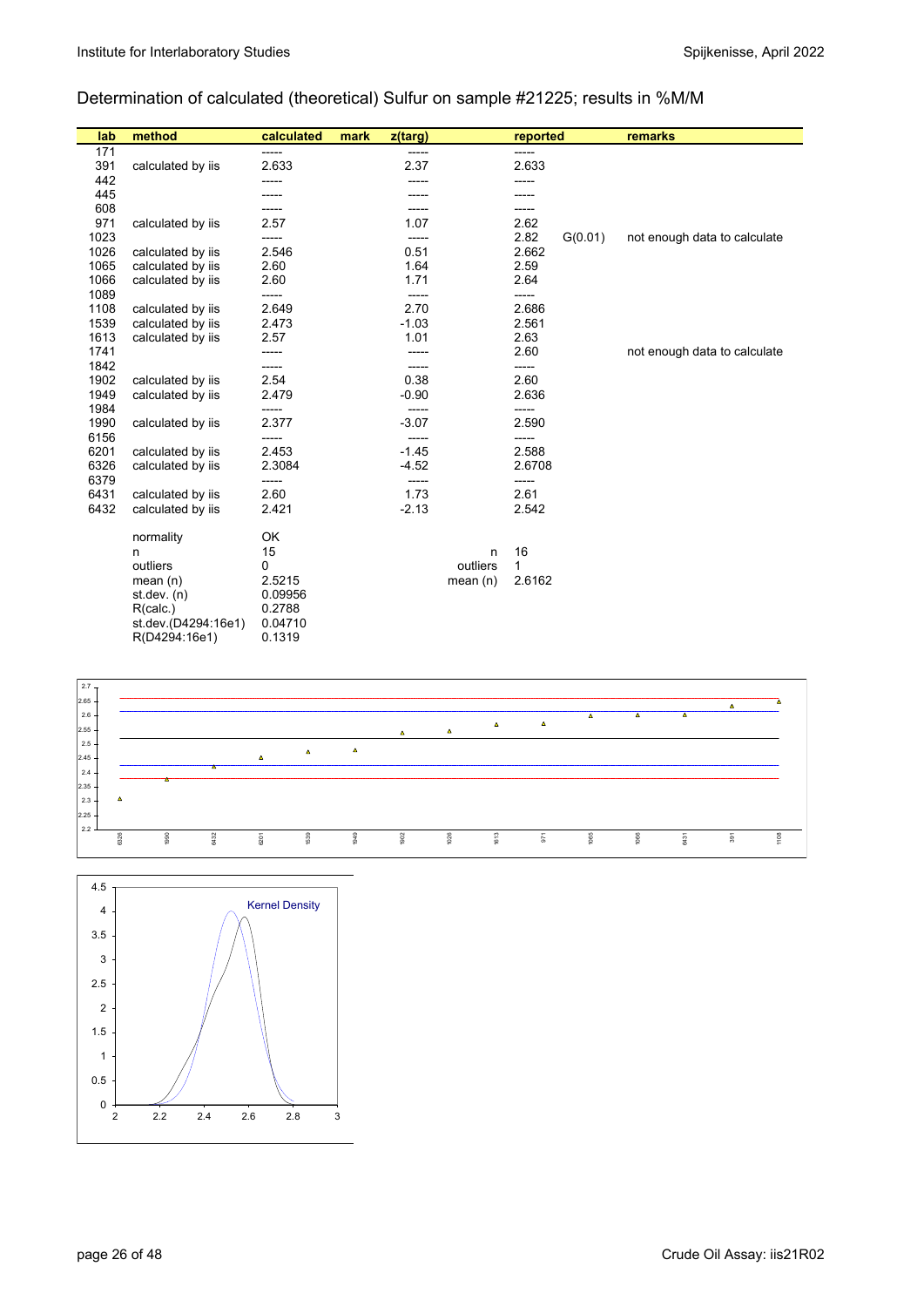## Determination of calculated (theoretical) Nitrogen on sample #21225; results in mg/kg

| lab  | method             | calculated | mark    | z(targ) |            | reported | remarks                      |
|------|--------------------|------------|---------|---------|------------|----------|------------------------------|
| 171  |                    | -----      |         | -----   |            | -----    |                              |
| 391  |                    |            |         |         |            |          |                              |
| 442  |                    |            |         |         |            |          |                              |
| 445  |                    |            |         |         |            |          |                              |
| 608  |                    |            |         |         |            |          |                              |
| 971  | calculated by iis  | 1269       |         | 0.21    |            | 1256     |                              |
| 1023 |                    | -----      |         | -----   |            | -----    |                              |
| 1026 | calculated by iis  | 1097       |         | $-1.25$ |            | 1231     |                              |
| 1065 | calculated by iis  | 1521       |         | 2.34    |            | 1400     |                              |
| 1066 | calculated by iis  | 1373       |         | 1.09    |            | 1460     |                              |
| 1089 |                    | -----      |         | -----   |            | -----    |                              |
| 1108 | calculated by iis  | 1562.8     |         | 2.69    |            | 1253.4   |                              |
| 1539 | calculated by iis  | 1315       |         | 0.60    |            | -----    |                              |
| 1613 |                    | -----      |         |         |            | -----    |                              |
| 1741 |                    |            |         |         |            | 1469     | not enough data to calculate |
| 1842 |                    | -----      |         |         |            | -----    |                              |
| 1902 | calculated by iis  | 1222       |         | $-0.19$ |            | 1116     |                              |
| 1949 | calculated by iis  | 1109       |         | $-1.15$ |            | 1100     |                              |
| 1984 |                    | -----      |         | -----   |            | -----    |                              |
| 1990 | calculated by iis  | 1019.86    |         | $-1.90$ |            | 1218.92  |                              |
| 6156 |                    | -----      |         | -----   |            | -----    |                              |
| 6201 | calculated by iis  | 1269       |         | 0.20    |            | 1295     |                              |
| 6326 | calculated by iis  | 169.996    | G(0.01) | $-9.09$ |            | 1307.538 |                              |
| 6379 |                    | -----      |         | -----   |            | -----    |                              |
| 6431 | calculated by iis  | 1224       |         | $-0.18$ |            | 1200     |                              |
| 6432 | calculated by iis  | 955        |         | $-2.45$ |            | 1192     |                              |
|      | normality          | OK         |         |         |            |          |                              |
|      | n                  | 12         |         |         | n          | 14       |                              |
|      | outliers           | 1          |         |         | outliers   | 0        |                              |
|      | mean $(n)$         | 1244.66    |         |         | mean $(n)$ | 1254.48  |                              |
|      | st.dev. (n)        | 184.968    |         |         |            |          |                              |
|      | R(calc.)           | 517.91     |         |         |            |          |                              |
|      | st.dev.(D5762:18a) | 118.243    |         |         |            |          |                              |
|      | R(D5762:18a)       | 331.08     |         |         |            |          |                              |



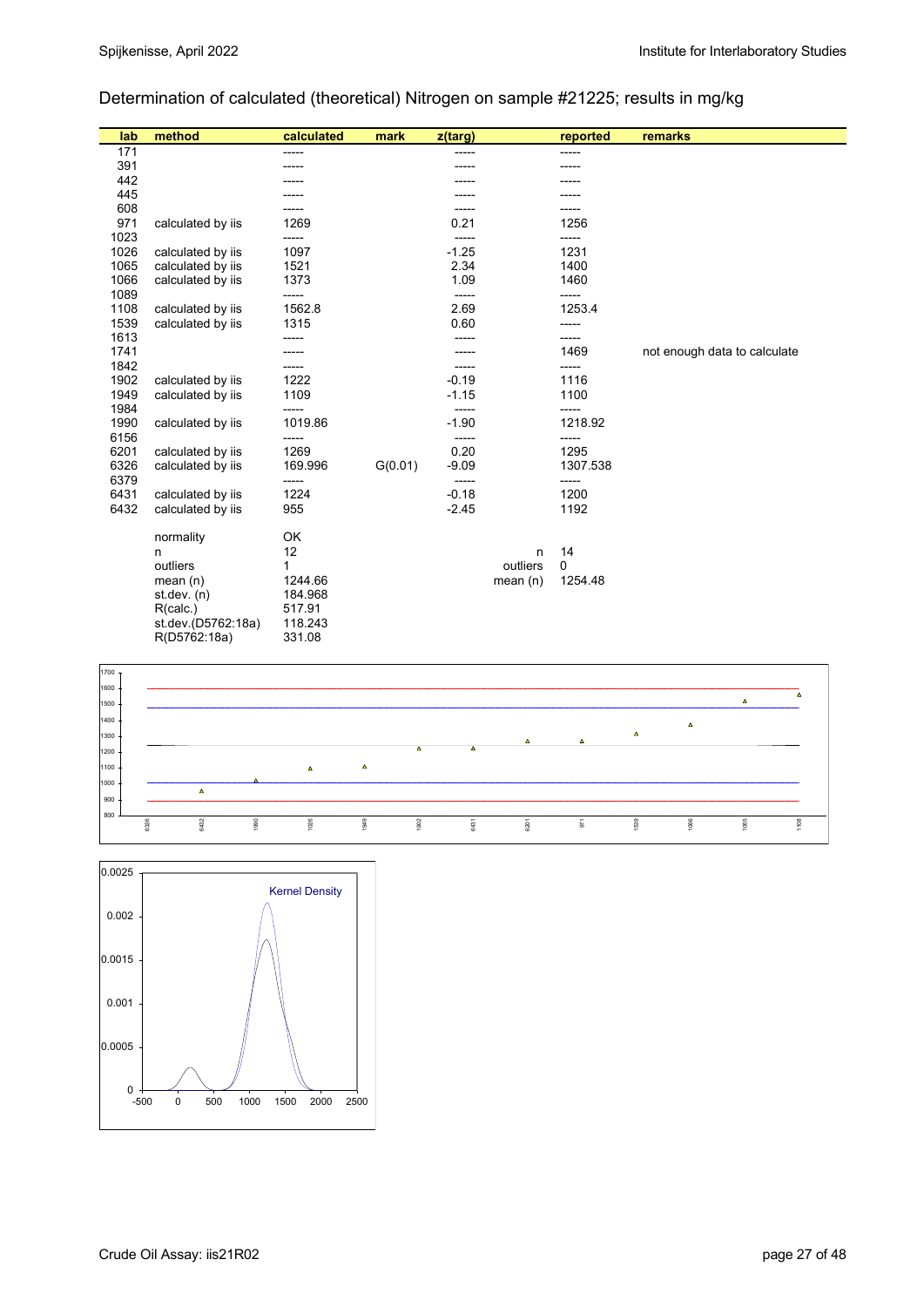## **APPENDIX 1C – ANALYSIS OF DISTILLATION FRACTIONS**

Determination of Density at 15°C on distillation fractions; results in kg/L

| lab          | method                      | <b>Gas LPG</b><br>$30°C$ | L.Naphtha<br>30-90°C | <b>H.Naphtha</b><br>90-180°C | <b>Kerosene</b><br>180-215°C | <b>LGO</b><br>215-250°C | <b>MGO</b><br>250-310°C | <b>HGO</b><br>310-370°C | <b>Residue</b><br>$>370^{\circ}C$ |
|--------------|-----------------------------|--------------------------|----------------------|------------------------------|------------------------------|-------------------------|-------------------------|-------------------------|-----------------------------------|
| 171<br>391   | D4052                       | -----<br>0.5830          | -----<br>0.6695      | -----<br>0.7489              | -----<br>0.7919              | -----<br>0.8095         | $-----$<br>0.8381       | -----<br>0.8683         | -----<br>0.9852                   |
| 442          |                             |                          | -----                | -----                        | -----                        | -----                   | ------                  | -----                   | -----                             |
| 445<br>608   | D4052                       | 0.5468                   | -----<br>0.6610      | -----<br>0.7480              | -----<br>0.7915              | ------<br>0.8073        | $- - - - -$<br>0.8424   | ------<br>0.8738        | -----<br>------                   |
| 971<br>1023  | D4052                       | 0.5855                   | 0.6699               | 0.7487                       | 0.7925                       | 0.8096                  | 0.8409                  | 0.8779                  | 0.9853                            |
| 1026         | D4052                       | -----<br>0.55083         | -----<br>0.66785     | -----<br>0.74805             | -----<br>0.79097             | -----<br>0.80752        | -----<br>0.84249        | -----<br>0.87501        | -----<br>0.9853                   |
| 1065<br>1066 | D4052<br>D4052              | -----<br>0.5837          | 0.6717<br>0.6683     | 0.7474<br>0.7483             | 0.7911<br>0.7909             | 0.8073<br>0.8078        | 0.8420<br>0.8422        | 0.8736<br>0.8746        | 0.9841<br>0.9832                  |
| 1089         |                             | -----                    | -----                | -----                        | -----                        | -----                   | $--- -$                 | -----                   | -----                             |
| 1108<br>1539 | D4052<br>D4052              | 0.5527<br>-----          | 0.6706<br>0.6686     | 0.7484<br>0.7478             | 0.7912<br>0.7901             | $0.8006$ D(1)<br>0.8077 | $0.8219$ D(1)<br>0.8421 | $0.8464$ D(1)<br>0.8739 | $0.9657$ D(1)<br>------           |
| 1613         | D4052                       |                          | 0.6669               | 0.7502                       | 0.7916                       | 0.8097                  | 0.8401                  | 0.8753                  | 0.9837                            |
| 1741<br>1842 | D4052                       |                          | 0.671<br>-----       | 0.7479<br>-----              | 0.7913<br>-----              | 0.8089<br>-----         | 0.8439<br>-----         | 0.8756<br>-----         | 0.9818<br>-----                   |
| 1902         | D4052                       | 0.5647                   | 0.6658               | 0.7462                       | $0.7874$ D(5)                | 0.8087                  | 0.8416                  | 0.8723                  | 0.9826                            |
| 1949<br>1984 | D4052                       | 0.6196<br>-----          | 0.6657<br>-----      | 0.7463<br>-----              | 0.7898<br>-----              | 0.8072<br>-----         | 0.8423<br>-----         | 0.8719<br>-----         | 0.9818<br>-----                   |
| 1990<br>6156 | D4052                       | 0.5699                   | 0.6656<br>-----      | 0.7487                       | 0.7915<br>-----              | 0.8080<br>-----         | 0.8420                  | 0.8756<br>-----         | 0.9829<br>-----                   |
| 6201         | D4052                       |                          | 0.6714               | 0.7482                       | 0.7927                       | 0.8100                  | 0.8403                  | 0.8747                  | 0.9837                            |
| 6326<br>6379 | D4052                       |                          | $0.6586$ D(5)        | 0.7457<br>-----              | 0.7899                       | 0.8057                  | 0.8397                  | 0.8693<br>-----         | 0.9824<br>-----                   |
| 6431         | D4052                       | 0.5956                   | 0.6771               | 0.7504                       | 0.7918                       | 0.8092                  | 0.8422                  | 0.8756                  | 0.9851                            |
| 6432         | D4052                       | <b>NIL</b>               | 0.6663               | 0.7462                       | 0.7907                       | 0.8069                  | 0.8405                  | 0.8734                  | 0.9833                            |
|              | normality                   | OK                       | suspect              | OK                           | OK                           | OK                      | OK                      | suspect                 | OK                                |
|              | n<br>outliers               | 10<br>0                  | 16                   | 17<br>0                      | 16<br>1                      | 16<br>1                 | 16                      | 16<br>1                 | 14                                |
|              | mean $(n)$<br>st.dev. $(n)$ | 0.5752<br>0.02278        | 0.6686<br>0.00359    | 0.7480<br>0.00132            | 0.7912<br>0.00083            | 0.8082<br>0.00122       | 0.8414<br>0.00140       | 0.8738<br>0.00243       | 0.9836<br>0.00126                 |
|              | R(calc.)                    | 0.0638                   | 0.0101               | 0.0037                       | 0.0023                       | 0.0034                  | 0.0039                  | 0.0068                  | 0.0035                            |
|              | <b>RSD</b>                  | 4.0%                     | 0.5%                 | 0.2%                         | 0.1%                         | 0.2%                    | 0.2%                    | 0.3%                    | 0.1%                              |



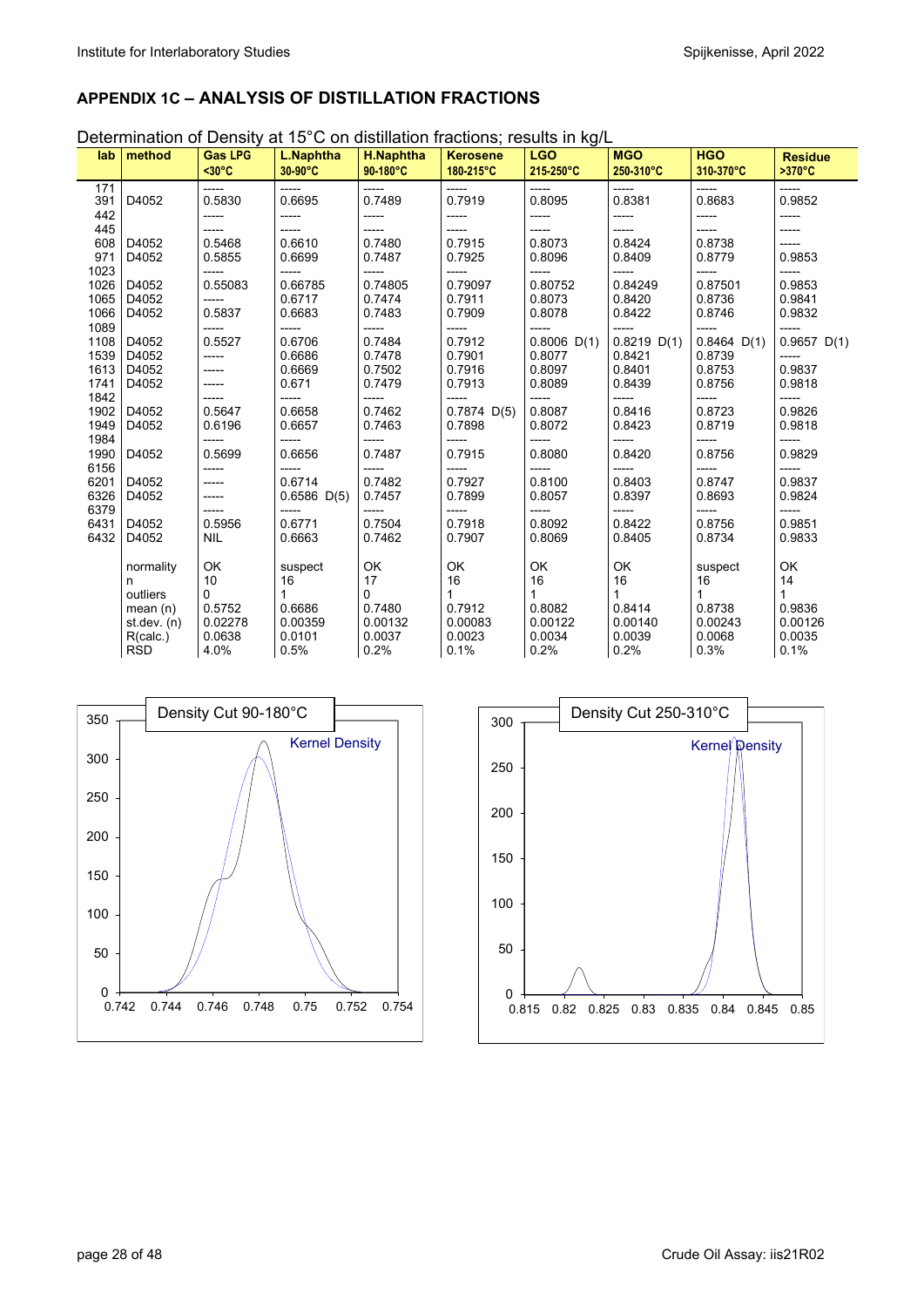## Determination of Density at 15°C on distillation fractions (continued); results in kg/L

| lab                  | <b>Method</b>                                                                       | <b>VGO</b><br>370-420°C                              | <b>VGO</b><br>420-470°C                              | <b>VGO</b><br>470-520°C                              | <b>Residue</b><br>>520°C                             | remarks                                                 |
|----------------------|-------------------------------------------------------------------------------------|------------------------------------------------------|------------------------------------------------------|------------------------------------------------------|------------------------------------------------------|---------------------------------------------------------|
| 171<br>391<br>442    | D4052                                                                               | -----<br>0.9003<br>-----                             | -----<br>0.9264<br>-----                             | -----<br>0.9461<br>-----                             | -----<br>1.0310<br>-----                             | LPG: ISO8973 / Residue>520°C: D70                       |
| 445<br>608<br>971    | D4052                                                                               | 0.9009                                               | 0.9117                                               | 0.9327                                               | 1.0287                                               | LPG: GPA2261                                            |
| 1023<br>1026<br>1065 | D4052<br>D4052                                                                      | -----<br>0.8992<br>0.9017                            | -----<br>0.9156<br>0.9175                            | -----<br>0.9422<br>0.9399                            | -----<br>1.0326<br>1.0307                            | LPG: ISO8973                                            |
| 1066<br>1089<br>1108 | D4052                                                                               | 0.8985<br>-----                                      | 0.9214<br>-----<br>-----                             | 0.9446<br>-----<br>-----                             | 1.0268<br>-----<br>-----                             | <b>LPG: D2598</b>                                       |
| 1539<br>1613<br>1741 | D4052<br>D4052<br>D4052                                                             | 0.9078<br>0.9025<br>0.9001                           | 0.9200<br>0.9193<br>0.9134                           | 0.9387<br>0.9415<br>0.933                            | 1.0084<br>D(1)<br>1.0298<br>-----                    |                                                         |
| 1842<br>1902<br>1949 | D4052<br>D4052                                                                      | -----<br>0.9004<br>0.9008                            | -----<br>0.9160<br>0.9177                            | -----<br>0.9383<br>0.9399                            | 1.0264<br>1.0296                                     | LPG: D2598 / Residue>520°C: D70<br>Residue>520°C: D5002 |
| 1984<br>1990<br>6156 | D4052                                                                               | -----<br>0.9027<br>-----                             | -----<br>0.9152<br>-----                             | -----<br>0.9408<br>-----                             | -----<br>1.0244<br>-----                             | LPG: D2598 / Residue>520°C: D70                         |
| 6201<br>6326<br>6379 | D4052<br>D4052                                                                      | 0.9014<br>0.9048<br>-----                            | 0.9190<br>0.9181<br>-----                            | 0.9442<br>0.9405<br>-----                            | 1.0330<br>-----                                      | <b>LPG: D2598</b>                                       |
| 6431<br>6432         | D4052<br>D4052                                                                      | 0.9069<br>0.9050                                     | 0.9276<br>0.9212                                     | 0.9449<br>0.9450                                     | 1.0289<br>1.0231                                     | Residue>520°C: D70<br>Residue>520°C: D70                |
|                      | normality<br>n<br>outliers<br>mean $(n)$<br>st dev. $(n)$<br>R(calc.)<br><b>RSD</b> | OK<br>15<br>0<br>0.9022<br>0.00276<br>0.0077<br>0.3% | OK<br>15<br>0<br>0.9187<br>0.00434<br>0.0121<br>0.5% | OK<br>15<br>0<br>0.9408<br>0.00405<br>0.0113<br>0.4% | OK<br>12<br>1<br>1.0288<br>0.00307<br>0.0086<br>0.3% |                                                         |

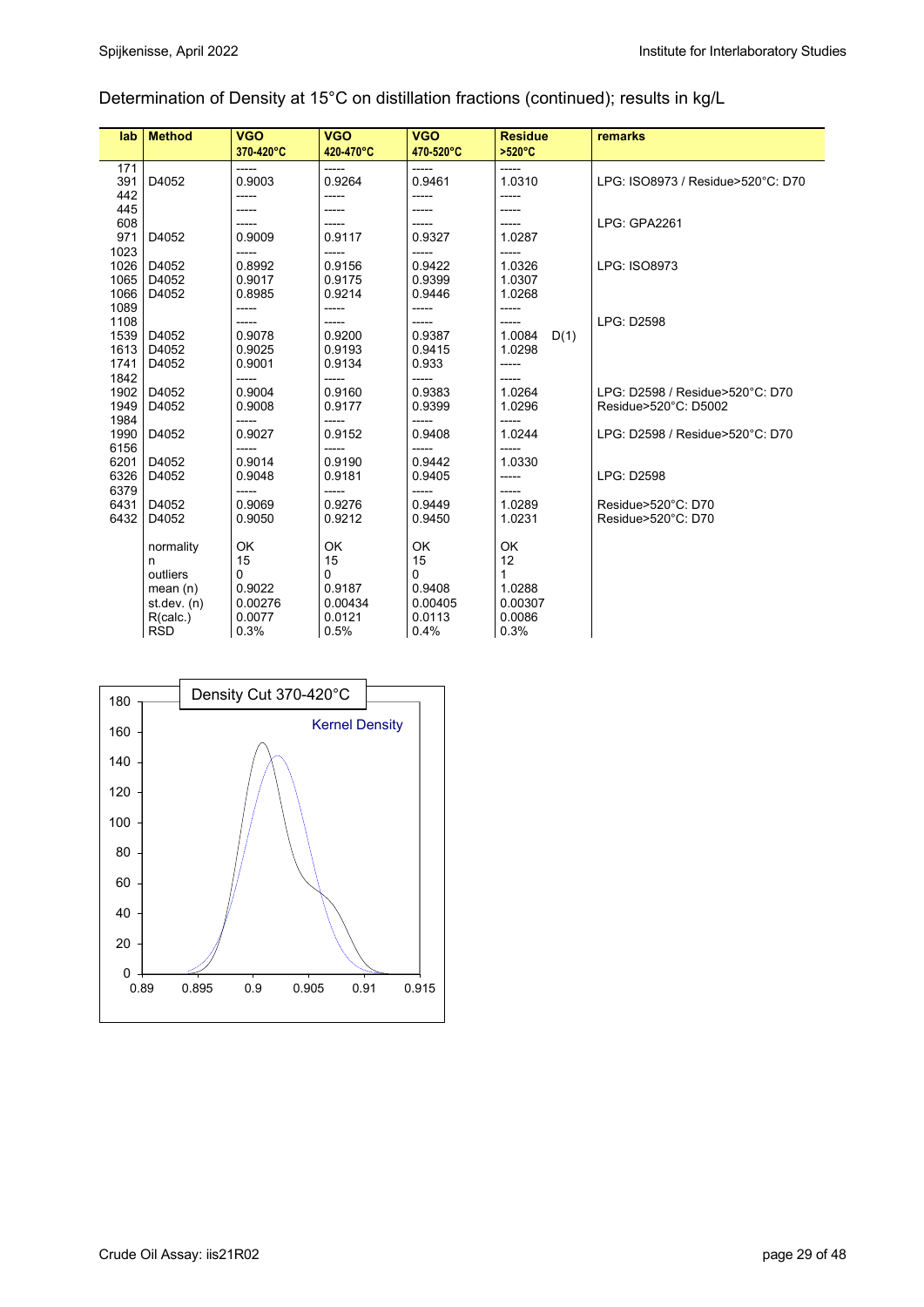#### Determination of Sulfur on distillation fractions; results in %M/M

| lab          | <b>Method</b>       | <b>Gas LPG</b><br>$30°C$ | L. Naphtha<br>30-90°C | H. Naphtha<br>90-180°C | <b>Kerosene</b><br>180-215°C | <b>LGO</b><br>215-250°C | <b>MGO</b><br>250-310°C | <b>HGO</b><br>310-370°C | <b>Residue</b><br>$>370^{\circ}$ C |
|--------------|---------------------|--------------------------|-----------------------|------------------------|------------------------------|-------------------------|-------------------------|-------------------------|------------------------------------|
| 171          |                     | -----                    | -----                 | -----                  | -----                        | -----                   | -----                   | -----                   | -----                              |
| 391          | D4294               | -----                    | 0.0097                | 0.0446                 | 0.168                        | 0.390                   | 1.216                   | 2.008                   | 4.476                              |
| 442          |                     | -----                    | -----                 | -----                  | -----                        | -----                   | -----                   | -----                   | -----                              |
| 445          |                     | -----                    | -----                 | -----                  | -----                        | -----                   | -----                   | -----                   | -----                              |
| 608          |                     | -----                    | -----                 | ------                 | -----                        | -----                   | -----                   | -----                   | -----                              |
| 971          | D4294               | -----                    | 0.0078                | 0.0405                 | 0.148                        | 0.370                   | 1.29                    | 2.21                    | 4.43                               |
| 1023         |                     | -----                    | -----                 | -----                  | -----                        | -----                   | -----                   | -----                   | -----                              |
| 1026         | D2622               | -----                    | 0.008645              | 0.039270               | 0.152                        | 0.349                   | 1.295                   | 2.211                   | 4.439                              |
| 1065         | D4294               | -----                    | 0.009                 | 0.042                  | 0.150                        | 0.348                   | 1.27                    | 2.17                    | 4.34                               |
| 1066<br>1089 | D2622               | 0.00022<br>-----         | 0.0049<br>-----       | 0.03563<br>-----       | 0.145<br>-----               | 0.345<br>-----          | 1.24<br>-----           | 2.18<br>-----           | 4.45<br>-----                      |
| 1108         | D4294               | -----                    | 0.0094                | 0.0410                 | 0.1438                       | $0.2096$ G(1)           | $0.7181$ G(1)           | $1.4362$ G(1)           | 4.1324 DG(5)                       |
| 1539         | ISO20846            | -----                    | 0.007                 | 0.042                  | 0.144                        | 0.343                   | 1.259                   | 2.103                   | -----                              |
| 1613         | D4294               | -----                    | 0.0095                | 0.0453                 | 0.01462 G(1)                 | 0.3592                  | 1.250                   | 2.202                   | 4.352                              |
| 1741         | <b>ISO8754</b>      | -----                    | 0.0072                | 0.0392                 | 0.16                         | 0.37                    | 1.33                    | 2.24                    | 4.42                               |
| 1842         |                     | -----                    | -----                 | -----                  | -----                        | -----                   | -----                   | -----                   | -----                              |
| 1902         | D4294               | -----                    | 0.0025                | 0.0409                 | 0.128                        | 0.338                   | 1.24                    | 2.10                    | 4.40                               |
| 1949         | D4294               | -----                    | 0.00699               | 0.00964 G(1)           | 0.1462                       | 0.3439                  | 1.259                   | 2.089                   | 4.245                              |
| 1984         |                     | -----                    | -----                 | -----                  | -----                        | -----                   | -----                   | -----                   | -----                              |
| 1990         | D4294               | -----                    | 0.00895               | 0.0399                 | 0.145                        | 0.349                   | 1.26                    | 2.19                    | 4.31                               |
| 6156         |                     | -----                    | -----                 | -----                  | -----                        | -----                   | -----                   | -----                   | -----                              |
| 6201         | D4294               | < 0.0001                 | 0.007675              | 0.039647               | 0.1653                       | 0.415                   | 1.245                   | 2.17                    | 4.31                               |
| 6326         | D2622               | -----                    | 0.0046                | 0.0365                 | 0.1408                       | 0.3067                  | 1.1588                  | 2.059                   | $4.007$ G(5)                       |
| 6379         |                     | -----                    | -----                 | -----                  | -----                        | -----                   | -----                   | -----                   | -----                              |
| 6431         | D4294               | -----                    | 0.0060                | 0.0406                 | 0.165                        | 0.370                   | 1.26                    | 2.23                    | 4.37                               |
| 6432         | D4294               | <b>NIL</b>               | 0.0075                | 0.0366                 | 0.142                        | 0.334                   | 1.24                    | 2.16                    | 4.39                               |
|              | normality           | n.a.                     | OK                    | OK                     | OK                           | suspect                 | not OK                  | OK                      | OK                                 |
|              | n                   | 3                        | 16                    | 15                     | 15                           | 15                      | 15                      | 15                      | 13                                 |
|              | outliers            | n.a.                     | 0                     | $\mathbf{1}$           | $\mathbf{1}$                 | $\mathbf{1}$            | $\mathbf{1}$            | 1                       | $\overline{c}$                     |
|              | mean $(n)$          | < 0.0003                 | 0.0073                | 0.0402                 | 0.1495                       | 0.3554                  | 1.2542                  | 2.1548                  | 4.3794                             |
|              | st dev. $(n)$       | n.a.                     | 0.00201               | 0.00271                | 0.01089                      | 0.02545                 | 0.03810                 | 0.06785                 | 0.06627                            |
|              | R(calc.)            | n.a.                     | 0.0056                | 0.0076                 | 0.0305                       | 0.0713                  | 0.1067                  | 0.1900                  | 0.1856                             |
|              | st.dev.(D4294:16e1) | n.a.                     | (0.00109)             | (0.00327)              | (0.00762)                    | (0.01332)               | (0.03003)               | (0.04256)               | (0.06723)                          |
|              | R(D4294:16e1)       | n.a.                     | (0.0031)              | (0.0092)               | (0.0213)                     | (0.0373)                | (0.0841)                | (0.1192)                | (0.1883)                           |
|              | <b>RSD</b>          | n.a.                     | 27.5%                 | 6.7%                   | 7.3%                         | 7.2%                    | 3.0%                    | 3.1%                    | 1.5%                               |



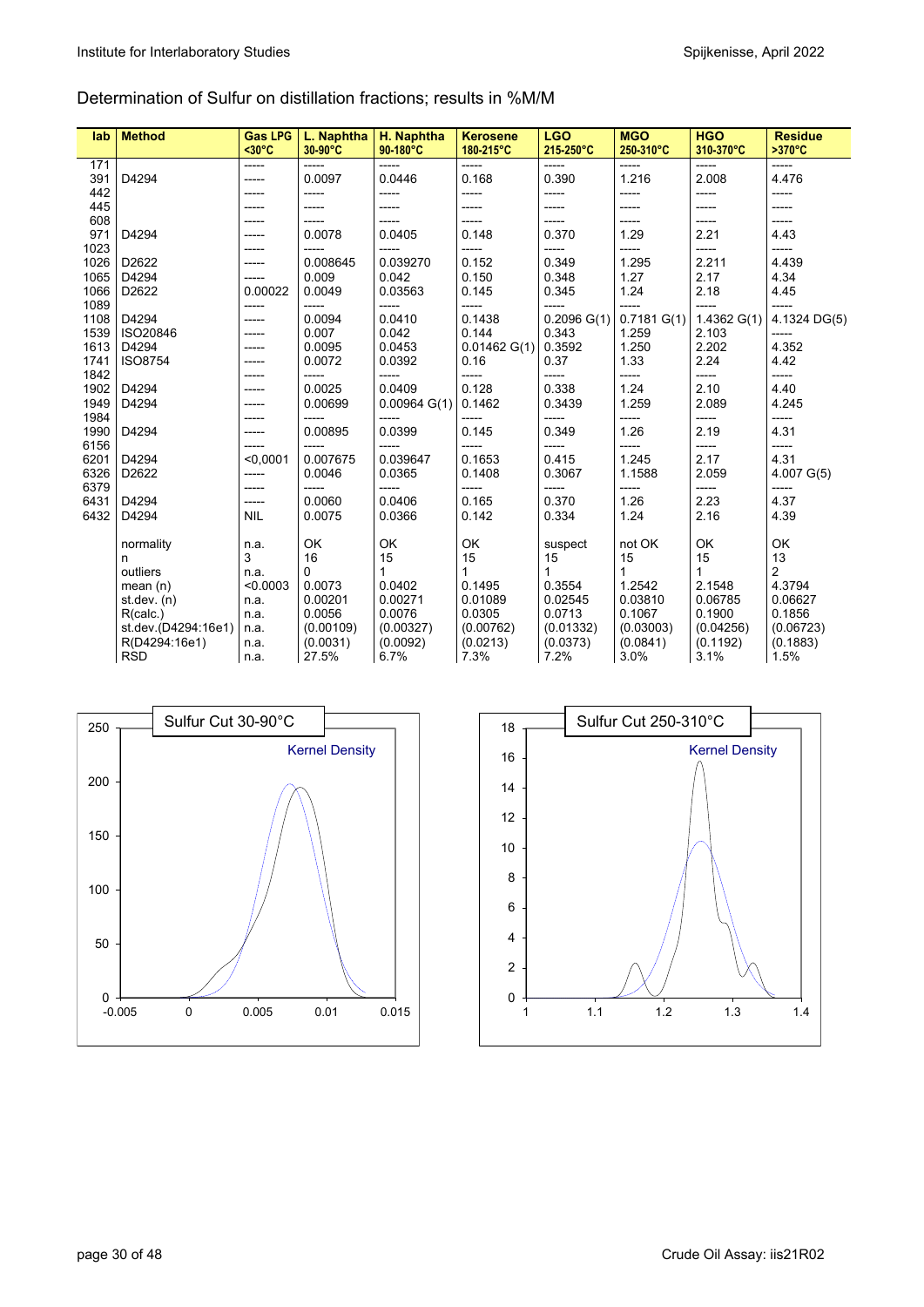## Determination of Sulfur on distillation fractions (continued); results in %M/M

| lab          | <b>Method</b>       | <b>VGO</b>     | <b>VGO</b>     | <b>VGO</b>     | <b>Residue</b> | remarks                                         |
|--------------|---------------------|----------------|----------------|----------------|----------------|-------------------------------------------------|
|              |                     | 370-420°C      | 420-470°C      | 470-520°C      | >520°C         |                                                 |
| 171          |                     | -----          | -----          | -----          | -----          |                                                 |
| 391          | D4294               | 2.497          | 2.931          | 3.379          | 5.395          | L.Naphtha: ISO20846                             |
| 442          |                     | -----          | -----          | -----          | -----          |                                                 |
| 445          |                     | -----          | -----          | -----          | -----          |                                                 |
| 608          |                     | -----          | -----          | -----          | -----          |                                                 |
| 971          | D4294               | 2.51           | 2.70           | 3.10           | 5.28           |                                                 |
| 1023         |                     | -----          | -----          | -----          | -----          |                                                 |
| 1026         | D2622               | 2.439          | 2.757          | 3.344          | 5.449          | L.&H.Naphtha: ISO20846                          |
| 1065         | D4294               | 2.39           | 2.72           | 3.21           | 5.26           |                                                 |
| 1066         | D2622               | 2.47           | 2.83           | 3.26           | 5.49           |                                                 |
| 1089         |                     | -----          | -----          | -----          | -----          |                                                 |
| 1108         |                     |                | -----          |                | -----          |                                                 |
| 1539         | ISO20846            | $2.823$ G(5)   | 2.909          | $3.647$ G(5)   | 4.980          |                                                 |
| 1613         | D4294               | 2.527          | 2.762          | 3.249          | 5.271          |                                                 |
| 1741         | <b>ISO8754</b>      | 2.55           | 2.73           | 3.08           | -----          | L.&H.Naphtha: D5453                             |
| 1842         |                     | -----          | -----          | -----          | -----          |                                                 |
| 1902         | D4294               | 2.50           | 2.77           | 3.19           | 5.21           |                                                 |
| 1949         | D4294               | 2.498          | 2.709          | 3.161          | 5.143          | L.&H.Naphtha: D5453                             |
| 1984         |                     | -----          | -----          | -----          | -----          |                                                 |
| 1990         | D4294               | 2.56           | 2.71           | 3.22           | 5.02           |                                                 |
| 6156<br>6201 | D4294               | -----<br>2.446 | -----<br>2.743 | -----<br>3.275 | -----<br>5.170 |                                                 |
| 6326         | D2622               | 2.6315         | 2.789          | 3.222          | $4.610$ G(5)   | LPG, L.&H.Naphtha, Ker.: D5453 / LGO&MGO: D2622 |
| 6379         |                     | -----          | -----          | -----          | -----          |                                                 |
| 6431         | D4294               | 2.63           | 2.93           | 3.29           | 5.40           | L.Naphtha: D5453                                |
| 6432         | D4294               | 2.65           | 2.85           | 3.40           | 5.31           | L.&H.Naphtha: D5453                             |
|              |                     |                |                |                |                |                                                 |
|              | normality           | OK             | OK             | OK             | OK             |                                                 |
|              | n                   | 14             | 15             | 14             | 13             |                                                 |
|              | outliers            | 1              | $\mathbf 0$    | $\mathbf{1}$   | 1              |                                                 |
|              | mean $(n)$          | 2.5213         | 2.7893         | 3.2414         | 5.2598         |                                                 |
|              | st.dev. (n)         | 0.07691        | 0.08145        | 0.09425        | 0.15539        |                                                 |
|              | R(calc.)            | 0.2154         | 0.2281         | 0.2639         | 0.4351         |                                                 |
|              | st.dev.(D4294:16e1) | (0.04710)      | (0.05027)      | (0.05538)      | (0.07566)      |                                                 |
|              | R(D4294:16e1)       | (0.1319)       | (0.1408)       | (0.1551)       | (0.2119)       |                                                 |
|              | <b>RSD</b>          | 3.1%           | 2.9%           | 2.9%           | 3.0%           |                                                 |
|              |                     |                |                |                |                |                                                 |



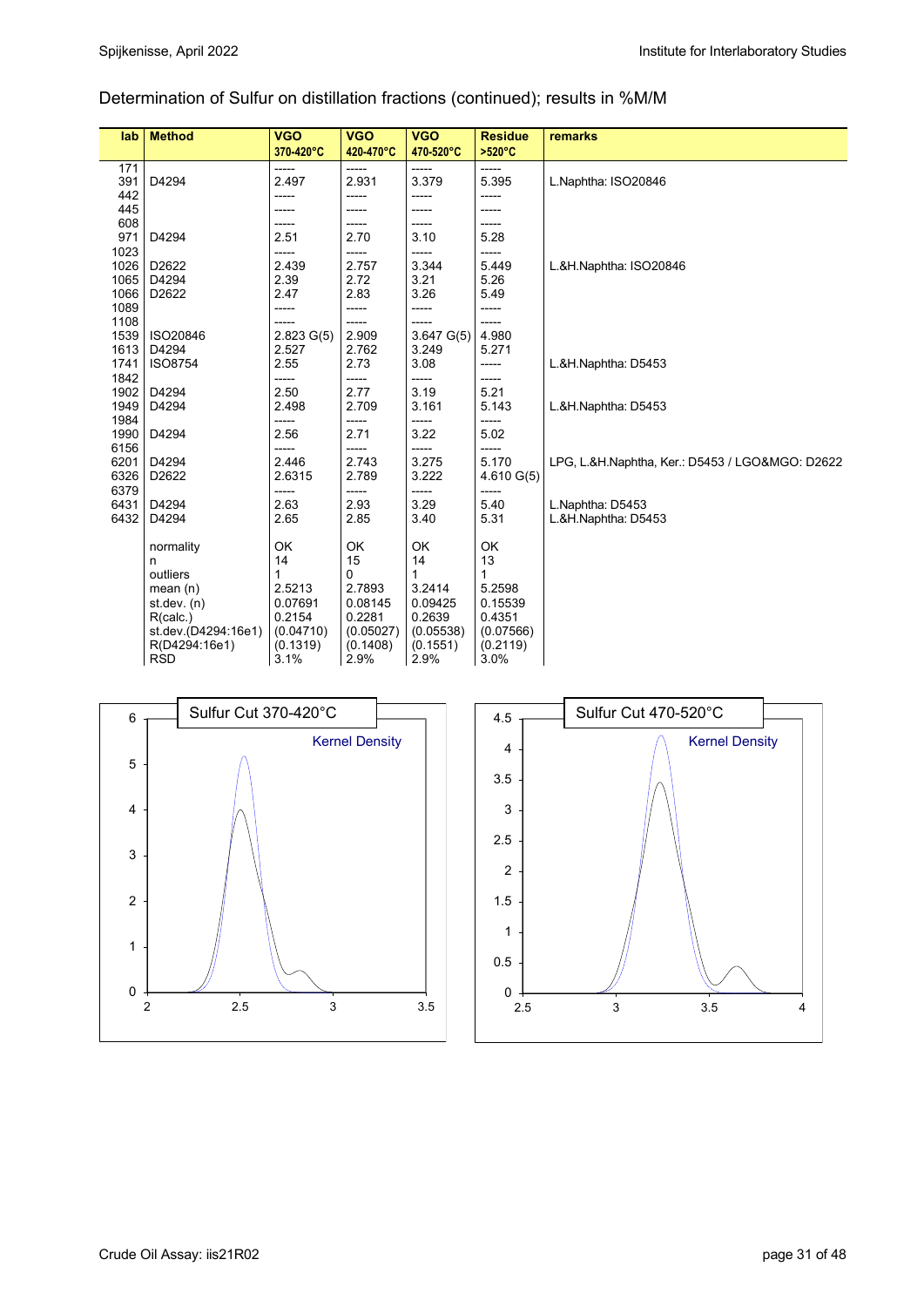## Determination of Nitrogen on distillation fractions; results in mg/kg

| lab  | method             | <b>Gas LPG</b><br>$<$ 30 $^{\circ}$ C | L.Naphtha<br>30-90°C | H. Naphtha<br>90-180°C | <b>Kerosene</b><br>180-215°C | <b>LGO</b><br>215-250°C | <b>MGO</b><br>250-310°C | <b>HGO</b><br>310-370°C | <b>Residue</b><br>$>370^{\circ}C$ |
|------|--------------------|---------------------------------------|----------------------|------------------------|------------------------------|-------------------------|-------------------------|-------------------------|-----------------------------------|
| 171  |                    | $---$                                 | -----                | $---$                  | -----                        | -----                   | -----                   | -----                   | -----                             |
| 391  |                    | -----                                 | -----                | -----                  | -----                        | -----                   | -----                   | -----                   | -----                             |
| 442  |                    | -----                                 | -----                | -----                  | -----                        | -----                   | -----                   | -----                   | -----                             |
| 445  |                    | -----                                 | -----                | -----                  | -----                        | -----                   | -----                   | -----                   | -----                             |
| 608  | D4629              | -----                                 | < 1                  | $<$ 1                  | $<$ 1                        | $<$ 1                   | 14.72                   | 188.11                  | -----                             |
| 971  | D5762              | -----                                 | < 0.30               | 0.33                   | 0.45                         | 1.50                    | 18                      | 248                     | 2476                              |
| 1023 |                    | -----                                 | -----                | -----                  | -----                        | -----                   | -----                   | -----                   | -----                             |
| 1026 | D4629              | -----                                 | 0.57                 | 0.57                   | 1.11                         | 1.23                    | 15.10                   | 181.22                  | 2195                              |
| 1065 | D4629              | -----                                 | < 10                 | < 10                   | ~10                          | ~10                     | 14                      | 200                     | 2600                              |
| 1066 | D5762              | < 5                                   | $5$                  | < 5                    | $5$                          | $5$                     | 12                      | 229                     | 2720                              |
| 1089 |                    | -----                                 | -----                | -----                  | -----                        | -----                   | -----                   | -----                   | -----                             |
| 1108 | D5762              | -----                                 | 0.1                  | 0.1                    | 0.2                          | 0.2                     | 2.8<br>G(0.01)          | 11.2 G(0.01)            | 2580.3                            |
| 1539 |                    | -----                                 | -----                | -----                  | -----                        | -----                   | -----                   | -----                   | -----                             |
| 1613 | D4629              | -----                                 | < 0.1                | 0.3                    | 0.5                          | 1.0                     | -----                   | -----                   | -----                             |
| 1741 |                    |                                       | -----                | -----                  | -----                        | -----                   | -----                   | -----                   | -----                             |
| 1842 |                    | -----                                 | -----                | -----                  | -----                        | -----                   | -----                   | -----                   | -----                             |
| 1902 | D4629              | -----                                 | 1.0                  | 1.0                    | 1.0                          | 1.0                     | 15                      | 179                     | 2326                              |
| 1949 | D4629              | -----                                 | 0.28                 | 0.56                   | 0.85                         | 1.36                    | 16.9                    | 215                     | 2120                              |
| 1984 |                    | -----                                 | -----                | -----                  | -----                        | -----                   | -----                   | -----                   | -----                             |
| 1990 | D5762              |                                       | -----                | -----                  | 0.83                         | 1.24                    | 12.16                   | 245.89                  | 2257.26                           |
| 6156 |                    | -----                                 | -----                | -----                  | -----                        | -----                   | -----                   | -----                   | -----                             |
| 6201 | D5762              | < 1                                   | $<$ 1                | <1                     | < 1                          | $<$ 1                   | 18                      | 205                     | 2427                              |
| 6326 | D4629              | -----                                 | 1.1995               | 0.1877                 | 0.14                         | 0.534                   | 12.78                   | 163.04                  | 2528.26                           |
| 6379 |                    | -----                                 | -----                | -----                  | -----                        | -----                   | -----                   | -----                   | -----                             |
| 6431 | D4629              | -----                                 | <1                   | <1                     | <1                           | $<$ 1                   | 14                      | 230                     | 2400                              |
| 6432 | D5762              | <b>NIL</b>                            | 0.9                  | 1.0                    | 0.9                          | 1.0                     | 13                      | 188                     | 2292                              |
|      |                    |                                       |                      |                        |                              |                         |                         |                         |                                   |
|      | normality          | n.a.                                  | n.e.                 | n.e.                   | n.e.                         | n.e.                    | OK                      | OK                      | OK                                |
|      | n                  | 3                                     | 13                   | 13                     | 14                           | 14                      | 12                      | 12                      | 12                                |
|      | outliers           | n.a.                                  | n.e.                 | n.e.                   | n.e.                         | n.e.                    | 1                       | 1                       | 0                                 |
|      | mean $(n)$         | < 10                                  | < 10                 | < 10                   | ~10                          | ~10                     | 14.6383                 | 206.0217                | 2410.2                            |
|      | st.dev. $(n)$      | n.a.                                  | n.e.                 | n.e.                   | n.e.                         | n.e.                    | 2.09160                 | 27.65184                | 179.54                            |
|      | R(calc.)           | n.a.                                  | n.e.                 | n.e.                   | n.e.                         | n.e.                    | 5.8565                  | 77.4252                 | 502.7                             |
|      | st.dev.(D4629.17)  | n.a.                                  | n.e.                 | n.e.                   | n.e.                         | n.e.                    | (1.15111)               | $\overline{a}$          | ---                               |
|      | R(D4629:17)        | n.a.                                  | n.e.                 | n.e.                   | n.e.                         | n.e.                    | (3.2231)                | ---                     | ---                               |
|      | st.dev.(D5762:18a) | $---$                                 | ---                  | ---                    | ---                          | ---                     | ---                     | (19.57206)              | (228.96)                          |
|      | R(D5762:18a)       | $---$                                 | ---                  | ---                    | ---                          | ---                     | ---                     | (54.8018)               | (641.1)                           |
|      | <b>RSD</b>         | $---$                                 | ---                  | ---                    | ---                          | ---                     | 14.3%                   | 13.4%                   | 7.4%                              |

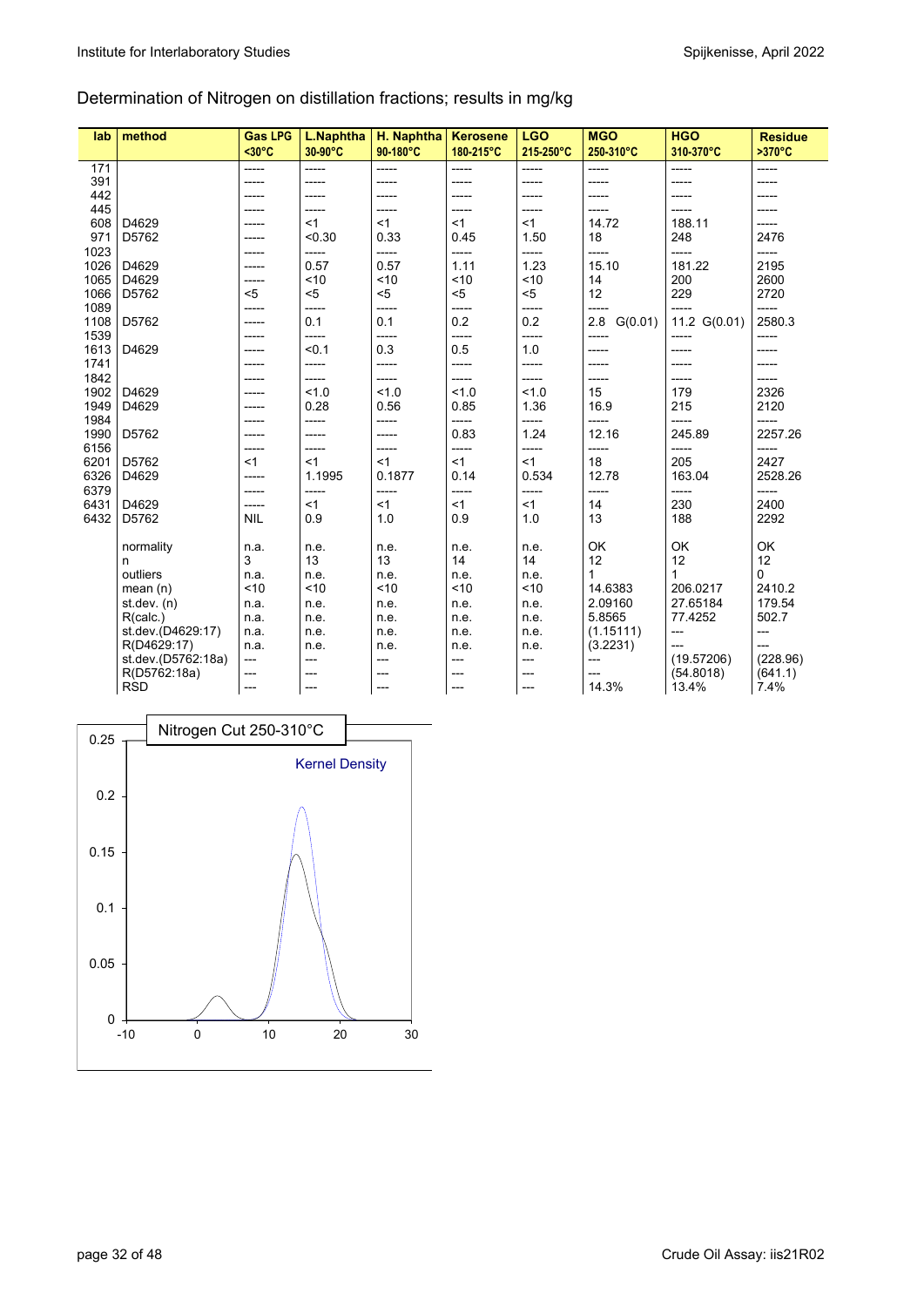## Determination of Nitrogen on distillation fractions (continued); results in mg/kg

| lab  | method             | <b>VGO</b>      | <b>VGO</b>  | <b>VGO</b>   | <b>Residue</b> |                          |
|------|--------------------|-----------------|-------------|--------------|----------------|--------------------------|
|      |                    | 370-420°C       | 420-470°C   | 470-520°C    | >520°C         | remarks                  |
|      |                    |                 |             |              |                |                          |
| 171  |                    | -----           | -----       | $- - - - -$  | $- - - - -$    |                          |
| 391  |                    | -----           | -----       | -----        | ----           |                          |
| 442  |                    |                 |             |              |                |                          |
| 445  |                    | -----           |             |              |                |                          |
| 608  |                    | -----           |             |              | -----          | <b>HGO: D5762</b>        |
| 971  | D5762              | 505             | 722         | 1100         | 3400           | fractions 2 to 6: D4629  |
| 1023 |                    | -----           | -----       | -----        | -----          |                          |
| 1026 | D4629              | 499             | 690         | 1094         | 2911           | fractions 8 to 12: D5762 |
| 1065 | D4629              | 510             | 690         | 1150         | 4200           |                          |
| 1066 | D5762              | 515             | 700         | 1100         | 3950           |                          |
| 1089 |                    | -----           | -----       | $- - - - -$  | -----          |                          |
| 1108 |                    | -----           | -----       | $- - - - -$  | -----          |                          |
| 1539 |                    |                 |             | 1550 G(0.01) | 4032           |                          |
| 1613 |                    | -----           |             | -----        | -----          |                          |
| 1741 |                    | -----           |             | $- - - - -$  | -----          |                          |
| 1842 |                    |                 |             | -----        | -----          |                          |
| 1902 | D4629              | 513             | 690         | 1025         | 3355           | fractions 8 to 12: D5762 |
| 1949 | D4629              | 521             | 704         | 985          | 3080           | fractions 7 to 12: D5762 |
| 1984 |                    | -----           | -----       | -----        | -----          |                          |
| 1990 | D5762              | 631.54 DG(0.01) | 776.70      | 1234.35      | 2850.30        | fractions 4 to 6: D4629  |
| 6156 |                    | -----           | -----       | -----        | -----          |                          |
| 6201 | D5762              | 520             | 726         | 1175         | 3700           | fractions 1 to 5: D4629  |
| 6326 | D4629              | 506.14          | 644.32      | 1034.53      | -----          | fractions 8 to 12: D5762 |
| 6379 |                    | -----           | $-----$     | $--- -$      | -----          |                          |
| 6431 | D4629              | 600<br>DG(0.01) | 800         | 1100         | 3400           | fractions 8 to 12: D5762 |
| 6432 | D5762              | 512             | 698         | 1075         | 3170           | LPG: D4629               |
|      |                    |                 |             |              |                |                          |
|      | normality          | OK              | OK          | OK           | OK             |                          |
|      | n                  | 9               | 11          | 11           | 11             |                          |
|      | outliers           | $\overline{2}$  | $\mathbf 0$ | $\mathbf{1}$ | $\mathbf 0$    |                          |
|      | mean $(n)$         | 511.2           | 712.8       | 1097.5       | 3458.9         |                          |
|      | st. dev. (n)       | 7.12            | 43.19       | 70.64        | 457.42         |                          |
|      | R(calc.)           | 19.9            | 120.9       | 197.8        | 1280.8         |                          |
|      | st.dev.(D5762:18a) | (48.57)         | (67.72)     | (104.27)     | (328.60)       |                          |
|      | R(D5762:18a)       | (136.0)         | (189.6)     | (291.9)      | (920.1)        |                          |
|      | <b>RSD</b>         | 1.4%            | 6.1%        | 6.4%         | 13.2%          |                          |
|      |                    |                 |             |              |                |                          |



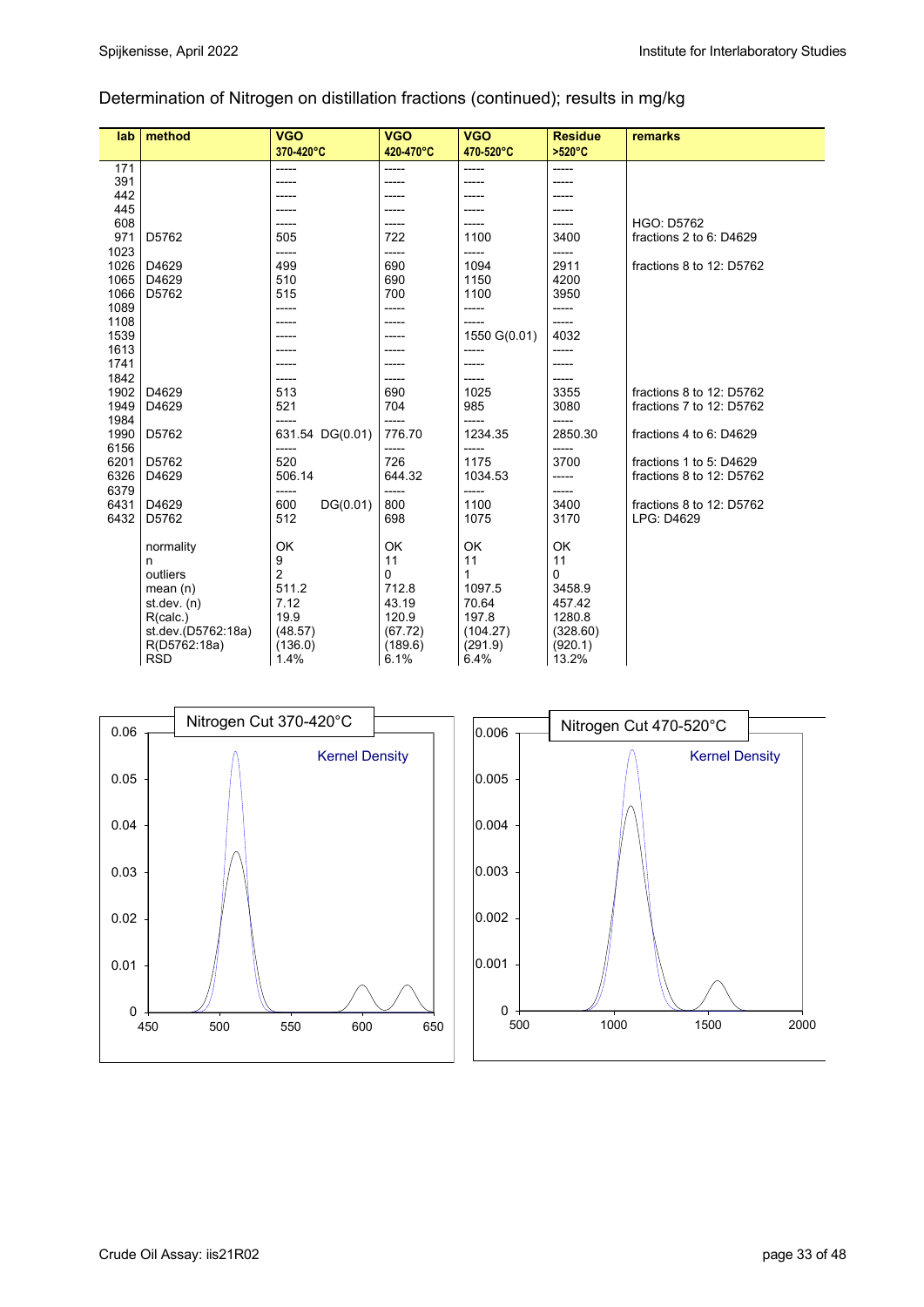## Determination of P(iP)NA on distillation fraction 2 (light Naphtha, 30-90°C); results in %V/V

| lab          | method        | total par.     | $C1-C4$       | n-par.   | i-par.         | naphth.       | arom.         | remarks |
|--------------|---------------|----------------|---------------|----------|----------------|---------------|---------------|---------|
| 171          |               | -----          | -----         | -----    |                |               |               |         |
| 391          |               |                |               |          |                |               |               |         |
| 442          |               |                |               |          |                |               |               |         |
| 445          |               |                |               |          | -----          |               |               |         |
| 608          | D6730         | 90.5068        | -----         | 51.8610  | 38.6458        | 8.3788        | 1.0993        |         |
| 971          | D6839         | 89.34          | 0.46          | 48.96    | 40.38          | 9.38          | 1.27          |         |
| 1023         |               | -----          | -----         | -----    | -----          | -----         | -----         |         |
| 1026         | ISO22854      | 98.62<br>G(1)  | 0.02          | 49.26    | 40.22          | 9.14          | 1.38          |         |
| 1065         | In house      | 89.916         | 2.85          | 50.472   | 39.444         | 8.895         | 1.189         |         |
| 1066         | ISO22854      | 89.0           | 3.51          | 48.3     | 38.9           | 10.99 DG(5)   | 1.79          |         |
| 1089         |               | -----          | -----         | -----    | -----          | -----         | -----         |         |
| 1108         | D5443         | 88.94          | 0.43          | 48.91    | 40.03          | 9.58          | 1.48          |         |
| 1539         |               | -----          | -----         | -----    | -----          | -----         | -----         |         |
| 1613         | D6839         | 88.88          | 1.31          | -----    | -----          | 9.61          | 1.26          |         |
| 1741         |               | -----          | -----         | -----    |                | -----         | -----         |         |
| 1842         |               | -----          | -----         |          | -----          | -----         | -----         |         |
| 1902         | D6839         | 90.2           | 0.3           | 49.7     | 40.5           | 8.7           | 1.1           |         |
| 1949<br>1984 | D5443         | 89.81<br>----- | 4.05<br>----- | -----    | -----          | 8.87          | 1.32          |         |
| 1990         | D6839         | 89.62          | 1.17          | 48.10    | -----<br>41.52 | -----<br>9.23 | -----<br>1.15 |         |
| 6156         |               | -----          | -----         | -----    | -----          | -----         | -----         |         |
| 6201         | D6839         | 88.47          | 0.84          | 49.45    | 39.02          | 10.12         | 1.39          |         |
| 6326         | D6839         | 90.86          | 0.00          | 49.5     | 41.36          | 8.14          | 1.0           |         |
| 6379         |               | -----          | -----         | -----    | -----          | -----         | -----         |         |
| 6431         | D6733         | 86.74<br>G(5)  | 1.96          | 47.48    | 39.26          | 11.55 DG(5)   | 1.67          |         |
| 6432         | D6839         | 89.58          | 0.58          | 50.26    | 39.32          | 9.12          | 1.30          |         |
|              |               |                |               |          |                |               |               |         |
|              | normality     | OK             | suspect       | OK       | OK             | OK            | OK            |         |
|              | n             | 12             | 13            | 12       | 12             | 12            | 14            |         |
|              | outliers      | $\overline{2}$ | 0             | $\Omega$ | $\Omega$       | 2             | 0             |         |
|              | mean $(n)$    | 89.594         | 1.345         | 49.354   | 39.883         | 9.097         | 1.314         |         |
|              | st dev. $(n)$ | 0.7118         | 1.3477        | 1.1702   | 0.9421         | 0.5498        | 0.2200        |         |
|              | R(calc.)      | 1.993          | 3.774         | 3.277    | 2.638          | 1.539         | 0.616         |         |

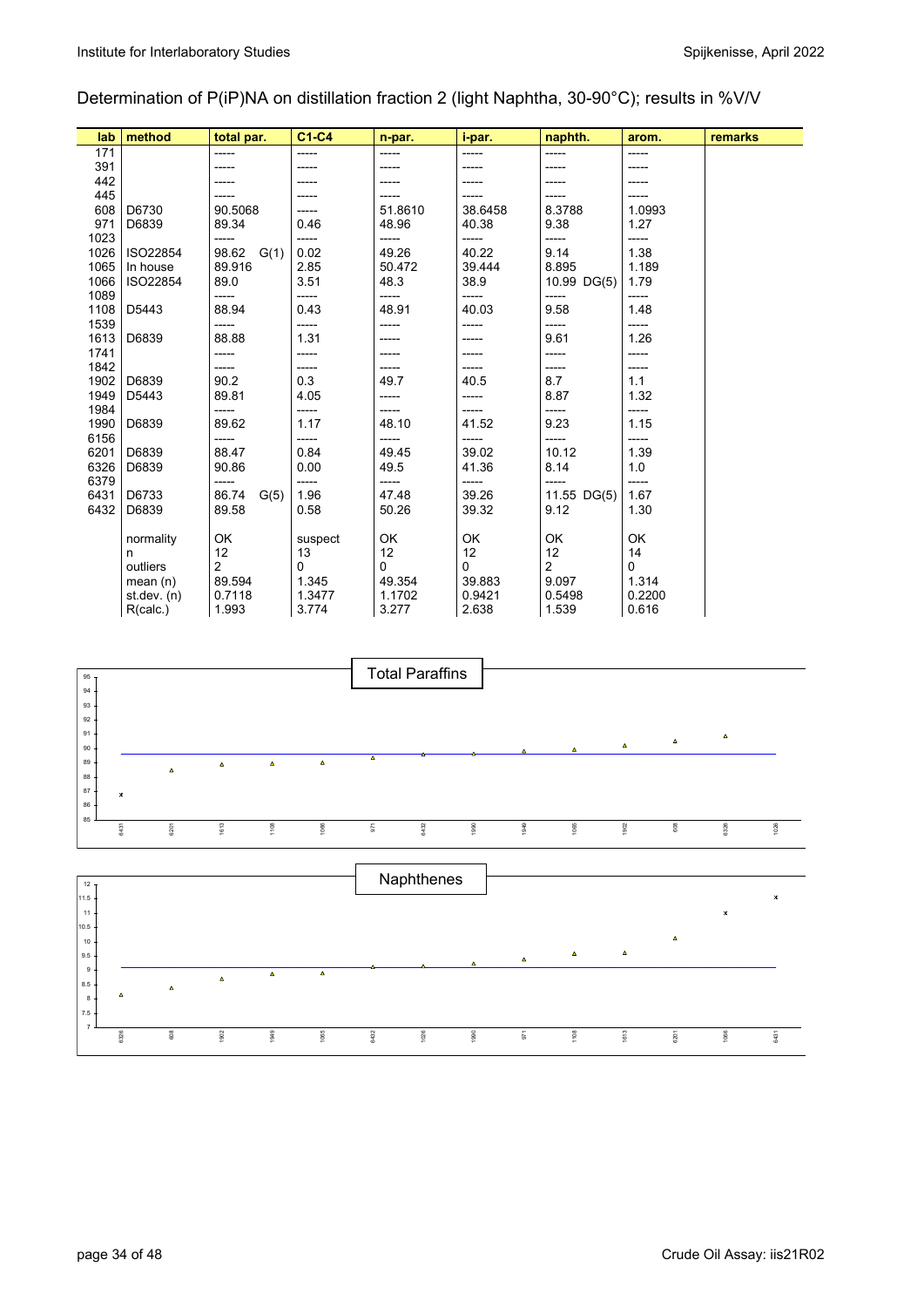## Determination of P(iP)NA on distillation fraction 2 (light Naphtha, 30-90°C); results in %M/M

| lab  | method       | total par.    | C1-C4   | n-par.  | i-par.  | naphth.       | arom.  | remarks |
|------|--------------|---------------|---------|---------|---------|---------------|--------|---------|
| 171  |              | -----         | -----   | -----   | -----   | -----         | -----  |         |
| 391  |              |               |         | -----   |         |               |        |         |
| 442  |              |               |         |         |         |               |        |         |
| 445  |              |               |         | -----   |         |               | -----  |         |
| 608  | D6730        | 88.8258       | -----   | 50.4469 | 38.3789 | 9.6867        | 1.4712 |         |
| 971  | D6839        | 87.68         | 0.40    | 47.77   | 39.91   | 10.65         | 1.67   |         |
| 1023 |              | -----         | -----   | -----   | -----   | -----         | -----  |         |
| 1026 | ISO22854     | 98.18<br>G(1) | 0.02    | 48.05   | 39.74   | 10.40         | 1.82   |         |
| 1065 | In house     | 88.243        | 2.48    | 49.169  | 39.074  | 10.181        | 1.576  |         |
| 1066 | ISO22854     | 87.2          | 3.07    | 49.7    | 39.3    | 9.65          | 1.36   |         |
| 1089 |              | -----         | -----   | -----   | -----   | -----         | -----  |         |
| 1108 | D5443        | 87.09         | 0.37    | 47.70   | 39.39   | 10.97         | 1.94   |         |
| 1539 |              | -----         | -----   | -----   | -----   | -----         | -----  |         |
| 1613 | D6839        | 86.70         | 1.13    | -----   |         | 10.93         | 1.65   |         |
| 1741 |              | -----         | -----   | -----   |         | -----         | -----  |         |
| 1842 |              | -----         | -----   | -----   | -----   | -----         | -----  |         |
| 1902 | D6839        | 88.6          | 0.2     | 48.6    | 40.1    | 9.9           | 1.4    |         |
| 1949 | D5443        | 87.97         | 3.48    | -----   | -----   | 10.28         | 1.75   |         |
| 1984 |              | -----         | -----   | -----   | -----   | -----         | -----  |         |
| 1990 | D6839        | 87.95         | 1.03    | 46.93   | 41.02   | 10.53         | 1.52   |         |
| 6156 |              | -----         | -----   | -----   | -----   | -----         | -----  |         |
| 6201 | D6839        | 86.69         | 0.73    | 48.11   | 38.58   | 11.46         | 1.83   |         |
| 6326 | D6839        | 89.34         | 0.0     | 48.47   | 40.87   | 9.33          | 1.33   |         |
| 6379 |              | -----         | -----   | -----   | -----   | -----         | -----  |         |
| 6431 | D6733        | 84.75         | 1.67    | 46.01   | 38.74   | 13.03<br>G(5) | 2.18   |         |
| 6432 | D6839        | 87.88         | 0.51    | 48.99   | 38.89   | 10.41         | 1.72   |         |
|      |              |               |         |         |         |               |        |         |
|      | normality    | suspect       | suspect | OK      | OK      | OK            | OK     |         |
|      | n            | 13            | 13      | 12      | 12      | 13            | 14     |         |
|      | outliers     | 1             | 0       | 0       | 0       | 1             | 0      |         |
|      | mean(n)      | 87.609        | 1.161   | 48.329  | 39.499  | 10.337        | 1.658  |         |
|      | st. dev. (n) | 1.1714        | 1.1700  | 1.1973  | 0.8560  | 0.5976        | 0.2392 |         |
|      | R(calc.)     | 3.280         | 3.276   | 3.353   | 2.397   | 1.673         | 0.670  |         |



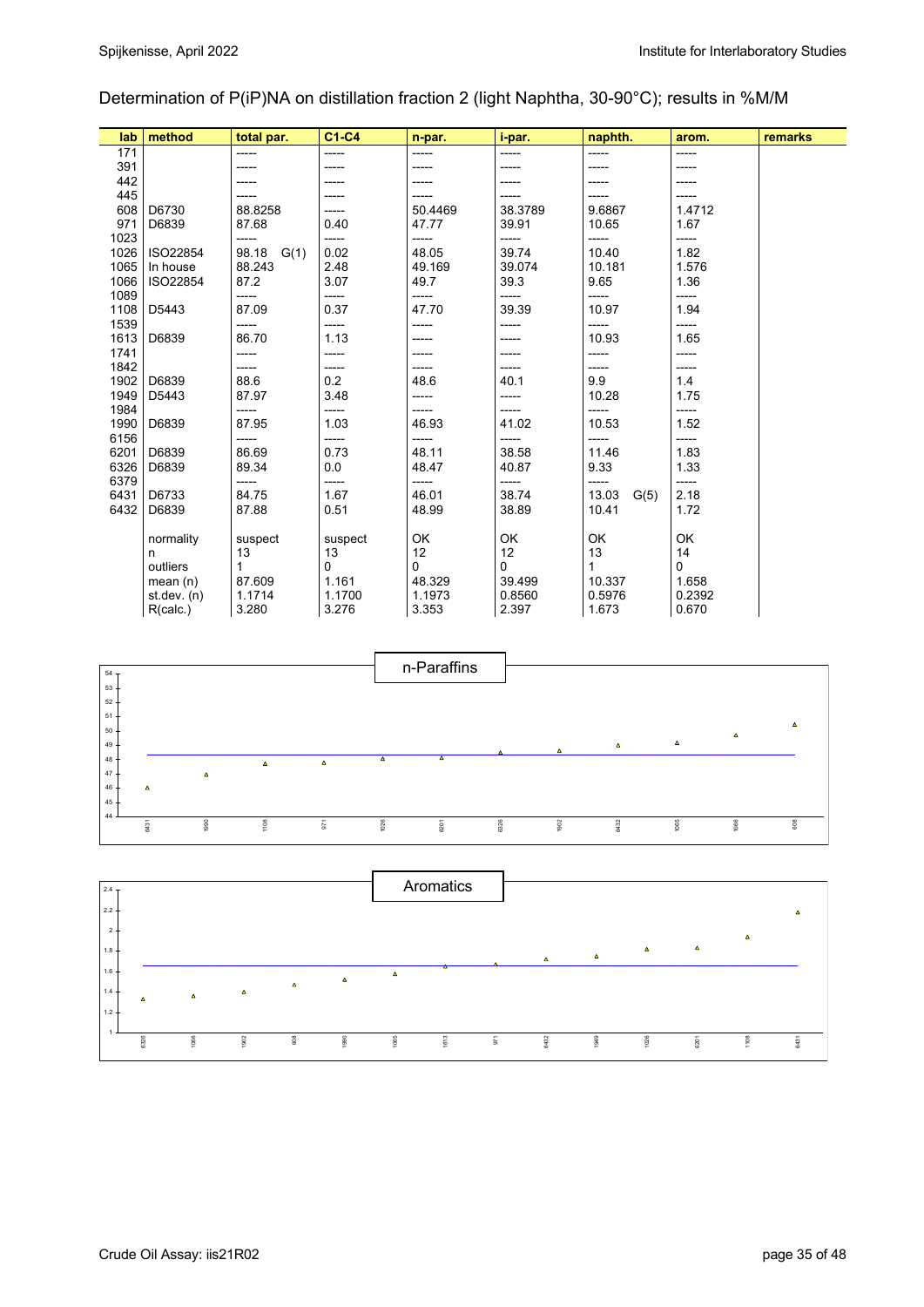## Determination of P(iP)NA on distillation fraction 3 (heavy Naphtha, 90-180°C); results in %V/V

| lab  | method        | total par.     | $C1-C4$      | n-par.         | i-par.   | naphth.         | arom.         | remarks |
|------|---------------|----------------|--------------|----------------|----------|-----------------|---------------|---------|
| 171  |               |                | -----        |                | -----    | -----           | -----         |         |
| 391  |               |                |              |                |          |                 |               |         |
| 442  |               |                |              |                |          |                 |               |         |
| 445  |               |                |              |                |          |                 |               |         |
| 608  | D6730         | 68.6215        | 0.0761       | 31.9038        | 36.7177  | 15.6479<br>G(5) | 11.7528       |         |
| 971  | D6839         | 68.11          | < 0.1        | 31.81          | 36.30    | 19.07           | 12.81         |         |
| 1023 |               | -----          | -----        | -----          | -----    | -----           | -----         |         |
| 1026 | ISO22854      | 87.14<br>G(1)  | $\mathbf{0}$ | 31.71          | 27.37    | 28.06<br>DG(1)  | 12.66         |         |
| 1065 | In house      | 59.463<br>G(5) | 0.11         | 32.621         | 26.842   | 26.013<br>DG(1) | 14.524        |         |
| 1066 | ISO22854      | 65.3           | 0.05         | 30.6           | 34.7     | 22.0            | 12.6          |         |
| 1089 |               | -----          | -----        | -----          | -----    | -----           | -----         |         |
| 1108 | D5443         | 67.93          | 0.06         | 31.35          | 36.58    | 19.40           | 12.67         |         |
| 1539 |               | -----          |              | -----          | -----    | -----           | -----         |         |
| 1613 | D6839         | 67.41          |              |                |          | 19.35           | 12.93         |         |
| 1741 |               | -----          |              |                |          |                 | -----         |         |
| 1842 |               | -----          |              |                |          |                 | -----         |         |
| 1902 | D6839         | 68.3           | < 0.1        | 31.9           | 36.4     | 19.5            | 12.0          |         |
| 1949 | D6729mod      | 66.726         | < 0.010      | 36.178<br>G(5) | 30.548   | 19.128          | 14.146        |         |
| 1984 |               | -----          | -----        | -----          | -----    | -----           | -----         |         |
| 1990 | D6839         | 67.16          | 0            | 31.13          | 36.03    | 19.84           | 13            |         |
| 6156 |               | -----          | -----        | -----          | -----    | -----           | -----         |         |
| 6201 | D6839         | 67.49          | 0.03         | 31.47          | 36.02    | 19.30           | 13.04         |         |
| 6326 | D6839         | 69.7           | 0            | 32.6           | 37.1     | 19.24           | 11.07         |         |
| 6379 |               | -----          | -----        | -----          |          | -----           | -----         |         |
| 6431 | D6733         | 62.31<br>G(5)  | 0.11         | 31.84          | 30.47    | 21.07           | 16.24<br>G(5) |         |
| 6432 | D6839         | 68.52          | 0            | 28.74<br>G(1)  | 39.78    | 19.44           | 12.01         |         |
|      |               |                |              |                |          |                 |               |         |
|      | normality     | suspect        | OK           | OK             | OK       | not OK          | OK            |         |
|      | n             | 11             | 13           | 11             | 13       | 11              | 13            |         |
|      | outliers      | 3              | n.e.         | 2              | $\Omega$ | 3               | 1             |         |
|      | mean $(n)$    | 67.752         | < 0.15       | 31.721         | 34.220   | 19.758          | 12.709        |         |
|      | st dev. $(n)$ | 1.1490         | n.e.         | 0.5896         | 4.0388   | 0.9255          | 0.9229        |         |
|      | R(calc.)      | 3.217          | n.e.         | 1.651          | 11.309   | 2.591           | 2.584         |         |



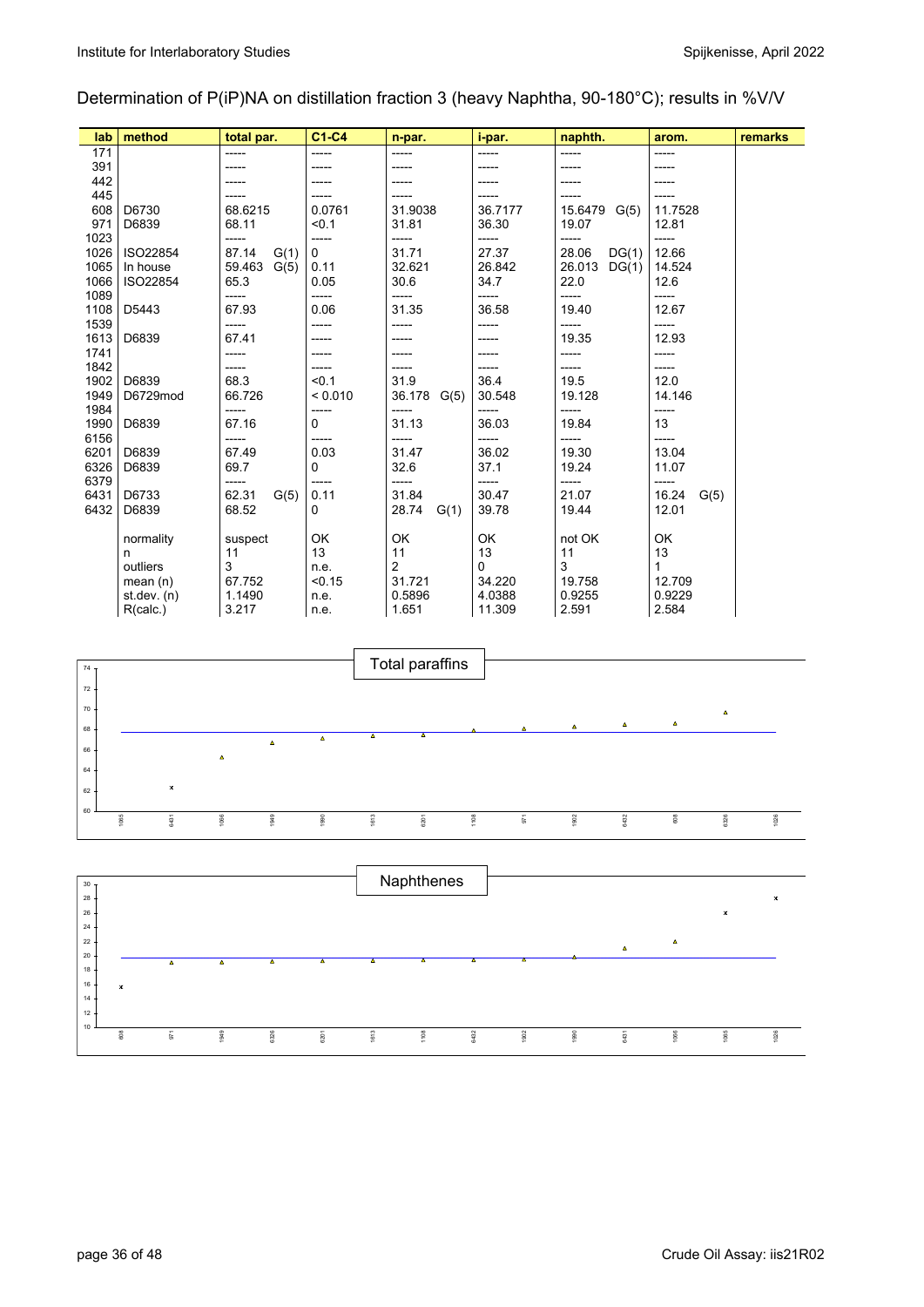## Determination of P(iP)NA on distillation fraction 3 (heavy Naphtha, 90-180°C); results in %M/M

| lab          | method        | total par.     | C1-C4          | n-par.        | i-par.        | naphth.         | arom.         | remarks |
|--------------|---------------|----------------|----------------|---------------|---------------|-----------------|---------------|---------|
| 171          |               |                | -----          | -----         | -----         | -----           |               |         |
| 391          |               |                |                |               | -----         |                 |               |         |
| 442          |               |                |                |               |               |                 |               |         |
| 445          |               |                |                |               | -----         |                 |               |         |
| 608          | D6730         | 65.9968        | 0.0585         | 30.4399       | 35.5569       | 16.3960<br>G(5) | 13.8327       |         |
| 971          | D6839         | 65.13          | < 0.1          | 30.24         | 34.89         | 19.96           | 14.90         |         |
| 1023         |               | -----          | -----          | -----         | -----         | -----           | -----         |         |
| 1026         |               | 85.13<br>G(1)  | $\mathbf{0}$   | 29.70         | 25.81         | 29.62<br>DG(1)  | 14.66         |         |
| 1065         | In house      | 51.025<br>G(1) | 0.09           | 30.552        | 25.473        | 27.117<br>DG(1) | 16.858        |         |
| 1066         | ISO22854      | 62.1           | 0.04           | 28.8          | 33.2          | 23.2            | 14.7          |         |
| 1089         |               | -----          | -----          | -----         | -----         | -----           | -----         |         |
| 1108         | D5443         | 64.96          | 0.04           | 29.51         | 35.45         | 20.31           | 14.72         |         |
| 1539         |               | -----          | -----          | -----         | -----         | -----           | -----         |         |
| 1613         | D6839         | 64.13          |                |               |               | 20.22           | 15.02         |         |
| 1741<br>1842 |               | -----          |                |               | -----         | -----           | -----         |         |
| 1902         | D6839         | -----<br>65.2  | -----<br>< 0.1 | -----<br>30.2 | -----<br>35.0 | -----<br>20.5   | -----<br>14.1 |         |
| 1949         | D6729mod      | 63.627         | < 0.010        | 34.349 G(5)   | 29.278        | 19.805          | 16.568        |         |
| 1984         |               | -----          | -----          | -----         | -----         | -----           | -----         |         |
| 1990         | D6839         | 64.00          | 0              | 29.44         | 34.56         | 20.82           | 15.17         |         |
| 6156         |               | -----          | -----          | -----         | -----         | -----           | -----         |         |
| 6201         | D6839         | 64.32          | 0.02           | 29.76         | 34.56         | 20.28           | 15.23         |         |
| 6326         | D6839         | 66.72          | 0.0            | 30.98         | 35.74         | 20.28           | 13.00         |         |
| 6379         |               | -----          | -----          | -----         | -----         | -----           | -----         |         |
| 6431         | D6733         | 58.99          | 0.08           | 29.96         | 29.03         | 21.86           | 18.33         |         |
| 6432         | D6839         | 65.47          | 0              | 27.14<br>G(5) | 38.26         | 20.48           | 14.08         |         |
|              |               |                |                |               |               |                 |               |         |
|              | normality     | not OK         | OK             | OK            | OK            | not OK          | not OK        |         |
|              | n             | 12             | 13             | 11            | 13            | 11              | 14            |         |
|              | outliers      | $\overline{2}$ | n.e.           | 2             | 0             | 3               | 0             |         |
|              | mean $(n)$    | 64.220         | < 0.1          | 29.962        | 32.831        | 20.701          | 15.083        |         |
|              | st dev. $(n)$ | 2.0354         | n.e.           | 0.6069        | 4.0599        | 0.9891          | 1.3671        |         |
|              | R(calc.)      | 5.699          | n.e.           | 1.699         | 11.368        | 2.769           | 3.828         |         |



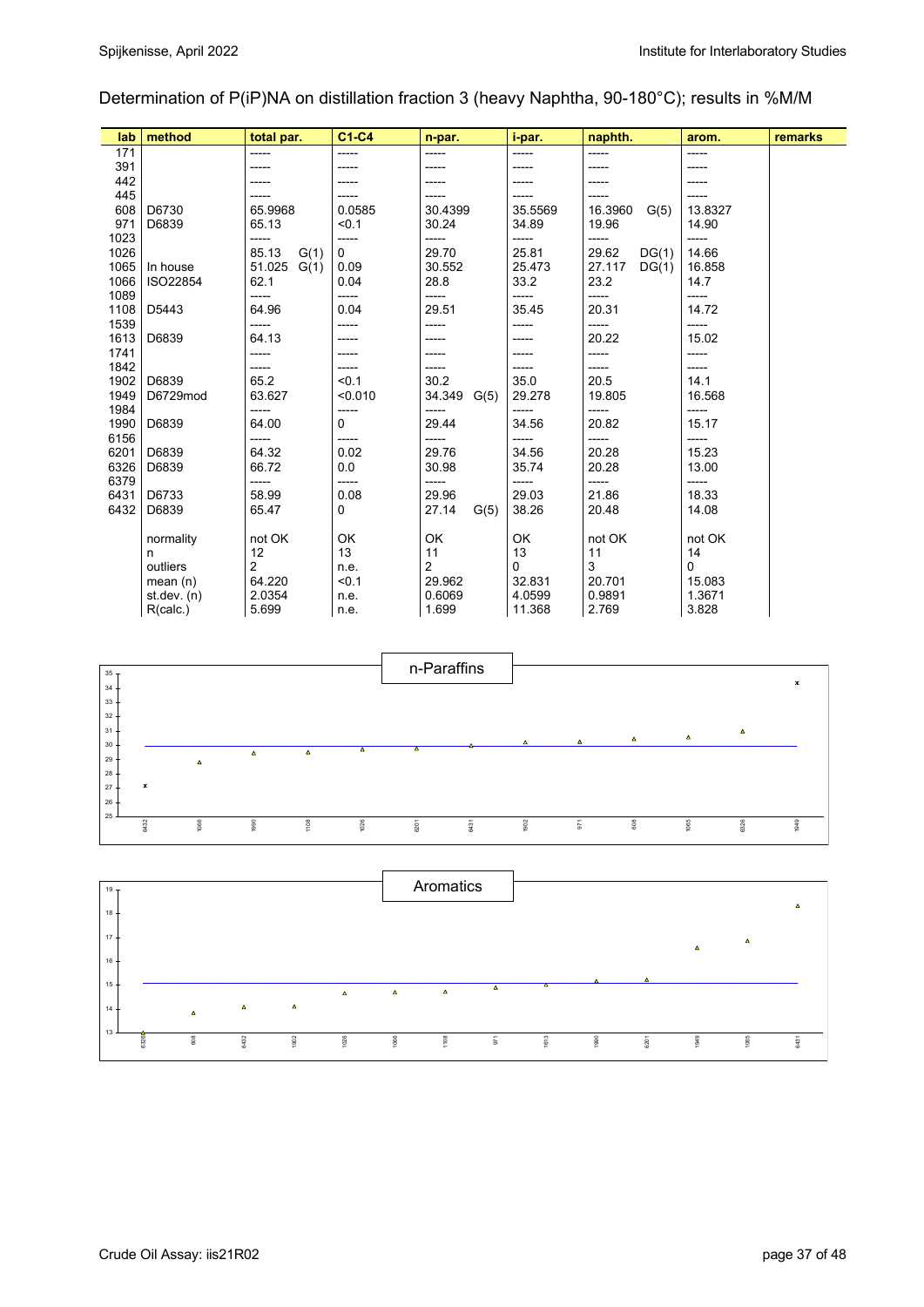## Determination of Distillation on combined fractions 5 and 6, results in °C

| lab  | method           | <b>IBP</b>  | 5% rec.  | 10% rec.   | 50% rec.    | 90% rec.     | 95% rec.   | <b>FBP</b> | %residue     | %loss |
|------|------------------|-------------|----------|------------|-------------|--------------|------------|------------|--------------|-------|
| 171  |                  | -----       | -----    | -----      | -----       | -----        | -----      | -----      | -----        | ----- |
|      | 391 D86-M        | 216         | 232      | 234        | 249<br>G(5) | 280          | 292        | 307 G(5)   | 1.8          | 0.2   |
| 442  |                  | -----       | -----    | -----      | -----       | -----        | -----      | -----      | -----        | ----- |
| 445  |                  |             | -----    | -----      | -----       | -----        | -----      | -----      | -----        | ----- |
|      | 608 D86-M        | 230.0       | 238.0    | 240.0      | 255.0       | 280.0        | 286.0      | 293.0      | 1.6          | 0.4   |
|      | 971 D86-A        | 230.0       | 240.1    | 242.0      | 257.2       | 283.2        | 290.0      | 296.8      | 0.4          | 0.4   |
| 1023 |                  | -----       | -----    | -----      | -----       | -----        | -----      | -----      | -----        | ----- |
|      | 1026 D86-A       | 229.1       | -----    | 240.8      | 255.2       | 281.6        | 286.8      | 293.0      | 1.5          | 0.0   |
|      | 1065 D86-A       | 218.7       | 229.9    | 235.4      | 254.9       | 280.0        | 285.9      | 292.0      | 1.5          | 0.4   |
|      | 1066 D86-A       | 226.0       | 239.3    | 241.3      | 256.3       | 282.7        | 288.2      | 293.9      | $\mathbf{1}$ | 0.5   |
| 1089 |                  |             | -----    |            | -----       | -----        | -----      | -----      | -----        | ----- |
|      | 1108 D86-A       | 215.6<br>ex | 224.2 ex | 226.9 G(5) | 237.3 G(1)  | 256.6 G(1)   | 262.6 G(1) | 271.4 G(1) | 0.4          | 0.1   |
|      | 1539 ISO3405-A   | 223.3       | 237.5    | 239.5      | 255.9       | 284.7        | 291.3      | 295.3      | 97.2         | ----- |
|      | 1613 D86-A       | 226.2       | 236.1    | 239.3      | 255.8       | 281.5        | 288.2      | 295.6      | 1.0          | 0.5   |
|      | 1741 D86-A       | 220.3       | 241.0    | 243.0      | 258.3       | 286.5        | 292.5      | 299.2      | 1.0          | 1.0   |
| 1842 |                  | -----       | -----    | -----      | -----       | -----        | -----      | -----      | -----        | ----- |
|      | 1902 D86-A       | 216.9       | 229.1    | 232.6      | 252.7       | 278.9        | 284.3      | 289.2      | 1.4          | 0.3   |
|      | 1949 D86-A       | 229.5       | 235.5    | 238.5      | 255.5       | 278.5        | 291.0      | 298.0      | 0.8          | 0.7   |
| 1984 |                  | -----       | -----    | -----      | -----       | -----        | -----      | -----      | -----        | ----- |
|      | 1990 D86-A       | 227.9       | 240.7    | 242.2      | 257.1       | 282.7        | 287.9      | 294.2      | 0.6          | 0.1   |
| 6156 |                  | -----       | -----    | -----      | -----       | -----        | -----      | -----      | -----        | ----- |
|      | 6201 D86-A       | 231.1       | 240.1    | 242.0      | 257.1       | 282.6        | 288.0      | 293.6      | 1.0          | 0.1   |
|      | 6326 D86-A       | 224.5       | 236      | 237.8      | 252.3       | 277.2        | 282.7      | 287.5      | 1.4          | 0.7   |
| 6379 |                  |             | -----    | -----      | -----       | -----        | -----      | -----      | -----        | ----- |
|      | 6431 D86-A       | 229.4       | 241.1    | 243.0      | 257.0       | 282.8        | 289.0      | 293.4      | 1.3          | 0.0   |
|      | 6432 D86-A       | 230.6       | 239.0    | 240.7      | 254.9       | 280.7        | 285.9      | 292.8      | 0.4          | 0.2   |
|      |                  |             |          |            |             |              |            |            |              |       |
|      | normality        | OK          | OK       | OK         | OK          | OK           | OK         | OK         |              |       |
|      | n                | 16          | 15       | 16         | 15          | 16           | 16         | 15         |              |       |
|      | outliers         | $0+1ex$     | $0+1ex$  | 1          | 2           | $\mathbf{1}$ |            | 2          |              |       |
|      | mean $(n)$       | 225.59      | 237.03   | 239.51     | 255.68      | 281.48       | 288.11     | 293.83     |              |       |
|      | st.dev. (n)      | 5.110       | 3.947    | 3.157      | 1.640       | 2.388        | 2.794      | 3.024      |              |       |
|      | R(calc.)         | 14.31       | 11.05    | 8.84       | 4.59        | 6.69         | 7.82       | 8.47       |              |       |
|      | st.dev.(D86:20b) | (4.431)     | (2.540)  | (1.882)    | (1.071)     | (1.508)      | (2.171)    | (2.536)    |              |       |
|      | R(D86:20b)       | (12.41)     | (7.11)   | (5.27)     | (3.00)      | (4.22)       | (6.08)     | (7.10)     |              |       |

Lab 1108 test results at IBP and 5% rec. excluded because of statistical outliers in related distillation parameters

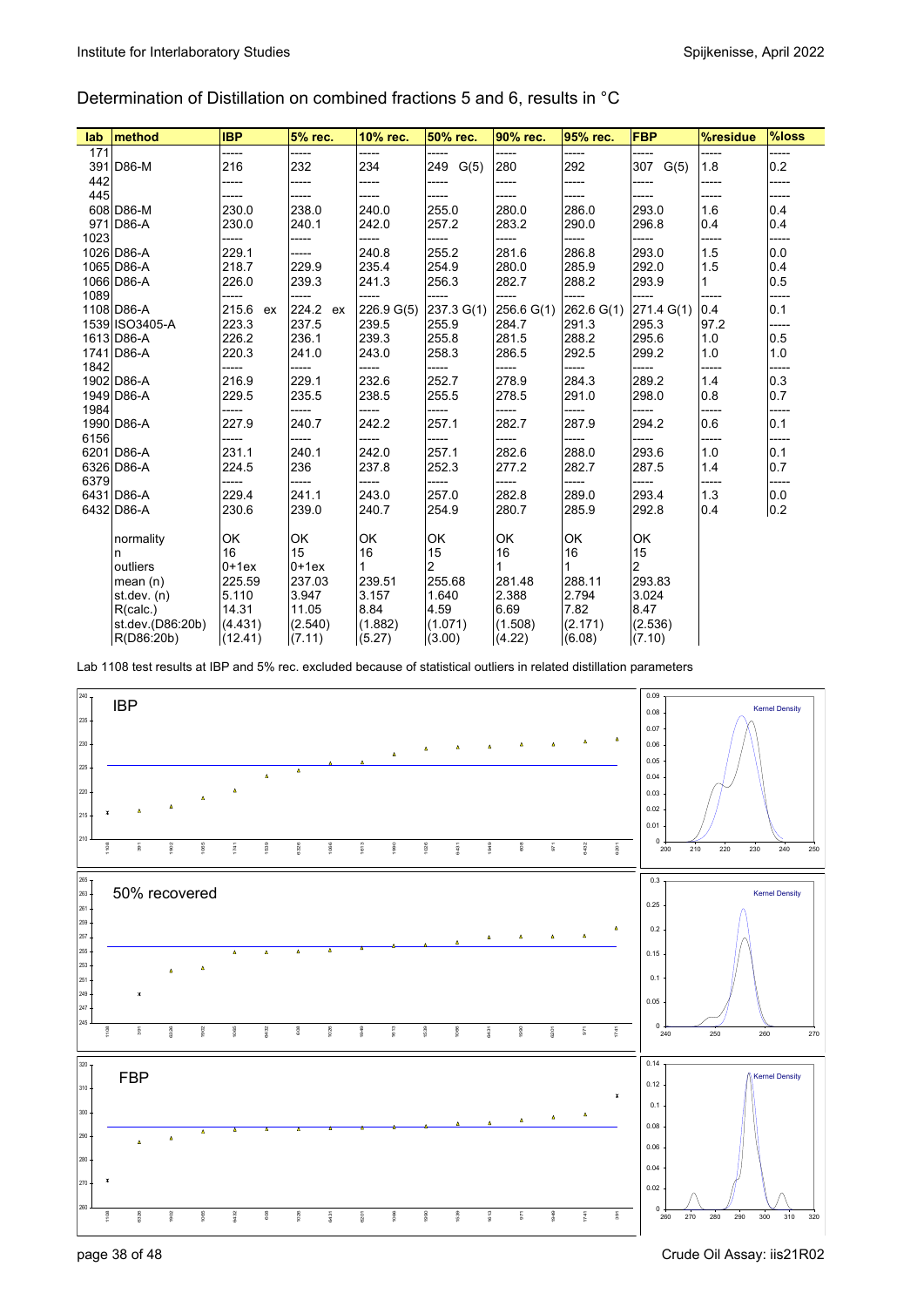## Determination of Flash Point on combined distillation fractions 5 and 6, results in °C

| lab  | method            | value  | mark<br>z(targ) | remarks |
|------|-------------------|--------|-----------------|---------|
| 171  |                   | -----  | -----           |         |
| 391  | D93-A             | 94     | $-2.66$         |         |
| 442  |                   |        |                 |         |
| 445  |                   |        |                 |         |
| 608  | D93-A             | 105.0  | 1.65            |         |
| 971  | D93-A             | 103.0  | 0.87            |         |
| 1023 |                   | -----  | -----           |         |
| 1026 | D93-A             | 102.5  | 0.67            |         |
| 1065 |                   | -----  | -----           |         |
| 1066 | D93-A             | 102.0  | 0.48            |         |
| 1089 |                   | -----  | -----           |         |
| 1108 | D93-A             | 91.5   | $-3.63$         |         |
| 1539 | D93-A             | 100.5  | $-0.11$         |         |
| 1613 | D93-A             | 100.5  | $-0.11$         |         |
| 1741 |                   | -----  |                 |         |
| 1842 |                   | -----  | -----           |         |
| 1902 | D93-A             | 94.0   | $-2.66$         |         |
| 1949 | D93-A             | 106.5  | 2.24            |         |
| 1984 |                   | -----  | -----           |         |
| 1990 | D93-A             | 103    | 0.87            |         |
| 6156 |                   | -----  | -----           |         |
| 6201 | D93-A             | 102.5  | 0.67            |         |
| 6326 | D93-A             | 100    | $-0.31$         |         |
| 6379 |                   | -----  | -----           |         |
| 6431 | D93-A             | 106    | 2.04            |         |
| 6432 | D93-A             | >100   | -----           |         |
|      | normality         | OK     |                 |         |
|      | n                 | 14     |                 |         |
|      | outliers          | 0      |                 |         |
|      | mean $(n)$        | 100.79 |                 |         |
|      | st.dev. $(n)$     | 4.590  |                 |         |
|      | R(calc.)          | 12.85  |                 |         |
|      | st.dev.(D93-A:20) | 2.556  |                 |         |
|      | R(D93-A:20)       | 7.16   |                 |         |



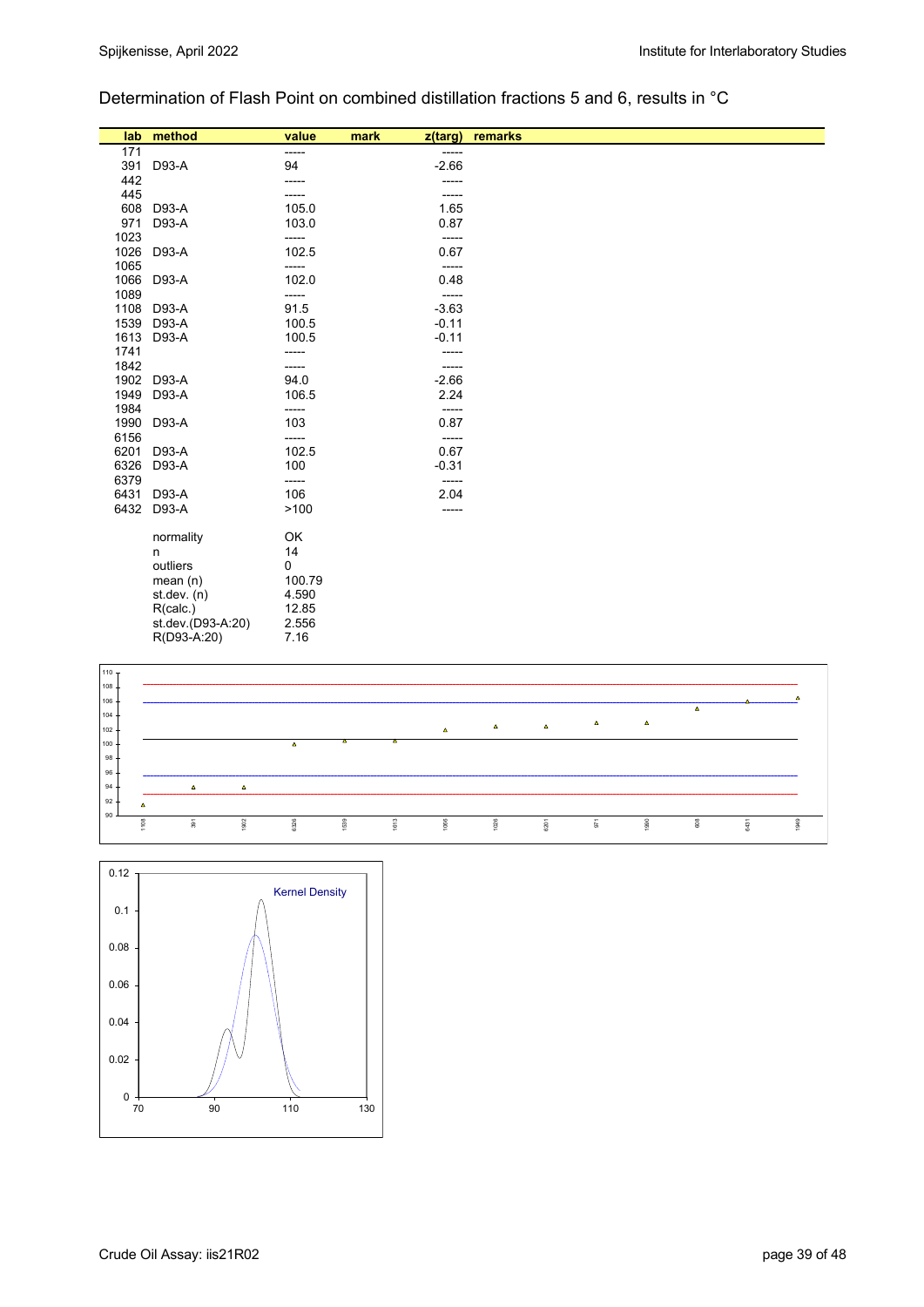### **APPENDIX 1D –** SIMULATED DISTILLATION AND EFFECTIVE CUT POINT D2892

| Results of Simdist on distillation fraction 5 (LGO 215-250°C); yields of fractions in %M/M |                         |               |               |               |               |               |               |                         |
|--------------------------------------------------------------------------------------------|-------------------------|---------------|---------------|---------------|---------------|---------------|---------------|-------------------------|
| lab                                                                                        | method                  | 210-215°C     | 215-220°C     | 220-225°C     | 225-230°C     | 230-235°C     | 235-240°C     | 240-245°C               |
| 171                                                                                        |                         |               | -----         |               | -----         |               |               |                         |
| 391                                                                                        |                         | -----         |               |               | -----         |               |               | -----                   |
| 442                                                                                        |                         |               |               |               |               |               |               |                         |
| 445                                                                                        |                         | -----         |               |               | -----         | -----         |               | -----                   |
| 608                                                                                        |                         | 3.3           | 12.0          | 8.0           | 9.0           | 13.0          | 19.0          | 9.0                     |
| 971                                                                                        |                         |               | -----         |               |               | -----         |               |                         |
| 1023<br>1026                                                                               | D2887                   | -----<br>4.3  | -----<br>13.0 | -----<br>7.5  | -----<br>11.5 | -----<br>11.5 | -----<br>15.5 | -----<br>8.0            |
| 1065                                                                                       |                         | 4.4           | 8.3           | 13.0<br>G(1)  | 9.7           | 11.8          | 11.0          | 15.2<br>DG(1)           |
| 1066                                                                                       | D2887                   | 4.3           | 11.3          | 7.8           | 9.0           | 11.8          | 16.7          | 8.3                     |
| 1089                                                                                       |                         |               |               | -----         | -----         |               |               | -----                   |
| 1108                                                                                       |                         |               |               |               |               |               |               |                         |
| 1539                                                                                       |                         |               |               |               |               |               |               |                         |
| 1613                                                                                       |                         |               |               |               |               |               |               |                         |
| 1741                                                                                       |                         |               |               |               |               |               |               |                         |
| 1842                                                                                       |                         |               |               |               |               |               |               |                         |
| 1902                                                                                       | D7169                   | 5.1           | 12.0          | 8.5           | 9.1           | 8.3           | 15.4          | 6.3                     |
| 1949                                                                                       | D7169                   | 6.0           | 13.0          | 9.0           | 12.0          | 9.0           | 16.0          | 7.0                     |
| 1984                                                                                       |                         | -----         | -----         | -----         | -----         | -----         | -----         | -----                   |
| 1990                                                                                       |                         | 3.3           | 10.0          | 8.0           | 8.0           | 13.0          | 13.0          | 14.0<br>DG(1)           |
| 6156                                                                                       |                         |               |               |               |               |               |               |                         |
| 6201                                                                                       | D2887<br>D2887          | 4.1           | 11.7          | 7.1           | 11.3          | 12.0          | 18.7          | 8.0                     |
| 6326<br>6379                                                                               |                         | 4.5<br>-----  | 13.6<br>----- | 9.7<br>-----  | 8.9<br>-----  | 13.1<br>----- | 17.2<br>----- | 9.6<br>-----            |
| 6431                                                                                       | D2887                   | 3.5           | 11.0          | 7.0           | 10.0          | 12.0          | 19.0          | 9.0                     |
| 6432                                                                                       | D7169                   | 10.1<br>G(1)  | 12.0          | 9.4           | 11.6          | 10.0          | 14.2          | 7.1                     |
|                                                                                            |                         |               |               |               |               |               |               |                         |
|                                                                                            | normality               | OK            | suspect       | OK            | OK            | OK            | OK            | OK                      |
|                                                                                            | n                       | 10            | 11            | 10            | 11            | 11            | 11            | 9                       |
|                                                                                            | outliers                | 1             | 0             | 1             | 0             | 0             | 0             | 2                       |
|                                                                                            | mean(n)                 | 4.30          | 11.63         | 8.19          | 10.01         | 11.41         | 15.96         | 8.04                    |
|                                                                                            | st. dev. (n)            | 0.829         | 1.493         | 0.924         | 1.356         | 1.634         | 2.547         | 1.083                   |
|                                                                                            | R(calc.)                | 2.32          | 4.18          | 2.59          | 3.80          | 4.57          | 7.13          | 3.03                    |
|                                                                                            |                         |               |               |               |               |               |               |                         |
|                                                                                            |                         |               |               |               |               |               |               |                         |
| lab                                                                                        | method                  | 245-250°C     | 250-255°C     | 255-260°C     | 260-265°C     | 265-270°C     | total sum     | remarks                 |
| 171                                                                                        |                         | -----         | -----         | -----         | -----         | -----         | -----         |                         |
| 391                                                                                        |                         |               | -----         | -----         | -----         | -----         |               |                         |
| 442                                                                                        |                         |               |               |               |               |               |               |                         |
| 445                                                                                        |                         |               |               |               |               |               |               |                         |
| 608<br>971                                                                                 |                         | 8.5<br>-----  | 6.5<br>-----  | 5.7<br>-----  | 0.0<br>-----  | 0.0<br>-----  | 94.0<br>----- |                         |
| 1023                                                                                       |                         |               |               |               |               |               |               |                         |
|                                                                                            | 1026 D2887              | 8.5           | 8.5           | $3.0\,$       | $1.3$         | 0.0           | 92.6          |                         |
| 1065                                                                                       |                         | 7.3           | 6.5           | 5.0           | 0.9           | 0.0           | 93.1          |                         |
| 1066                                                                                       | D2887                   | 7.7           | 7.0           | 6.0           | 1.5           | 0.9           | 92.4          |                         |
| 1089                                                                                       |                         | -----         | -----         | -----         | -----         | -----         | -----         |                         |
| 1108                                                                                       |                         | -----         | -----         | -----         | -----         | -----         | -----         |                         |
| 1539                                                                                       |                         | -----         | ----          | -----         | -----         |               |               |                         |
| 1613                                                                                       |                         | -----         | -----         | -----         | -----         | -----         | -----         |                         |
| 1741                                                                                       |                         | -----         | -----         | -----         | -----         | -----         | -----         |                         |
| 1842                                                                                       |                         |               |               |               | -----         |               |               |                         |
| 1902                                                                                       | D7169                   | 6.9           | 5.4           | 0.0           | 0.0           | 0.0           | 77.1          | low yield of fractions? |
| 1949                                                                                       | D7169                   | 7.5           | 5.5           | 2.9           | 1.3           | 0.6           | 89.8          | low yield of fractions? |
| 1984                                                                                       |                         | -----         | -----         |               | -----         |               | -----         |                         |
| 1990                                                                                       |                         | 8.0           | 8.5           | 7.6           | 0.0           | 0.0           | 93.5          |                         |
| 6156                                                                                       |                         | -----         | -----         | -----         | -----         | -----         | -----         |                         |
| 6201                                                                                       | D2887                   | 9.0           | 8.8           | 2.9           | 0.0           | 0.0           | 93.6          |                         |
| 6326                                                                                       | D2887                   | 6.7<br>-----  | 4.8<br>-----  | 4.2<br>-----  | 0.0<br>-----  | 0.0<br>-----  | 92.2<br>----- |                         |
| 6379                                                                                       | D2887                   |               |               |               |               |               |               |                         |
| 6431<br>6432                                                                               | D7169                   | 9.0<br>4.8    | 8.0<br>4.4    | 5.7<br>0.0    | 0.0<br>0.0    | 0.0<br>0.0    | 94.2<br>83.6  | low yield of fractions? |
|                                                                                            |                         |               |               |               |               |               |               |                         |
|                                                                                            | normality               | suspect       | OK            | OK            | n.a.          | n.a.          |               |                         |
|                                                                                            | n                       | 11            | 11            | 11            | 11            | 11            |               |                         |
|                                                                                            | outliers                | 0             | 0             | 0             | 0             | 0             |               |                         |
|                                                                                            | mean(n)                 | 7.63          | 6.73          | 3.90          | $2$           | $<$ 1         |               |                         |
|                                                                                            | st.dev. (n)<br>R(calc.) | 1.211<br>3.39 | 1.572<br>4.40 | 2.431<br>6.81 | n.a.<br>n.a.  | n.a.<br>n.a.  |               |                         |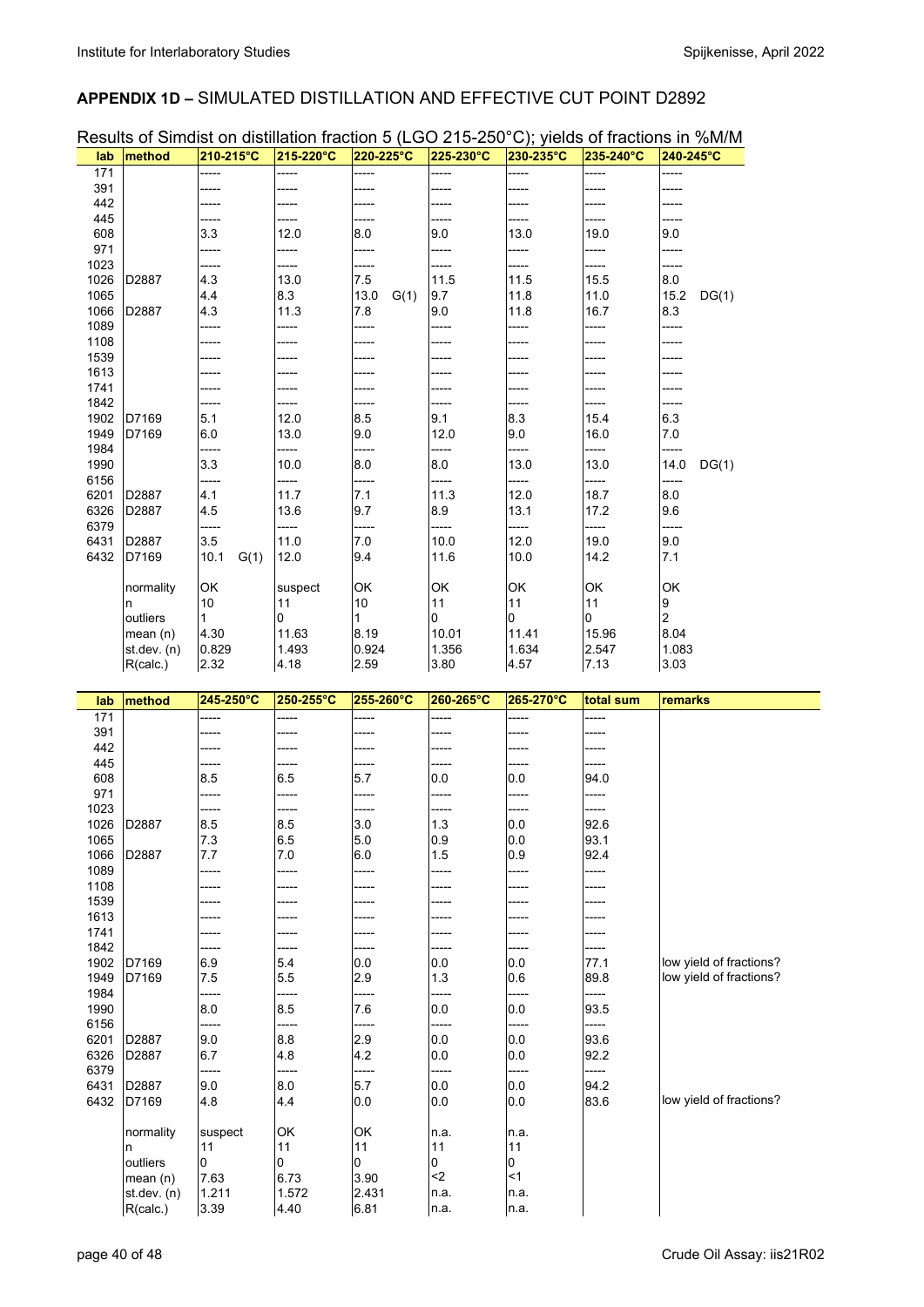## Results of Simdist on distillation fraction 6 (MGO, 250-310°C); yields of fractions in %M/M

| lab             | method                    | 225-230°C      | 230-235°C                | 235-240°C      | 240-245°C      | 245-250°C      | 250-255°C      | 255-260°C     | 260-265°C               | 265-270°C      |
|-----------------|---------------------------|----------------|--------------------------|----------------|----------------|----------------|----------------|---------------|-------------------------|----------------|
| 171             |                           |                | -----                    | -----          | -----          |                | -----          | -----         | -----                   | -----          |
| 391             |                           | -----          | -----                    | -----          | -----          | -----          | -----          | -----         | -----                   | -----          |
| 442             |                           | -----          | -----                    | -----          | -----          | -----          | -----          | -----         | -----                   | -----          |
| 445             |                           | -----          | -----                    | -----          | -----          |                | -----          |               | -----                   | -----          |
| 608<br>971      |                           | 0.0            | 0.7                      | 0.7            | 0.9            | 2.3            | 5.3            | 6.5           | 5.5                     | 7.0            |
| 1023            |                           | -----<br>----  | -----<br>-----           | -----<br>----- | -----<br>      | -----          | -----<br>----- | -----         | -----<br>-----          | -----<br>----- |
| 1026            | D2887                     | 0.6            | 0.4                      | 0.8            | $1.2$          | 2.7            | 6.3            | 5.5           | 6.0                     | 6.5            |
| 1065            |                           | 0.0            | 0.0                      | 2.0            | 1.6            | 3.4            | 4.0            | 8.0           | 5.8                     | 8.5<br>DG(5)   |
| 1066            | D2887                     | 0.8            | 0.8                      | 1.0            | 1.3            | 3.1            | 5.0            | 6.3           | 5.2                     | 7.2            |
| 1089            |                           | -----          | -----                    |                |                |                | -----          |               | -----                   |                |
| 1108            |                           | -----          | -----                    | -----          | -----          | -----          | -----          | -----         | -----                   | -----          |
| 1539            |                           | -----          |                          |                |                |                | -----          |               | -----                   |                |
| 1613            |                           | -----          | -----                    | -----          |                |                |                |               |                         |                |
| 1741            |                           | -----          | ----                     | -----          | -----          |                | -----          |               | -----                   |                |
| 1842            |                           | -----          | -----                    |                |                |                | -----          |               | -----                   |                |
| 1902            | D7169                     | 0.0            | 1.3                      | 1.4            | 2.8            | 4.3            | 7.0            | 6.3           | 8.0<br>DG(5)            | 7.6            |
| 1949<br>1984    | D7169                     | 1.7            | 1.5<br>-----             | 1.5            | 2.3<br>-----   | 4.0<br>-----   | 4.5<br>-----   | 6.5<br>-----  | 5.0<br>-----            | 7.0<br>-----   |
| 1990            |                           | -----<br>0.0   | 0.0                      | -----<br>1.5   | 0.9            | 1.9            | 3.7            | 7.0           | 4.5                     | 7.0            |
| 6156            |                           | -----          | -----                    | -----          | -----          | -----          | -----          | -----         | -----                   | -----          |
| 6201            | D2887                     | 0.0            | 0.0                      | 1.3            | 0.9            | 2.6            | $6.8\,$        | 4.7           | 6.3                     | 7.3            |
| 6326            | D2887                     | 0.0            | 1.4                      | 1.2            | 1.4            | 3.0            | 4.7            | 9.9           | 5.2                     | 7.6            |
| 6379            |                           | ----           | -----                    | -----          | -----          | -----          | -----          | -----         | -----                   | -----          |
| 6431            | D2887                     | 0.0            | 1.6                      | 0.8            | 1.3            | 2.8            | 5.5            | 4.5           | 5.5                     | $7.0\,$        |
| 6432            | D7169                     | 0.9            | 2.0                      | 2.8            | 4.5            | 4.4            | 8.0            | 6.2           | 8.4 DG(5)               | 8.9<br>DG(5)   |
|                 |                           |                |                          |                |                |                |                |               |                         |                |
|                 | normality                 | n.a.           | n.a.                     | n.a.           | n.a.           | n.a.           | OK             | not OK        | OK                      | OK             |
|                 | In.                       | 11             | 11                       | 11             | 11             | 11             | 11             | 11            | 9                       | 9              |
|                 | outliers                  | n.a.           | n.a.                     | n.a.           | n.a.           | n.a.           | 0              | 0             | $\overline{\mathbf{c}}$ | 2              |
|                 | mean(n)                   | $3$            | $3$                      | $3$            | $5$            | $5$            | 5.52           | 6.48          | 5.44                    | 7.13           |
|                 | st.dev. (n)<br>R(calc.)   | n.a.           | n.a.                     | n.a.           | n.a.           | n.a.           | 1.352<br>3.78  | 1.503<br>4.21 | 0.552<br>1.55           | 0.345<br>0.96  |
|                 |                           | n.a.           | n.a.                     | n.a.           | n.a.           | n.a.           |                |               |                         |                |
|                 |                           |                |                          |                |                |                |                |               |                         |                |
| lab             | method                    | 270-275°C      | 275-280°C                | 280-285°C      | 285-290°C      | 290-295°C      | 295-300°C      | 300-305°C     | 305-310°C               | total sum      |
| $\frac{1}{171}$ |                           | -----          | -----                    | -----          | -----          | -----          | -----          | -----         | -----                   | -----          |
| 391             |                           | -----          | -----                    | -----          | -----          | -----          | -----          | -----         | -----                   | -----          |
| 442             |                           | -----          |                          |                |                |                | -----          |               | -----                   |                |
| 445             |                           | -----          | -----                    |                |                |                | -----          |               | -----                   | -----          |
| 608             |                           | 11.0           | 6.0                      | 8.0            | 10.0           | 7.0            | 8.0            | 9.0           | 5.5                     | 93.5           |
| 971             |                           | -----          | -----                    | -----          | -----          | -----          | -----          | -----         | -----                   | -----          |
| 1023            |                           |                |                          |                |                |                |                |               |                         |                |
| 1026            | D2887                     | 11.0           | 6.5                      | 7.5            | 10.5           | 6.5            | 7.0            | 9.5           | 5.0                     | 93.5           |
| 1065<br>1066    | D2887                     | 8.8<br>11.3    | 9.0<br>$G(5)$ 7.7<br>6.0 | 7.5            | $7.0\,$<br>9.8 | $9.8\,$<br>6.2 | 7.5<br>8.0     | 6.5<br>8.5    | 5.7<br>5.0              | 95.2<br>93.0   |
| 1089            |                           | ----           | -----                    | -----          | -----          | -----          | -----          | -----         | -----                   | -----          |
| 1108            |                           | -----          |                          | -----          |                |                |                |               | -----                   |                |
| 1539            |                           | -----          | -----                    | -----          |                | -----          | -----          | -----         | -----                   | -----          |
| 1613            |                           | -----          | -----                    | -----          |                | -----          | -----          | -----         | -----                   | -----          |
| 1741            |                           | -----          |                          |                |                |                | -----          | -----         | -----                   |                |
| 1842            |                           | -----          | -----                    | -----          | -----          | -----          | -----          | -----         | -----                   | -----          |
| 1902            | D7169                     | 11.2           | 6.6                      | 7.1            | 10.7           | 6.5            | 6.7            | 8.0           | 2.8                     | 98.1           |
| 1949            | D7169                     | 8.0            | 7.5                      | 6.5            | 7.0            | 8.5            | 7.0            | 5.5           | 7.3                     | 91.3           |
| 1984            |                           | -----          | -----                    | -----          | -----          | -----          | -----          | -----         | -----                   | -----          |
| 1990<br>6156    |                           | 9.5<br>-----   | 7.5<br>-----             | 7.5<br>-----   | 7.0<br>-----   | 10.0<br>-----  | 7.0<br>-----   | 7.0<br>-----  | 8.7<br>-----            | 90.7<br>-----  |
| 6201            | D2887                     | 11.0           | 6.7                      | 7.1            | 10.5           | 6.4            | 7.6            | 9.5           | 5.1                     | 93.8           |
| 6326            | D2887                     | 11.4           | 6.7                      | 8.1            | 8.2            | 8.2            | 7.5            | 7.4           | 4.8                     | 96.5           |
| 6379            |                           | -----          | -----                    | -----          | -----          | -----          | -----          | -----         | -----                   | -----          |
| 6431            | D2887                     | 11.5           | 6.5                      | 7.3            | 10.8           | 5.5            | 8.0            | 9.5           | 5.0                     | 93.0           |
| 6432            | D7169                     | 7.3            | 7.0                      | 6.1            | 9.5            | 7.1            | 5.6            | 5.9           | 2.4                     | 97.8           |
|                 |                           |                |                          |                |                |                |                |               |                         |                |
|                 | normality                 | OK             | OK                       | OK             | OK             | OK             | suspect        | OK            | OK                      |                |
|                 | n                         | 11             | 10                       | 11             | 11             | 11             | 11             | 11            | 11                      |                |
|                 | outliers                  | 0              | $\mathbf{1}$             | $\overline{0}$ | 0              | 0              | 0              | 0             | $\overline{0}$          |                |
|                 | mean $(n)$<br>st.dev. (n) | 10.18<br>1.513 | 6.69<br>0.521            | 7.30<br>0.597  | 9.17<br>1.571  | 7.44<br>1.497  | 7.26<br>0.717  | 7.84<br>1.488 | 5.19<br>1.768           |                |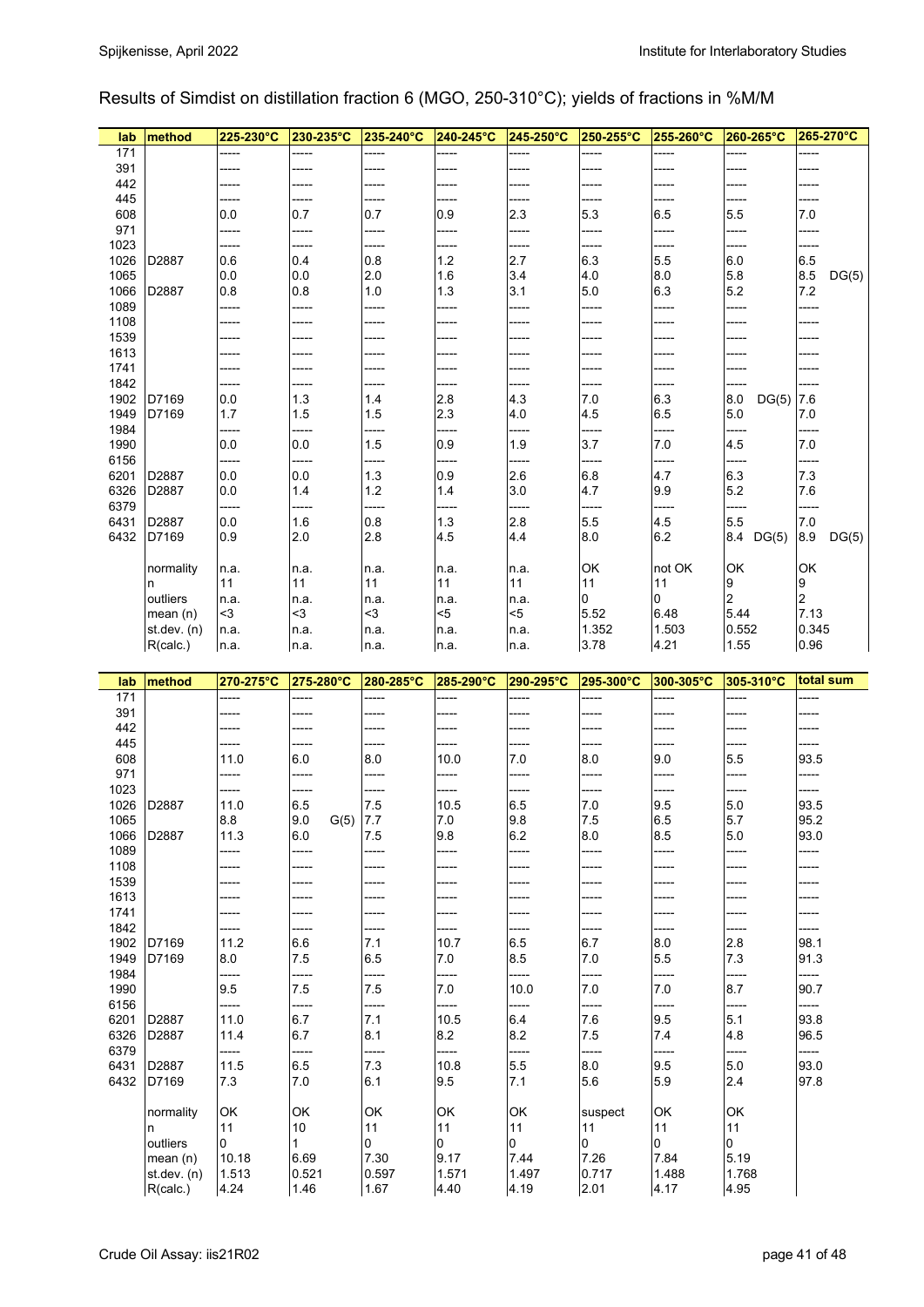#### Determination of Effective Cut Point (ECP) from the SimDist data

| lab          |                          |       | Overlap cuts 5 and 6 in °C ECP in °C Difference with AET=250 °C | <b>Conclusion</b> | <b>Remarks</b>        |
|--------------|--------------------------|-------|-----------------------------------------------------------------|-------------------|-----------------------|
|              | $171$ -----              | ----- | -----                                                           | -----             |                       |
| $391$ -----  |                          |       |                                                                 | ----              |                       |
|              | 442 -----                |       |                                                                 |                   |                       |
| 445 -----    |                          |       | -----                                                           | -----             |                       |
|              | 608 233.5-264.0= 30.5°C  | 252.7 | 2.7                                                             | OK                |                       |
| $971$ -----  |                          |       | -----                                                           | -----             |                       |
| $1023$ ----- |                          |       | -----                                                           | -----             |                       |
|              | 1026 228.5-266.5= 38°C   | 250.1 | 0.1                                                             | 0K                |                       |
|              | 1065 229.8-298.8= 69°C   | 250.7 | 0.7                                                             | OK                | large overlap of cuts |
|              | 1066 226.5-270.5= 44°C   | 251.1 | 1.1                                                             | 0K                |                       |
| $1089$ ----- |                          |       |                                                                 |                   |                       |
| $1108$ ----- |                          |       |                                                                 |                   |                       |
| $1539$ ----- |                          |       |                                                                 |                   |                       |
| $1613$ ----- |                          |       |                                                                 |                   |                       |
| $1741$ ----- |                          |       |                                                                 | -----             |                       |
| $1842$ ----- |                          |       | -----                                                           | -----             |                       |
|              | 1902 228.3-263.1= 35°C   | 246.3 | $-3.7$                                                          | 0K                |                       |
|              | 1949 220.0-301.0= 81°C   | 247.7 | $-2.3$                                                          | OK                | large overlap of cuts |
| 1984 -----   |                          | ----- | -----                                                           | -----             |                       |
|              | 1990 231.0-265.5= 35°C   | 253.2 | 3.2                                                             | 0K                |                       |
| $6156$ ----- |                          | ----- | -----                                                           | -----             |                       |
|              | 6201 233.4-264.6= 31°C   | 251.3 | 1.3                                                             | 0K                |                       |
|              | 6326 228.2-264.0= 35.8°C | 249.2 | $-0.76$                                                         | 0K                |                       |
| 6379 -----   |                          | ----- | -----                                                           | -----             |                       |
|              | 6431 223-267= 34°C       | 253.0 | 3.0                                                             | OK                |                       |
|              | 6432 219.7-260.7= 41°C   | 242.6 | $-7.4$                                                          | not OK *          |                       |

\* Acc. to ASTM D2892:20, appendix X2.6.5.1 the difference between ECP and AET should not exceed 0.7R °C (0.7 x 8 = 6°C)

#### Determination of Standard Efficiency N<sub>minimum</sub> from the SimDist data

| lab      | <b>N</b> actual | <b>N</b> minimum | <b>Requirement N</b> <sub>minimum</sub> * Remarks |                                         |
|----------|-----------------|------------------|---------------------------------------------------|-----------------------------------------|
| 171      | -----           | -----            | -----                                             |                                         |
| 391      | -----           |                  | -----                                             |                                         |
| 442      | -----           |                  |                                                   |                                         |
| 445      | -----           | -----            | -----                                             |                                         |
| 608      | 8.5             | 6.7              | OK                                                |                                         |
| 971      | -----           |                  | -----                                             |                                         |
| 1023     | -----           | -----            | -----                                             |                                         |
| 1026     | 8.4             | 6.5              | OK                                                |                                         |
| 1065     | 9.5             | 7.4              | OK                                                |                                         |
| 1066     | 7.8             | 6.3              | OK                                                |                                         |
| 1089     | -----           |                  | -----                                             |                                         |
| 1108     | ------          |                  |                                                   |                                         |
| 1539     | ------          |                  |                                                   |                                         |
| 1613     | -----           | ----             |                                                   |                                         |
| 1741     | -----           |                  | -----                                             |                                         |
| 1842     | -----           | -----            | -----                                             |                                         |
| 1902     | 11.0            | 8.6              | not OK                                            | total sum SimDist fraction 5 (too) low? |
| 1949     | 7.4             | 5.7              | not OK                                            | total sum SimDist fraction 5 (too) low? |
| 1984     | -----           | -----            | -----                                             |                                         |
| 1990     | 7.4             | 6.2              | OK                                                |                                         |
| 6156     | $-----$         | -----            | -----                                             |                                         |
| 6201     | 8.0             | 6.7              | OK                                                |                                         |
| 6326     | 8.8             | 7.2              | OK                                                |                                         |
| 6379     | -----           | -----            | -----                                             |                                         |
| 6431     | 7.3             | 6.0              | OK                                                |                                         |
| 6432 6.5 |                 | 5.5              | not OK                                            | total sum SimDist fraction 5 (too) low? |

\* Acc. to ASTM D2892:20, appendix X2.5.9.2 the acceptable upper and lower limits (14-18 theoretical plates) are 5.8, resp. 7.4 \*\* ASTM D2892 describes three steps: first atmospheric distillation with a maximum Observed Vapor Temperature of 210°C (paragraph 10.3). When further cuts have to be distilled the temperature is reduced by reducing the pressure to 100 mmHg (paragraph 10.4) and if necessary to further stay below 210°C also at lower pressure, but not lower than 2 mmHg (paragraph 10.5).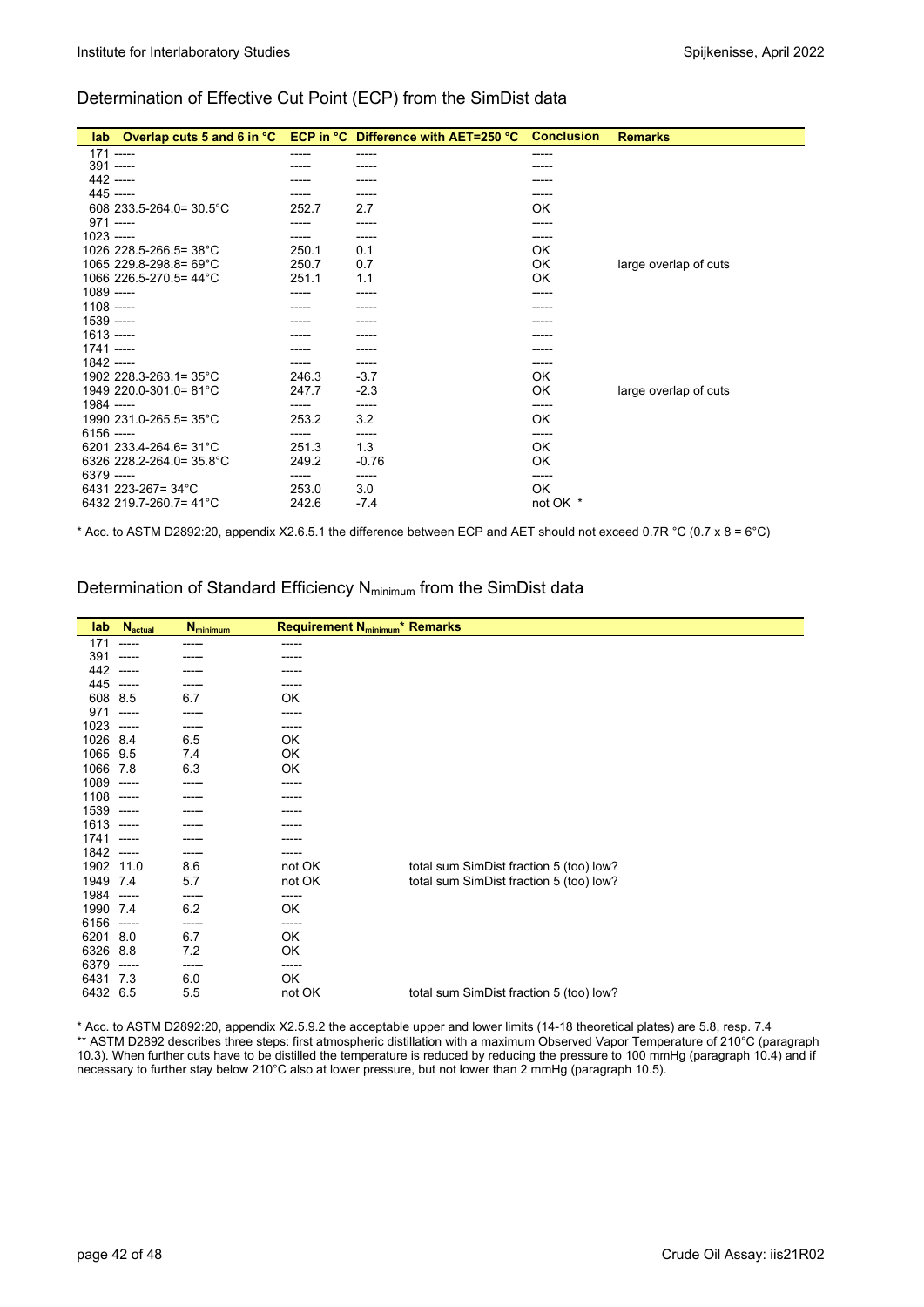

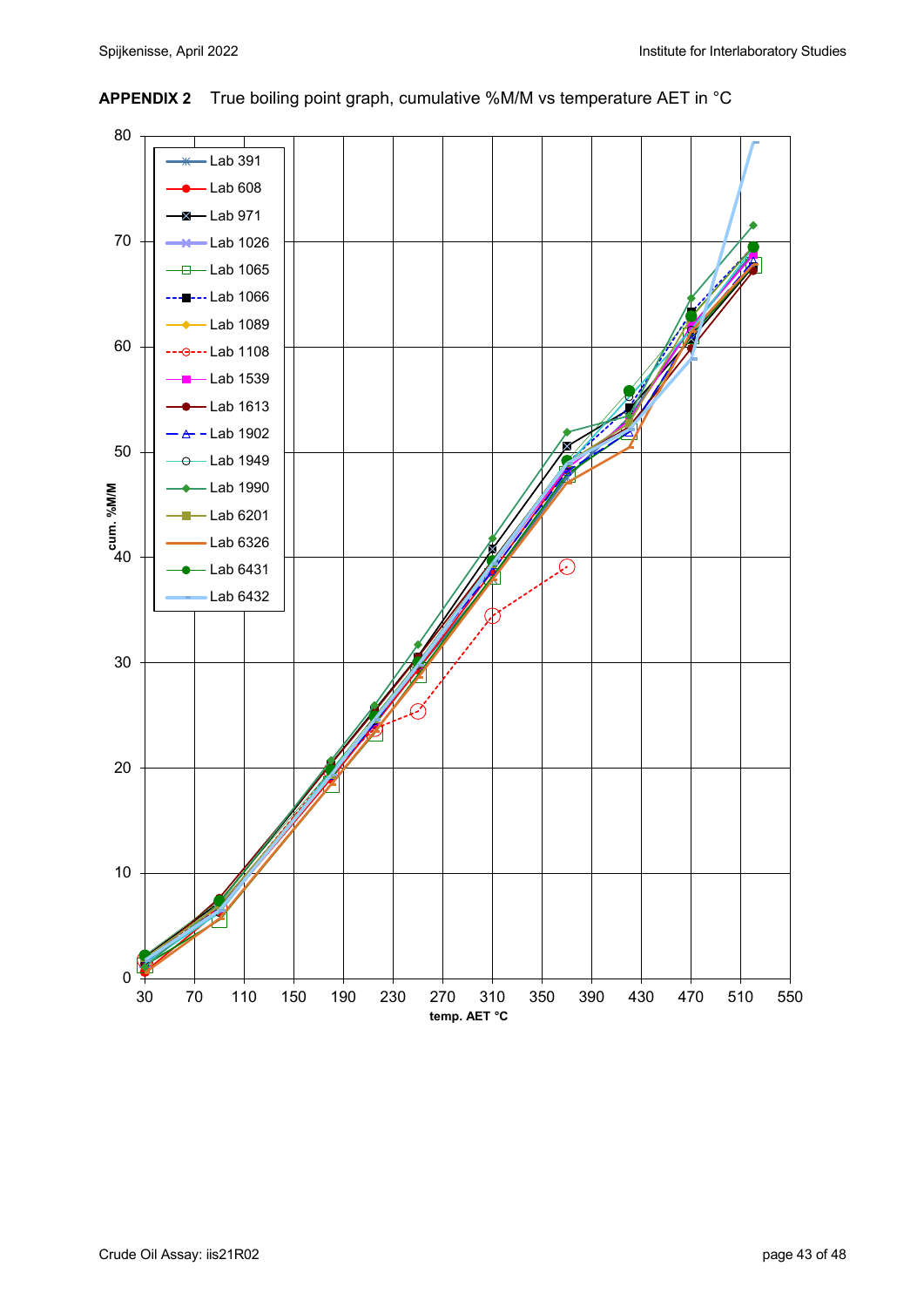## **APPENDIX 3** True boiling point graph, Sulfur in %M/M vs temperature AET in °C

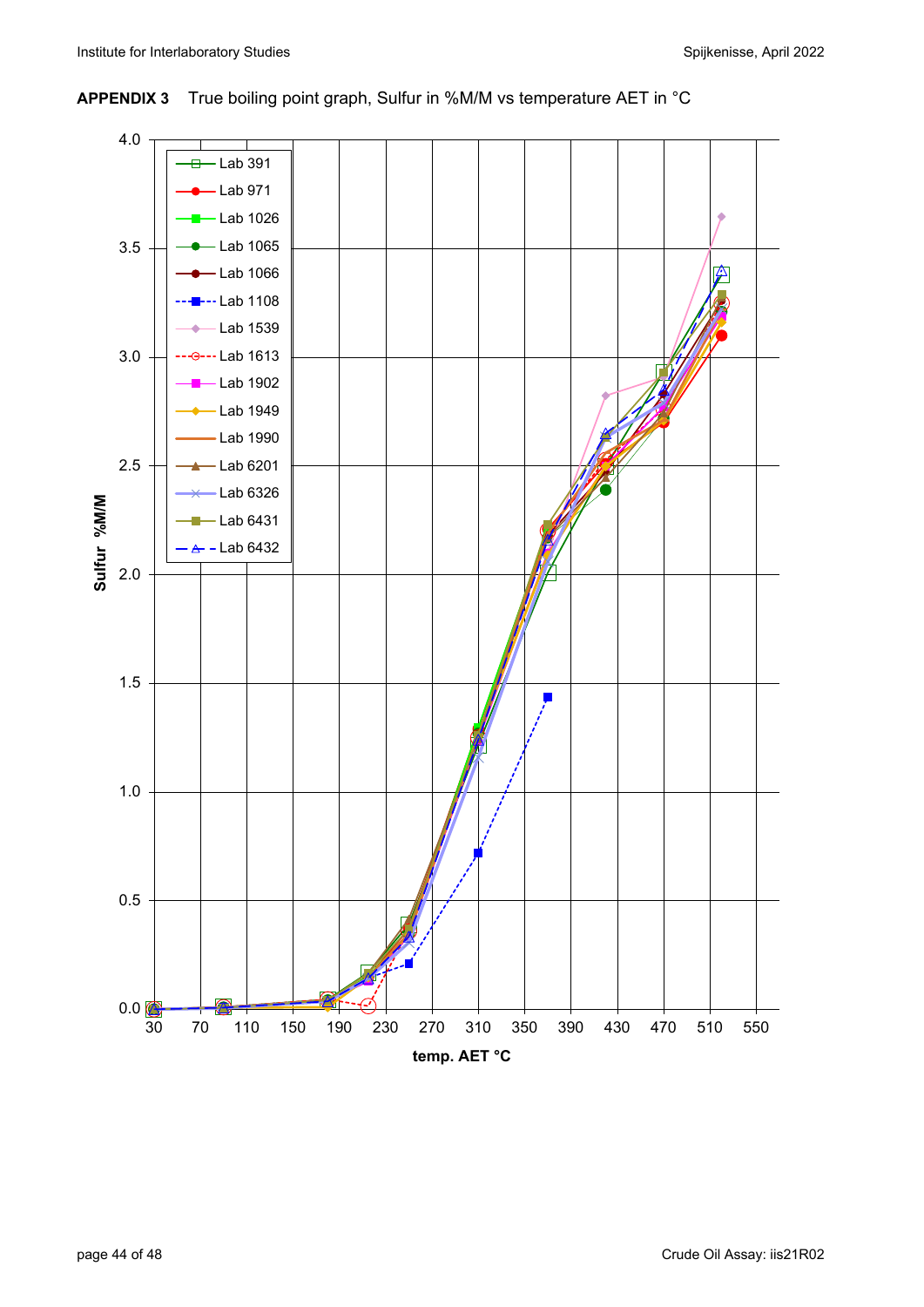

**APPENDIX 4** True boiling point graph, Nitrogen in mg/kg vs temperature AET in °C

labs 1108, 1539 and 1613 not included in graph because of insufficient data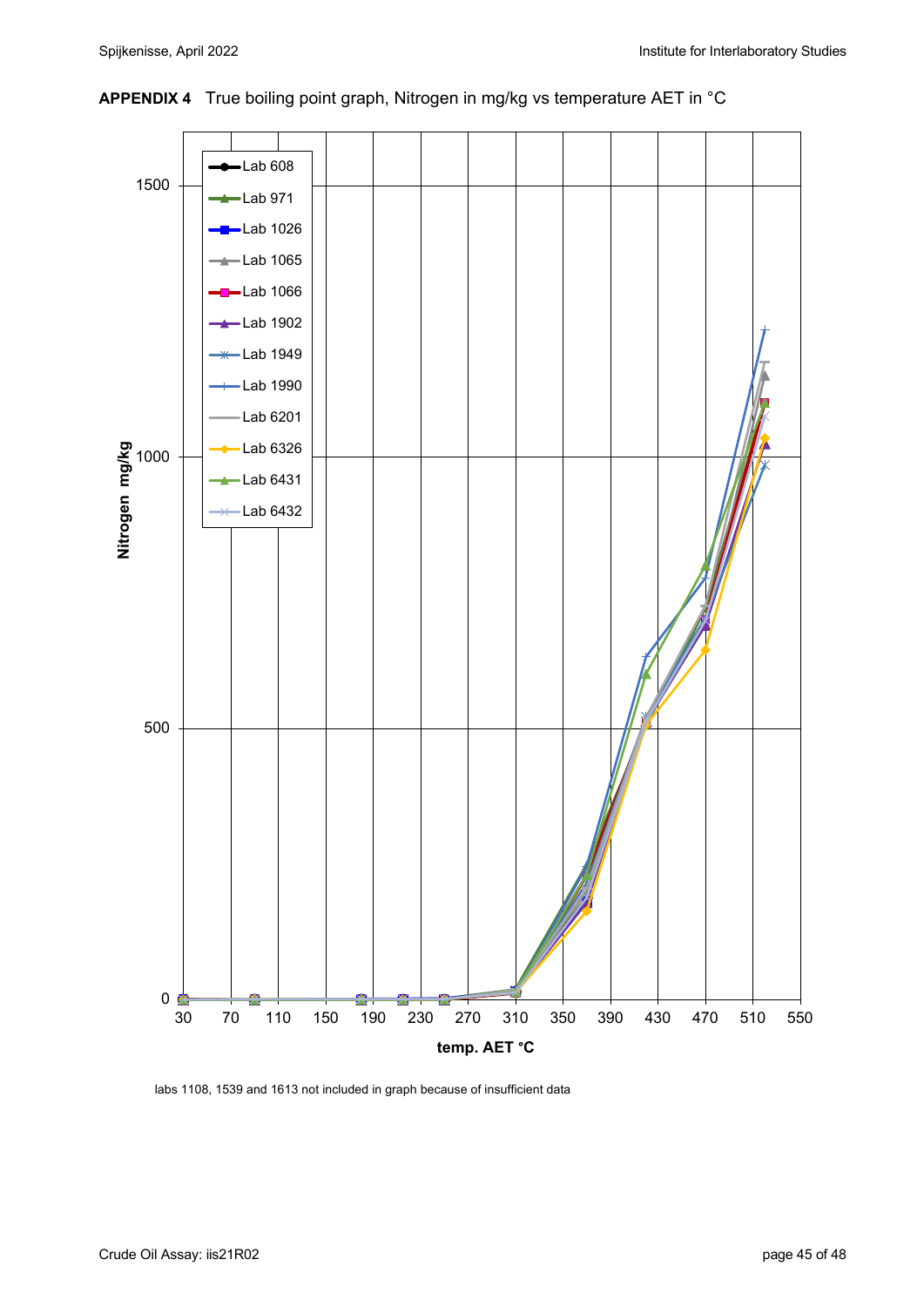#### **APPENDIX 5**

#### **Details of Distillation**

|      | <b>Sample</b> | <b>Distillation</b> | <b>Distillation</b> | Intake | Mass charged | Volume charged | End Point distillation(s) |  |
|------|---------------|---------------------|---------------------|--------|--------------|----------------|---------------------------|--|
| Lab  | received      | started             | finished            | in L   | in grams     | in mL          | in °C                     |  |
| 171  | 3/11/2021     | ------              | -----               | -----  | -----        | -----          | -----                     |  |
| 391  | 21/10/2021    | 01/12/21            | 03/12/21            | 20     | 10473.4      | 11990.2        | $520+$                    |  |
| 442  |               |                     |                     |        |              |                |                           |  |
| 445  | 25/10/2021    |                     |                     | -----  |              |                | -----                     |  |
| 608  | 2/12/2021     | 15/12/2021          | 21/12/2021          | 8.0    | 4081.7       | 4669.1         | $370+$                    |  |
| 971  | 24/10/2021    | 10/11/2021          | 14/11/21            | 22     | 6245         | 7150           | $520+$                    |  |
| 1023 | 22/10/2021    |                     |                     | -----  |              | -----          | -----                     |  |
| 1026 | 19/10/2021    | 22/11/21            | 23/11/21            | 10     | 4068.9       | 4657           | $370+$                    |  |
| 1065 | 2/11/2021     | 07/11/21            | 09/11/2021          | 10     | 3737         | 4277.7         | $520+$                    |  |
| 1066 | 23/11/2021    | 23/11/21            | 24/11/21            | 20     | 6678.4       | 7647.3         | $520+$                    |  |
| 1089 | 26/10/2021    | 16/11/21            | 16/11/21            | 6      | 2533.2       | 2898.7         | $370+$                    |  |
| 1108 | 18/10/2021    | 16/11/21            | 18/11/21            | 6      | 3350         | -----          | $370+$                    |  |
| 1539 | 25/10/2021    | 17/11/2021          | 18/11/2021          | 6      | 3012.7       | -----          | $520+$                    |  |
| 1613 | 4/11/2021     | 01/12/2021          | 2/12/2021           | 5.0    | 3497.2       | 4000           | $520+$                    |  |
| 1741 | 25/10/2021    |                     | -----               | -----  | -----        | -----          | -----                     |  |
| 1842 |               |                     |                     |        |              | -----          |                           |  |
| 1902 | 20/10/2021    | 29/10/21            | 01/11/21            | 22     | 12060        | 13802          | $520+$                    |  |
| 1949 | 1/12/2021     | 02/12/21            | 05/12/21            | 10.0   | 4019.0       | 4598.92        | $520+$                    |  |
| 1984 | 18/10/2021    | -----               |                     | -----  |              | -----          | -----                     |  |
| 1990 | 29/10/2021    | 15/11/21            | 18/11/21            | 50     | 27914.2      | 31937.7        | $520+$                    |  |
| 6156 |               |                     |                     | -----  | -----        | -----          | -----                     |  |
| 6201 | 13/10/2021    | 08/12/2021          | 13/12/2021          | 20     | 6573.7       | 7523.1         | $520+$                    |  |
| 6326 | 8/12/2021     | 12/12/21            | 14/12/21            | 20     | 7774         | 8904.8         | $520+$                    |  |
| 6379 | 25/10/2021    | ------              | -----               | -----  | -----        | -----          | ------                    |  |
| 6431 | 11/12/2021    | 11/16/21            | 11/23/21            | 12     | 6024.0       | 6895.6         | $520+$                    |  |
| 6432 | 19/11/2021    | 22/11/21            | 4/12/21             | 22     | 7815         | 8953           | $520+$                    |  |

# **Details of Pressure during distillation ASTM D2892 and ASTM D5236**

| Lab  | <b>Gas LPG</b> |           | L. Naphtha H. Naphtha | Kerosene  | <b>LGO</b> | <b>MGO</b>     | <b>HGO</b>     | <b>VGO</b> | <b>VGO</b> | <b>VGO</b> |
|------|----------------|-----------|-----------------------|-----------|------------|----------------|----------------|------------|------------|------------|
|      | $30°C$         | 30-90°C   | 90-180°C              | 180-215°C | 215-250°C  | 250-310°C      | 310-370°C      | 370-420°C  | 420-470°C  | 470-520°C  |
| 171  | n              | n         | n                     | n         | n          | n              | n              | n          | n          | n.         |
| 391  | 762            | 762       | 762                   | 100.0     | 100.0      | 2.0            | 2.0            | 0.2        | 0.2        | 0.2        |
| 442  | n              | n         | n                     | n         | n          | n              | n              | n          | n          | n          |
| 445  | n              | n         | n                     | n         | n          | n              | n              | n          | n          | n          |
| 608  | 760            | 760       | 760                   | 100       | 100        | 3              | 3              | n          | n          | n          |
| 971  | 760            | 760       | 760                   | 100       | 100        | 5              | 5              | 0.1        | 0.1        | 0.1        |
| 1023 | n              | n         | n                     | n         | n          | n              | n              | n          | n          | n          |
| 1026 | 767.3          | 767.8     | 769.3                 | 99.6      | 99.6       | 2.045          | 2.045          | n          | n          | n          |
| 1065 | 738.3          | 736.1     | 734.0                 | 99.3      | 100.4      | 2.00           | 2.00           | 0.1973     | 0.1993     | 0.1972     |
| 1066 | 772.6          | 772.6     | 772.6                 | 100       | 100        | 5              | 5              |            |            |            |
| 1089 | 755.6          | 755.0     | 753.4                 | 100.0     | 100.0      | 10.0           | 5.0            | n          | n          | n          |
| 1108 | 755            | 755       | 755                   | 100.2     | 10.01      | 10.01          | 2.50           | n          | n          | n          |
| 1539 | 761.22906      | 761.22906 | 761.59783             | 100.95826 | 99.787651  | 1.993058       | 1.993058       | 0.209707   | 0.226950   | 0.241730   |
| 1613 | 714            | 714       | 714                   | 100       | 100        | 100            | 10             | 1.27       | 1.27       | 1.27       |
| 1741 | n              | n         | n                     | n         | n          | n              | n              | n          | n          | n          |
| 1842 | n              | n         | n                     | n         | n          | n              | n              | n          | n          | n.         |
| 1902 | 760            | 760       | 760                   | 760       | 100        | $\overline{2}$ | $\overline{c}$ |            | 0.3        | 0.3        |
| 1949 | 749.0          | 749.0     | 749.0                 | 100.0     | 100.0      | 2.0            | 2.0            | 1.0        | 1.0        | 1.0        |
| 1984 | n              | n         | n                     | n         | n          | n              | n              | n          | n          | n.         |
| 1990 | 760            | 748       | 748                   | 100       | 100        | 10             | 2              |            | 0.89       | 0.77       |
| 6156 | n              | n         | n                     | n         | n          | n              | n              | n          | n          | n.         |
| 6201 | 743.5          | 743.5     | 743.5                 | 2.0       | 2.0        | 2.0            | 2.0            | $2.0\,$    | 1.0        | 1.0        |
| 6326 | 760            | 760       | 760                   | 100.038   | 99.977     | 4.944          | 5.127          | 1.000      | 0.63       | 0.65       |
| 6379 | n              | n         | n                     | n         | n          | n              | n              | n          | n          | n.         |
| 6431 | 760            | 760       | 760                   | 93.4      | 93.8       | 6.4            | 6.3            | 1.03       | 0.21       | 0.21       |
| 6432 | 753.7          | 753.5     | 752.5                 | 100.0     | 100.0      | 10.0           | 10.0           | 1.00       | 1.00       | 0.30       |

lab 1108 dropped pressure to 10 mmHg already at fraction 5 (LGO)

lab 1613: observed Vapor Temperature in this step >210°C (ASTM D2892, paragraph 10.3)

lab 1902 observed Vapor Temperature in this step >210°C (ASTM D2892, paragraph 10.3)

lab 6201 dropped pressure to 2 mmHg already at fraction 4 (Kerosene)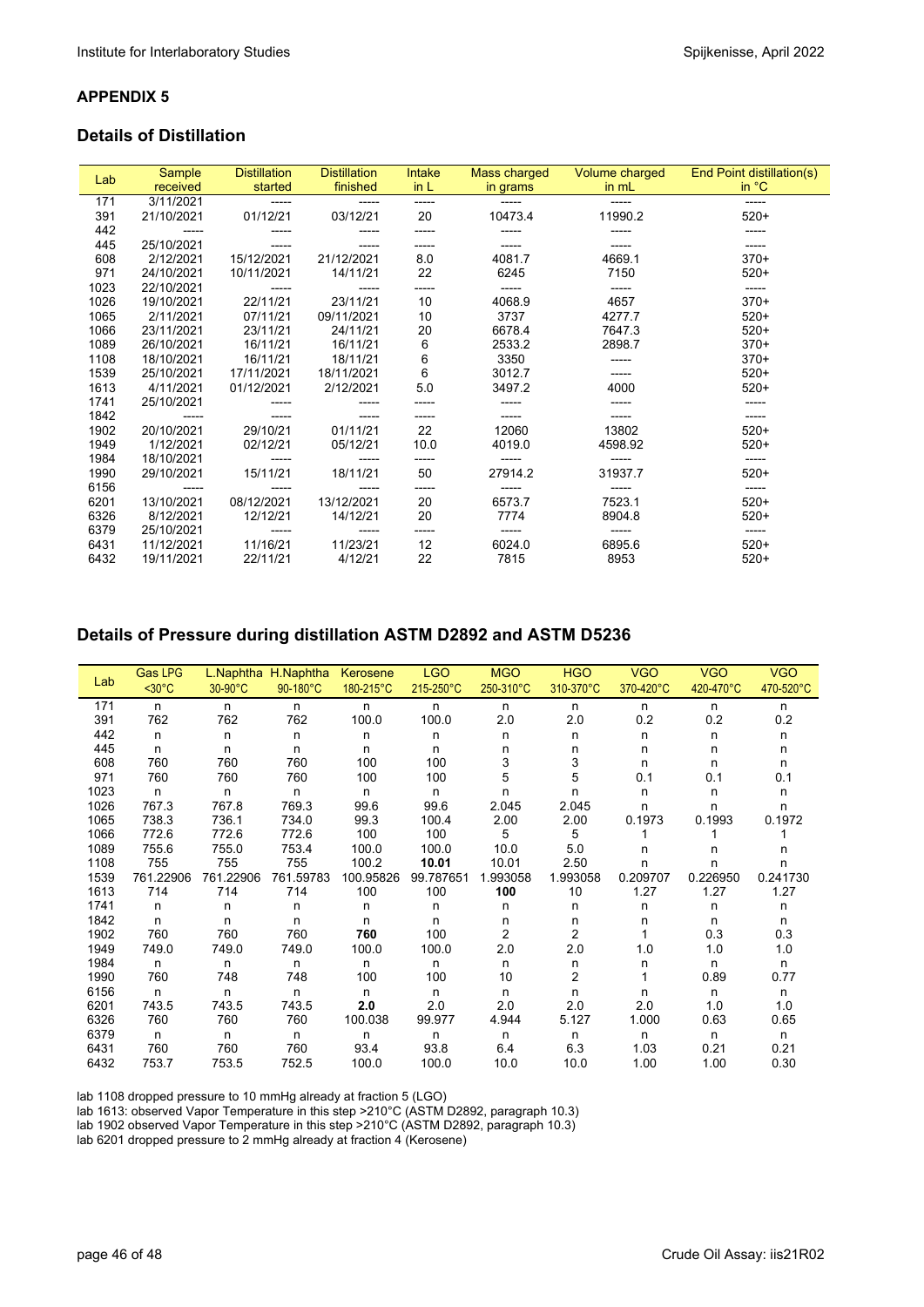#### **APPENDIX 6**

#### **Number of participants per country**

1 lab in FINLAND

- 1 lab in FRANCE
- 1 lab in GREECE
- 1 lab in ISRAEL
- 1 lab in ITALY
- 1 lab in JORDAN
- 4 labs in MALAYSIA
- 3 labs in NETHERLANDS
- 2 labs in NORWAY
- 1 lab in POLAND
- 1 lab in RUSSIAN FEDERATION
- 1 lab in SERBIA
- 2 labs in SINGAPORE
- 1 lab in UNITED ARAB EMIRATES
- 3 labs in UNITED KINGDOM
- 2 labs in UNITED STATES OF AMERICA